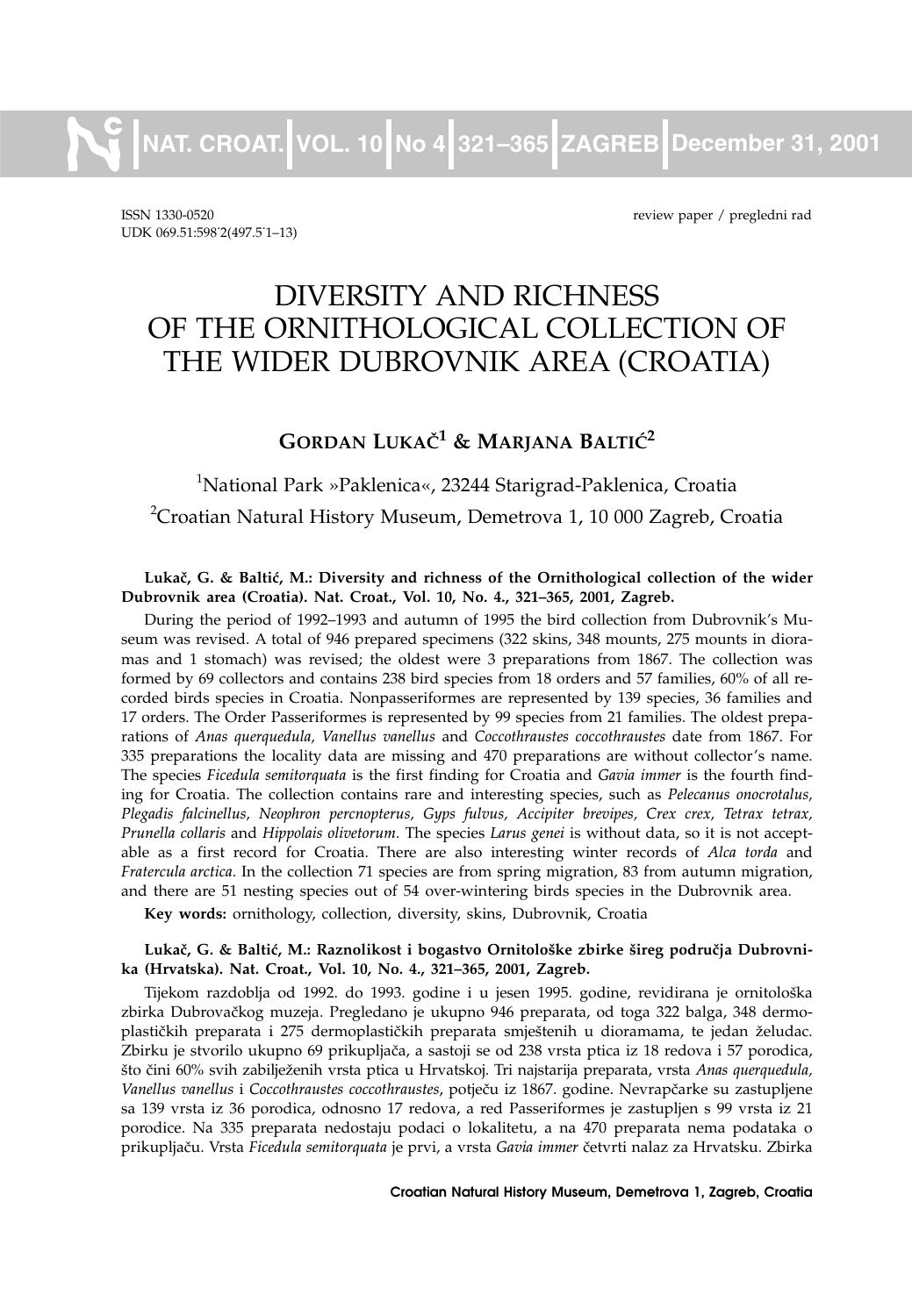sadrži rijetke i zanimljive vrste, kao što su: Pelecanus onocrotalus, Plegadis falcinellus, Neophron percnopte*rus, Gyps fulvus, Accipiter brevipes, Crex crex, Tetrax tetrax, Prunella collaris* i *Hippolais olivetorum*. Preparat vrste *Larus genei* je bez podataka, te se ne može smatrati prvim nalazom za Hrvatsku. Zanimljive su i zimske zabilježbe vrsta Alca torda i Fratercula arctica. Zbirka sadrži 71 vrstu iz razdoblja proljetnih migracija, 83 vrste iz jesenskih migracija, te 51 gnjezdaricu i 54 vrste koje prezimljuju na području Dubrovnika.

Ključne riječi: ornitologija, zbirka, raznolikost, balgovi, Dubrovnik, Hrvatska

Besides their necessity in taxonomic research, the great value of ornithological collections is in their practical value for the determination of doubtful and complicated species (GJETVAJ, 1988; 1988a) and in their cultural and historical significance (TUTMAN, 1980). Today, the main world museums pay special attention to the conservation and successive complementation of such valuable collections.

The greatest ornithological collections in Croatia are in the possession of the Croatian Natural History Museum (CNHM) in Zagreb and the Institute of Ornithology of the Croatian Academy of Science and Arts (CASA) in Zagreb. The data of the collection from CNHM in Zagreb could be found in the addition to RÖSSLER (1902) and the collection of the Institute of Ornithology is elaborated in detail in SUSIC *et al.* (1988) and CRNKOVIĆ *et al.* (1992/93).

Unfortunately, considerable parts of Croatian skin collections are today, due to different reasons, unavailable for science. Some collections were wasted, because of inadequate conservation, and some contained lost specimens of unknown origin, that were never elaborated. GJETVAJ (1988a) elaborated the hunting ornithological collection from Bale in Istria, and PIASEVOLI & PALLAORO (1991) the collection of the museum in Split. RUCNER (1954, 1959, 1970, 1998) in his articles mentions material of the hunters' association of the collection in Metković.

The data of a new species of the Croatian ornithofauna, *Ficedula semitorquata*, from the Dubrovnik ornithological collection, have already been published by LUKA^ *et al*. (1993).

#### MATERIAL AND METHODS

In the ornithological collection of Dubrovnik's Museum the following orders were reidentified: Gaviiformes, Podicipediformes, Anseriformes (BAUER & GLUTZ VON BLOTZHEIM, 1987; 1990; 1992; PETERSON *et al.*, 1979) Falconiformes, Galliiformes, Gruiformes, Apodiformes (CRAMP & PERRINS, 1979; 1993; VAURIE, 1959; VOOUS, 1960) and Passeriformes (VOOUS, 1960; SVENSSON, 1984). The species of the ornithological collection in Dubrovnik for this article are listed according to the list of Croatian birds by LUKAČ (1998) and the list of birds of the Western Palearctic in BRITISH BIRDS (1984). The updated list also contains an addition of species that were part of the collection according to the museum's internal list but preparations of which are missing today.

In the list of localities sorted in alphabetical order (Tab. 1) Dubrovnik city and localities inside the city area are given at the beginning of the list.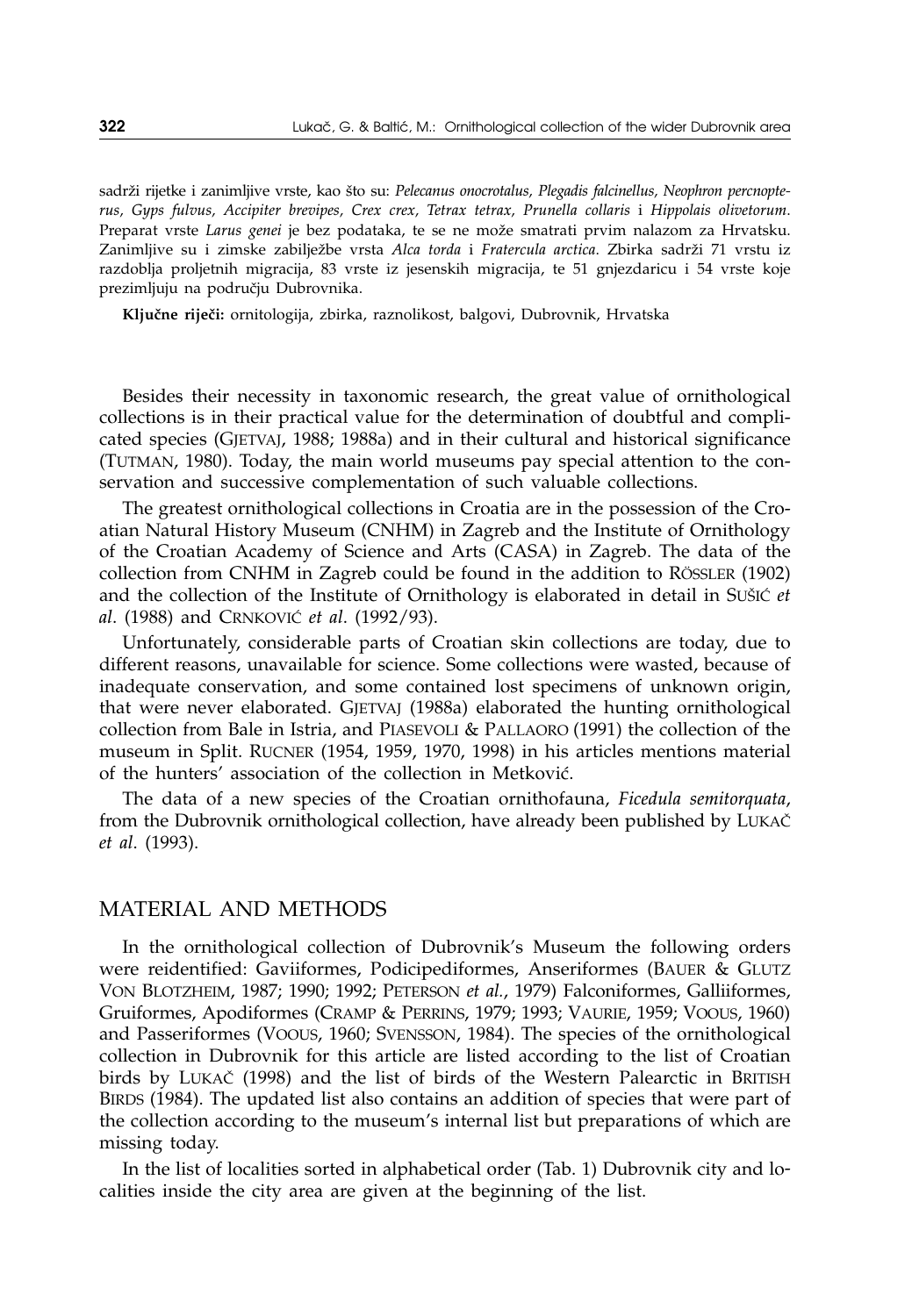| <b>LOCALITY</b>             | n              | <b>LOCALITY</b>        | n              | <b>LOCALITY</b>           | n              |
|-----------------------------|----------------|------------------------|----------------|---------------------------|----------------|
| 1. Dubrovnik                | 18             | 28. Brgat              | $\overline{2}$ | 56. Mandaljena            | 13             |
| 2. Brsalje                  | $\overline{2}$ | 29. Brsečine           | 3              | 57. Metković              | 33             |
| 3. Danče                    | 1              | 30. Čapljina (BiH)     | 1              | 58. Neretva               | $\overline{2}$ |
| 4. Dubrovačka luka          | $\mathbf{1}$   | 31. Ćilipi             | 3              | 59. near city             | $\mathbf{1}$   |
| 5. Gorica Sv. Vlaha         | 6              | 32. Drijen             | $\overline{2}$ | 60. Ombla                 | $\overline{4}$ |
| 6. Grad                     | $\mathbf{1}$   | 33. Dubac              | $\mathbf{1}$   | 61. open sea              | $\mathbf{1}$   |
| 7. Gradac                   | $\mathbf{1}$   | 34. Pod Dupcom         | $\mathbf{1}$   | 62. Orašac                | 3              |
| 8. Gruž                     | 31             | 35. Gabela (BiH)       | $\overline{2}$ | 63. Osojnik               | $\overline{4}$ |
| 9. Gruška luka              | $\mathbf{1}$   | 36. Gacko (BiH)        | $\mathbf{1}$   | 64. Popovo (BiH)          | $\mathbf{1}$   |
| 10. Ilina Glavica           | $\overline{2}$ | 37. Grbavac            | 1              | 65. Pridvorje             | $\mathbf{1}$   |
| 11. Kolarina                | $\mathbf{1}$   | 38. Grude (BiH)        | 1              | 66. Primorje              | $\mathbf{1}$   |
| 12. Konal                   | $\mathbf{1}$   | 39. Hercegovina (BiH)  | $\overline{4}$ | 67. Ramnice               | $\mathbf{1}$   |
| 13. Lapad                   | 69             | 40. Hutovo (BiH)       | $\overline{2}$ | 68. Ravoi                 | $\mathbf{1}$   |
| 14. Luka                    | 3              | 41. Hutovo Blato (BiH) | $\mathbf{1}$   | 69. Rijeka Dubrovačka     | 28             |
| 15. Minčeta                 | 1              | 42. Ivanica            | 4              | 70. Slano                 | $\mathbf{1}$   |
| 16. Nuncijata               | 5              | 43. Isl. Daksa         | $\overline{2}$ | 71. Srđ                   | $\mathbf{1}$   |
| 17. Petka                   | 6              | 44. Isl. Jakljan       | $\mathbf{1}$   | 72. Ston                  | 20             |
| 18. Pile                    | 7              | 45. Isl. Lokrum        | 150            | 73. Sutorina (CG)         | $\overline{2}$ |
| 19. Ploče                   | 3              | 46. Isl. Sv. Andrija   | 1              | 74. Titograd (CG)         | $\mathbf{1}$   |
| 20. Pod Bolnicom            | $\mathbf{1}$   | 47. Isl. Šipan         | 9              | 75. Trebinjsko polje (BH) | $\mathbf{1}$   |
| 21. Pod Orsulom             | 1              | 48. Knin               | $\mathbf{1}$   | 76. Trsteno               | 3              |
| 22. Polje Gospe od Milosrđa | $\overline{2}$ | 49. Kobaš              | 1              | 77. Uhvana                | $\mathbf{1}$   |
| 23. Porporela               | $\mathbf{1}$   | 50. Konavle            | 13             | 78. Virpazar (CG)         | $\mathbf{1}$   |
| 24. Šumet                   | $\overline{2}$ | 51. Kono od Lokruma    | 20             | 79. Vlaštica              | $\mathbf{1}$   |
| 25. Zagospom                | 13             | 52. Ljenz?             | 1              | 80. Zaton                 | $\overline{2}$ |
| total of Dubrovnik city     | 180            | 53. Ljubovo            | $\mathbf{1}$   | 81. Žarkovica             | $\mathbf{1}$   |
| 26. Bojana                  | 1              | 54. Majkovi            | 21             | 82. Župa Dubrovačka       | 38             |
| 27. Bosanka                 | 10             | 55. Mokoše             | 3              | no data                   | 335            |

**Tab. 1.** List of localities and number of collected bird specimens (n) from these localities in the Ornithological Collection of Dubrovnik museum (BiH = Bosnia and Herzegovina, CG = Montenegro, Lienz, probably Austria, and other localities in Croatia)

### **RESULTS**

The collection of the Dubrovnik museum consists of 238 bird species from **57** different families in 18 orders. A total of 946 prepared specimens were recorded out of which there are 322 skins, 348 mounts and 275 mounts in dioramas, as well as one stomach. Nonpasseriformes are represented with 139 species, of 36 families and 17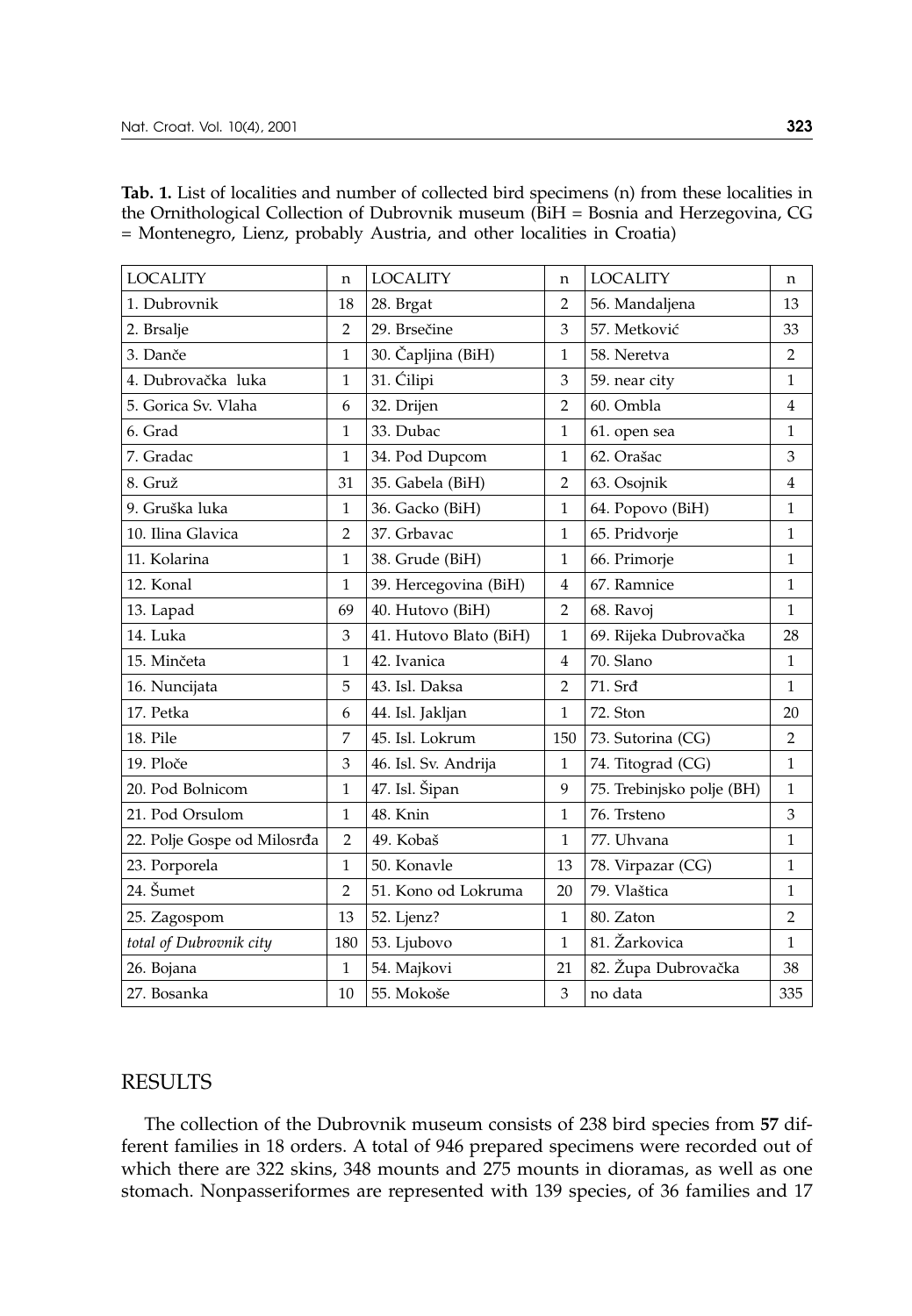| Decade           | 1870 | $1861 - 1871 -$<br>1880 | 1890 | 1900 | 1881 -   1891 -   1901 -   1911 -   1941 -   1951 -   1961 -<br>1910 | 1920 | 1950 | 1960 | 1970 | No<br>data | Total |
|------------------|------|-------------------------|------|------|----------------------------------------------------------------------|------|------|------|------|------------|-------|
| Nonpasseriformes | 3    |                         | 24   | 161  | 23                                                                   |      |      | 28   | 47   | 175        | 461   |
| Passeriformes    |      |                         |      | 51   | h                                                                    |      |      | 90   | 170  | 152        | 485   |
| Total            |      |                         | 33   | 212  | 29                                                                   | 3    |      | 118  | 217  | 327        | 946   |

**Tab. 2.** Number of specimens collected during different decades in the Ornithological Collection of the Dubrovnik museum between 1867 and 1970.

orders with a total of 461 preparations. The order Passeriformes is represented in the collection with 99 species of 21 families and a total of 485 preparations. The oldest preparations are from the year 1867 (*Vanellus vanellus, Coccothraustes coccothraustes* and *Anas querquedula*). The youngest specimens were collected during the 1960's (Tab. 2). In the collection there are 335 preparations without any data concerning locality, but the majority of the preparations originate from the city of Dubrovnik ( $n =$ 180) and Lokrum Island ( $n = 150$ ) (Tab. 1). The specimens were collected and donated by 69 persons (Tab. 3). The highest numbers of specimens were donated by A. LESINGER & I. TUTMAN  $(n = 130)$ , A. LESINGER  $(n = 97)$ , B. B. KOSIĆ  $(n = 69)$ , I. PAPI (n = 25), A. KUKULJICA (n = 15), N. HRDALO (n = 13), and N. CVJETANIĆ (n = 9). There are 470 preparations without information about the donator, but due to hand written notes they must probably were collected by A. LESINGER.

| n   | <b>COLLECTORS</b>                                                                                  | n   | <b>COLLECTORS</b>                                                    |
|-----|----------------------------------------------------------------------------------------------------|-----|----------------------------------------------------------------------|
| 130 | A. Lesinger & I. Tutman                                                                            | 1   | A. Beuson, G. F. Bibice & B.                                         |
| 97  | A. Lesinger                                                                                        |     | Kosić, L. Bogdan, E. Božić, A.<br>Cerer, V. Čurćia, C. Damiani,      |
| 69  | B. B. Kosić                                                                                        |     | G. Drašković, V. Feličić, N.                                         |
| 25  | I. Papi                                                                                            |     | Filaus, Giraldi, J. Glavić, Graca,<br>N. Karadak, N. Kavović, I. V.  |
| 15  | A. Kukuljica                                                                                       |     | Klaić, Majstorović, G.                                               |
| 13  | N. Hrdalo                                                                                          |     | Mihočević, A. Miletić, N.<br>Milošević, Monić, A. Obester,           |
| 9   | N. Cvjetanić                                                                                       |     | Posarić, L. Perović, D.                                              |
| 7   | I. Tutman & A. Lesinger                                                                            |     | Pitarević, J. Pugliesi, I. M.<br>Račić, B. E. Rotti, A. Serragli, I. |
| 6   | V. Svilokos, R. Tomašević, A. Zipfel                                                               |     | Slavnik, Šoletić, M. Tikvica, I.                                     |
| 5   | I. Katičić                                                                                         |     | Tutman, K. Ukas, S. Vlahović,<br>N. Vodopić, S. Vuletić, A.          |
| 4   | F. Afan de Rivera, A. Galjuf, B. F. Gondola, M. Zakaria                                            |     | Vuličević, M+R                                                       |
| 3   | G. F. Bibice, J. Bini, M. Miletić, I. Pitarević                                                    |     |                                                                      |
| 2   | M. Dabrović, N. Matičević, D. V. Medini, F. Orlić, M.<br>Pozza, Š. Šinobad, M. Šarić, R. Vuličević | 470 | no data                                                              |

**Tab. 3.** List of collectors and donators of the Ornithological Collection in the museum of Dubrovnik with number of donated specimens (n).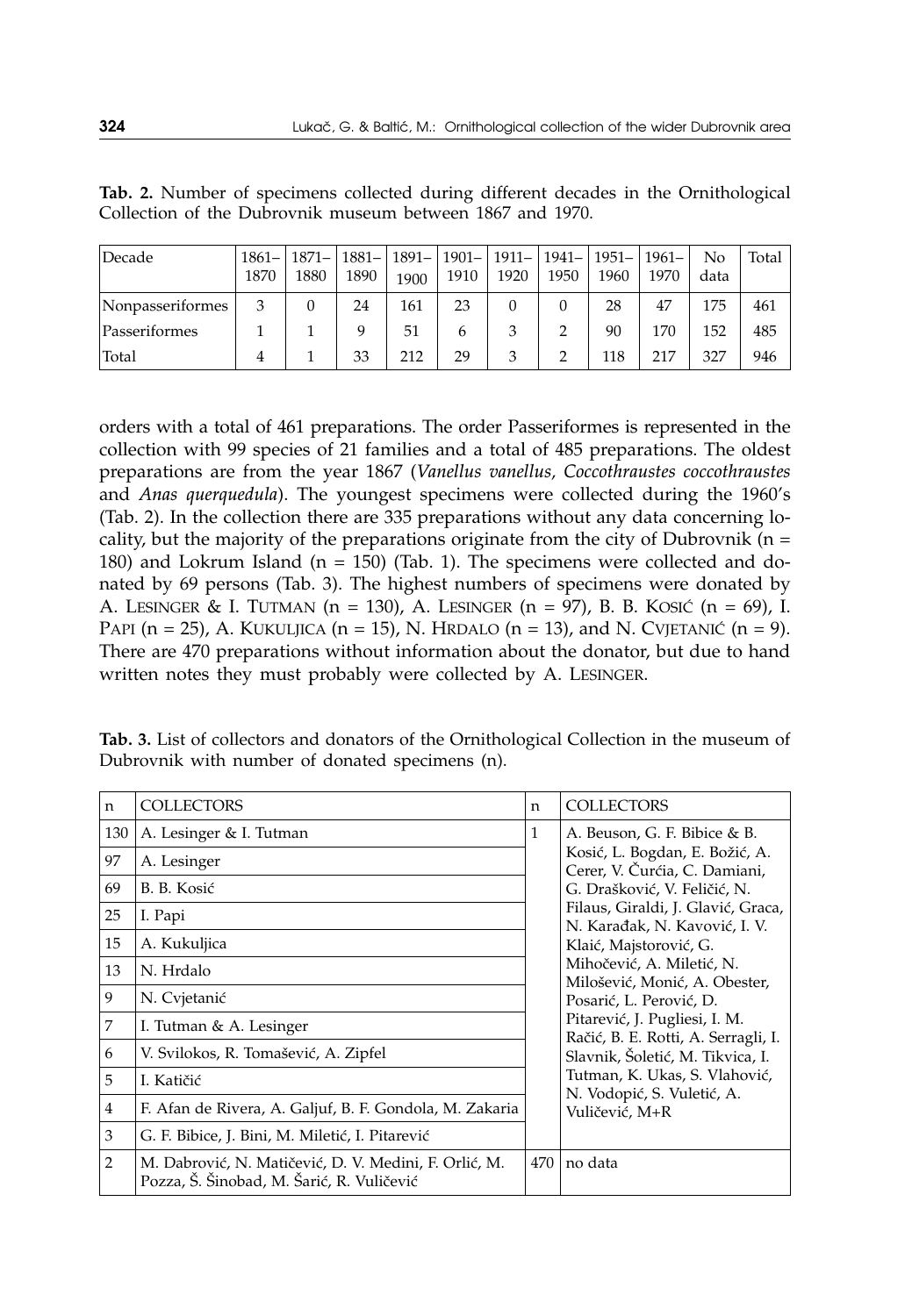

**Fig. 1.** The map of Dubrovnik surrounding area with localities of collected bird specimens marked by bigger black spots.

Data in an internal list of the museum of incoming specimens until 1923 disagreed with data on the labels of many preparations. Some specimens are identified incorrectly. It is not clear if data on the labels or in the internal list concern data of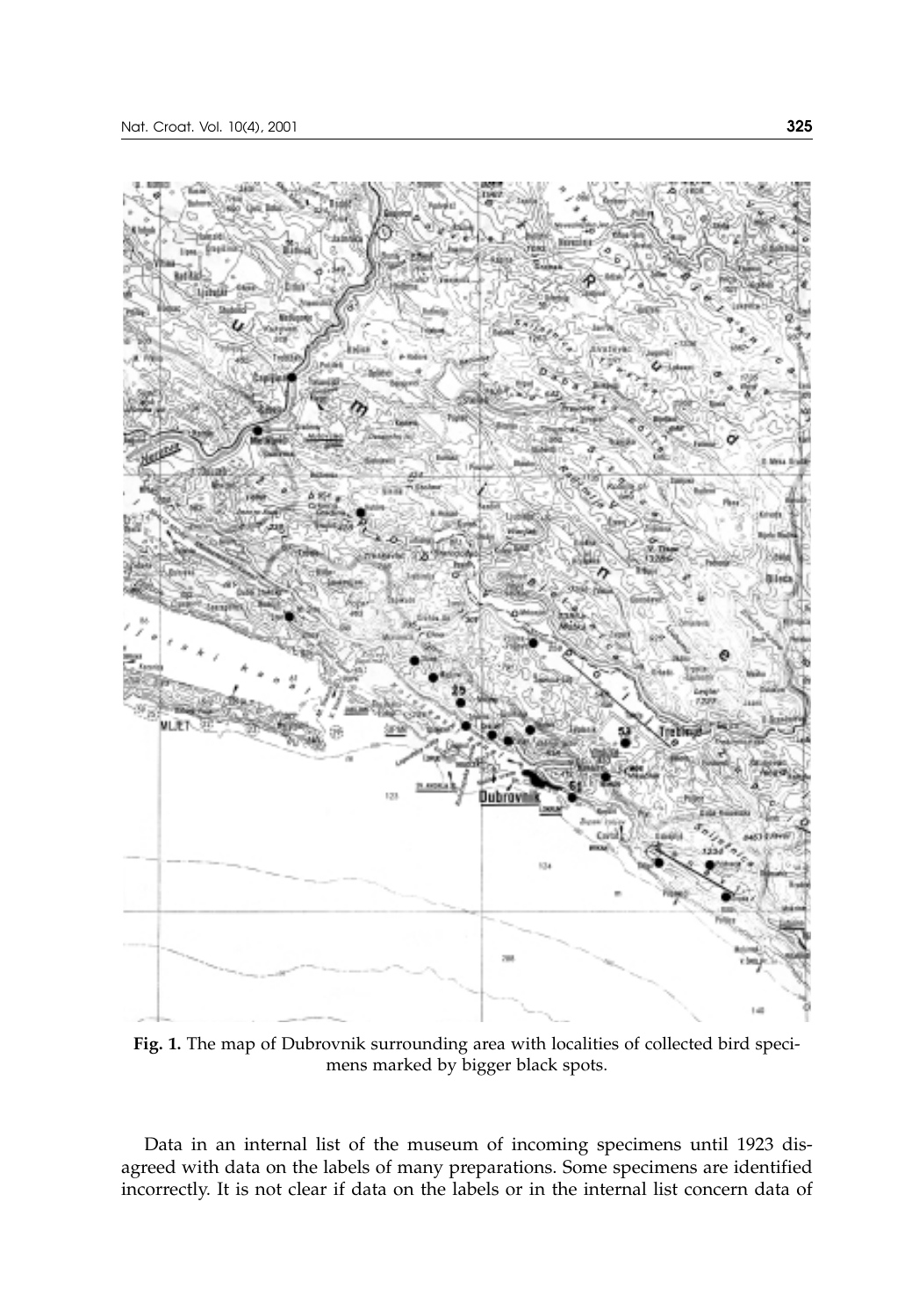

**Fig. 2.** More detailed closest surrounding area of Dubrovnik, with localities of collected bird specimens marked by bigger black spots.

donation or data of the collection of these specimens. Preparations of ten specimens (*Charadrius morinellus, Sylvia nisoria, Plectrophenax nivalis* etc.) on the internal list are missed today. So most probably the original number of species and preparations was higher. Unfortunately, for a lot of preparations without labels in the dioramas or on the preparation itself it was not possible to reconstruct data (date, habitat and collector) from the internal museum's list. Some preparations in the dioramas had numbers of inventory or collecting dates with habitat information under their wings, which is why most of the material from the dioramas could not be examined for labels without risk of damaging the material.

### TAXONOMIC LIST OF PREPARATIONS

Every species on the list is numbered, with data on sex, date, locality, collector, number from old labels and the form of preparation.

#### List of abbreviations

m. – male, f. – female, juv. – juvenile, imm. – immature, ad. – adult, subad. – subadult, »–« no data (unknown age, sex, collector, date or locality), ? – date missing or illegible; gender questionable

+, ++, \*, \*\*, \*\*\* markings accompanying the numbers on the labels of some preparations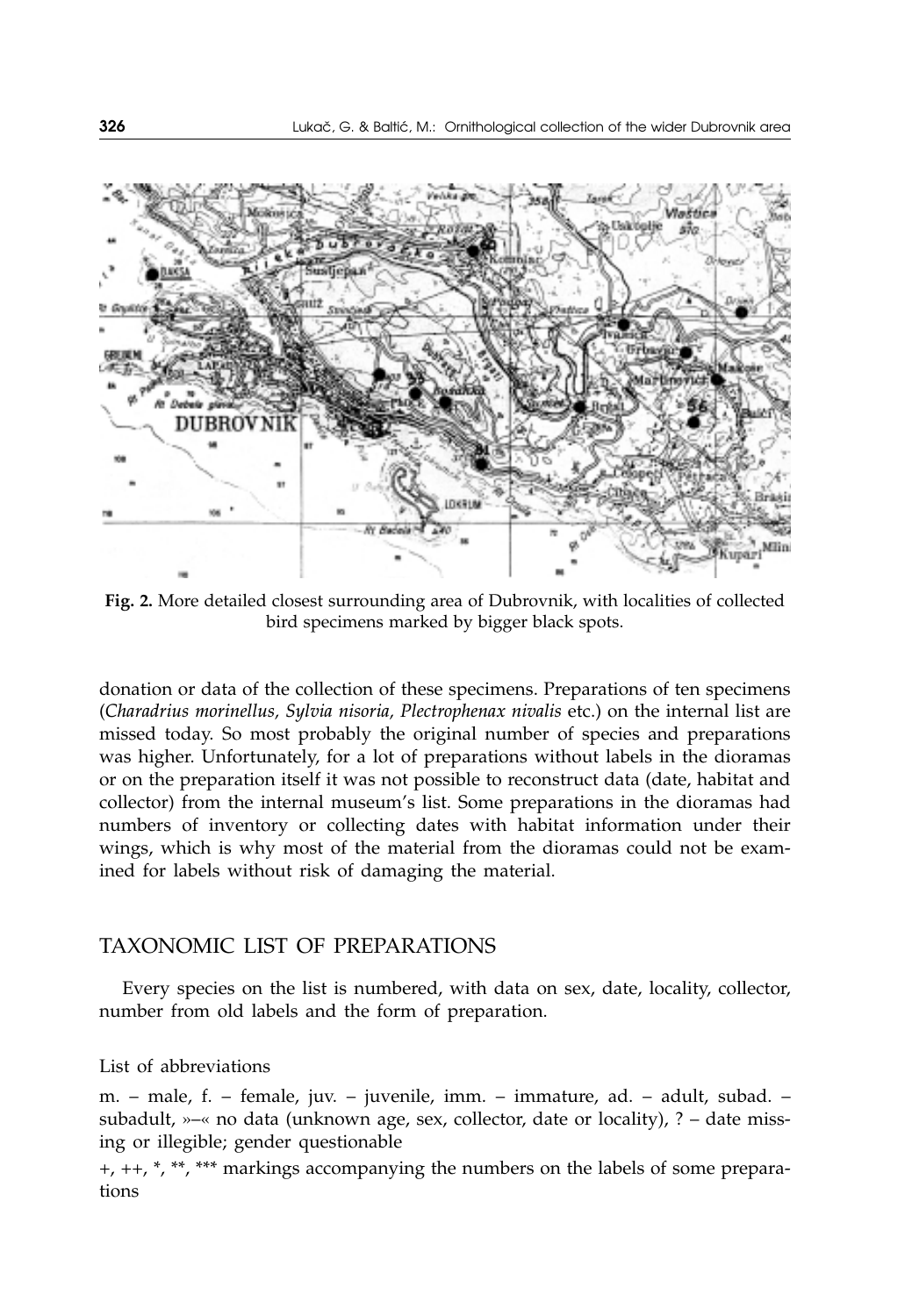### NONPASSERIFORMES

# **1.** *Gavia stellata* 1/1 m. 13. 11. 1889. Rijeka Dubrovačka I. Papi 48 mount **2.** *Gavia arctica* 2/1 f. 11. 12. 1896. Gruž B. B. Kosić 51+ mount 3/2 m. 13. 11. 1897. Župa Dubrovačka I. M. Račić 51++ mount 4/3 – – – – – mount **3.** *Gavia immer* 5/1 m. 19. 11. 1896. Ston V. Svilokos 50+ mount **4.** *Tachybaptus ruficollis* 6/1 ? 19. 11. 1896. Ston V. Svilokos 48+ mount 7/2 f. 25. 11. 1896. Gruž M. Zakaria 48\*\*\* mount 8/3 m. 21. 2. 1896. Ston V. Svilokos 48++ mount 9/4 f. 8. 8. 1960. Isl. Lokrum A. Lesinger – skin & I. Tutman 10/5 f. 28. 10. 1960. Metković A. Lesinger – skin 11/6 m. 8. 8. – Isl. Lokrum A. Lesinger – mount 12/7 m. 8. 8. – Isl. Lokrum A. Lesinger – mount  $13/8$  ad. – – – – – – – mount in diorama 14/9 ad. – – – – mount in diorama 15/10 imm. – – – – mount in diorama 16/11 imm. – – – – mount in diorama  $17/12$  ad. – – – – – – – skin **5.** *Podiceps cristatus* 18/1 m. 4. 1. 1898. Ston N. Hrdalo 48 mount 19/2 ? – – – – mount in diorama **6.** *Podiceps auritus*  $20/1$  – – – – – – – – – mount in diorama **7.** *Podiceps nigricollis* 21/1 f. 14. 12. 1893. Župa Dubrovačka – 48 mount 22/2 m. 15. 10. 1897. Porporela A. Zipfel 385– mount **8.** *Calonectris diomedea* 23/1 f. ? – open sea A. Lesinger – skin  $24/2$  – – – – – – – – – mount in diorama 25/3 – – – – – mount in diorama 26/4 ad. – – – – skin

27/5 ad. – – – – skin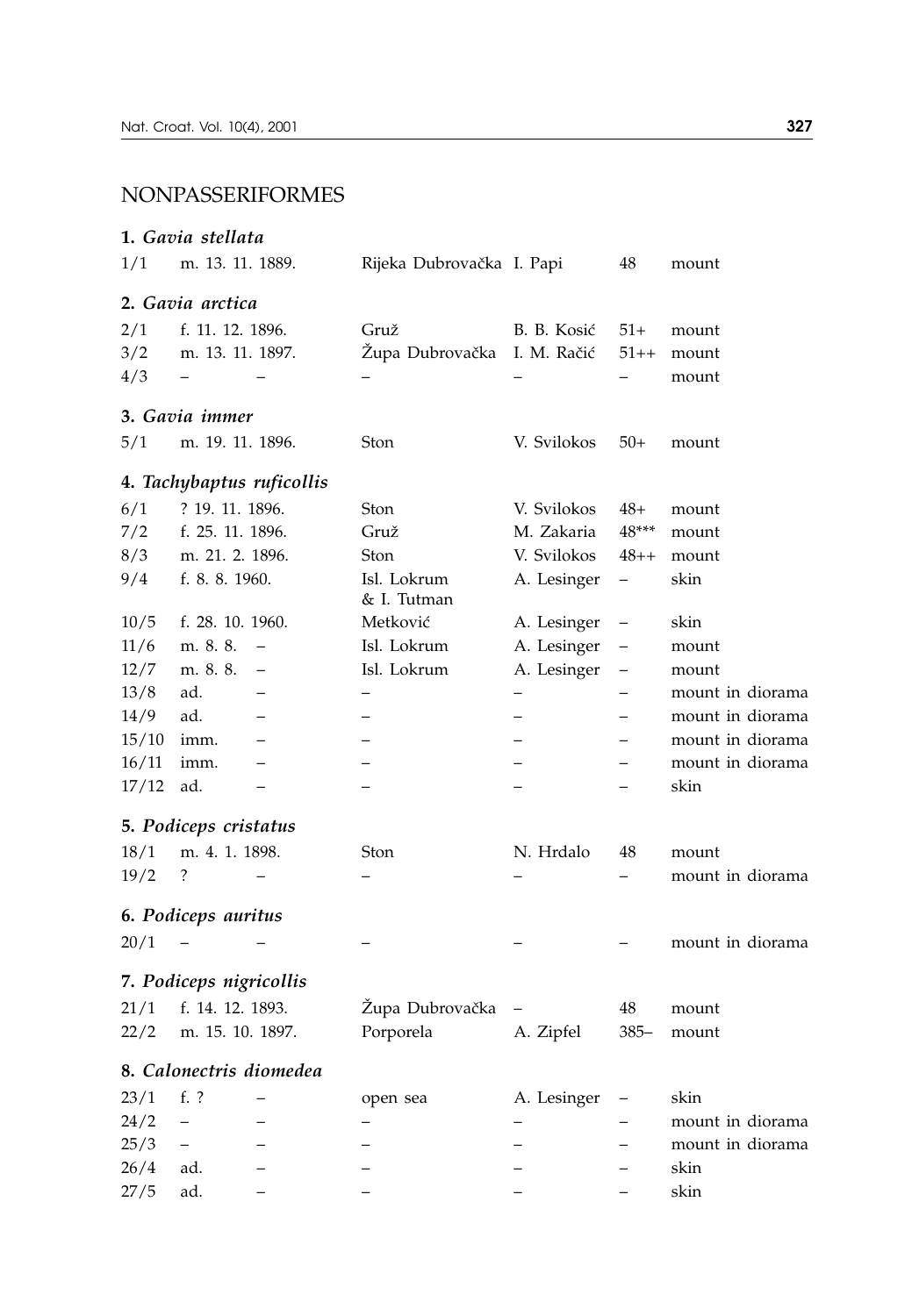|      | 9. Puffinus yelkouan    |                               |                            |                            |                                  |                  |
|------|-------------------------|-------------------------------|----------------------------|----------------------------|----------------------------------|------------------|
| 28/1 | f. 20. 11. 1891.        |                               | Gruž                       | J. Bini                    | 35                               | mount            |
|      | 10. Phalacrocorax carbo |                               |                            |                            |                                  |                  |
| 29/1 |                         | f.(imm.) 12. 12. 1890.        | Rijeka Dubrovačka I. Papi  |                            | 8                                | mount            |
| 30/2 |                         | f.(imm.) 15. 6. 1892.         | Pile                       | M. Miletić                 | 6                                | mount            |
| 31/3 | m. 18. 1. 1954.         |                               | Trebinjsko polje           |                            | 655                              | mount            |
| 32/4 | f. 28. 1. 1900.         |                               | Bojana                     | A. Serragli                | 8                                | mount            |
|      |                         | 11. Phalacrocorax aristotelis |                            |                            |                                  |                  |
| 33/1 | m. 11. 5. 1889.         |                               | Pod Bolnicom               | F. Tomašević 5             |                                  | mount            |
| 34/2 |                         | m.(imm.) 20. 11. 1897.        | Kobaš                      | N. Hrdalo                  | 7+                               | mount            |
|      |                         | 12. Phalacrocorax pygmaeus    |                            |                            |                                  |                  |
| 35/1 | m. 5. 9. 1888.          |                               | Lapad                      | B. F. Gondola 1            |                                  | mount            |
| 36/2 | m. 28. 3. 1889.         |                               | Ombla                      | I. Papi                    | 4                                | mount            |
| 37/3 |                         | m.(imm.) 17. 11. 1892.        | Rijeka Dubrovačka I. Papi  |                            | 3                                | mount            |
| 38/4 | f. 24. 11. 1907.        |                               | Dubrovnik                  | $\overline{\phantom{0}}$   | $\qquad \qquad -$                | mount            |
| 39/5 | ad.                     |                               |                            |                            |                                  | mount in diorama |
| 40/6 | imm.                    |                               |                            |                            |                                  | mount in diorama |
|      |                         | 13. Pelecanus onocrotalus     |                            |                            |                                  |                  |
| 41/1 | imm.                    |                               |                            |                            |                                  | mount            |
|      | 14. Botaurus stellaris  |                               |                            |                            |                                  |                  |
| 42/1 | m. 10. 9. 1884.         |                               |                            |                            |                                  |                  |
| 43/2 |                         | $\overline{\phantom{0}}$      | Zupa Dubrovačka N. Vodopić |                            | 104                              | mount            |
|      | ad.                     |                               |                            |                            |                                  | mount            |
|      | 15. Ixobrychus minutus  |                               |                            |                            |                                  |                  |
| 44/1 | f. 9. 5. 1892.          |                               | Pile                       | J. Pugliesi                | 109                              | mount            |
| 45/2 | f. 20. 5. 1900.         |                               | Uhvana                     |                            | $112*$                           | mount            |
| 46/3 | f. 8. 6. 1962.          |                               | Zupa Dubrovačka            | $\overline{\phantom{0}}$   | $\overline{\phantom{0}}$         | skin             |
| 47/4 | m.                      |                               |                            | $\overline{\phantom{0}}$   | $\overline{\phantom{0}}$         | mount in diorama |
| 48/5 | $f.(imm.) -$            |                               |                            |                            |                                  | mount in diorama |
|      |                         | 16. Nycticorax nycticorax     |                            |                            |                                  |                  |
| 49/1 | m. 30. 4. 1894.         |                               | Lapad                      | B. B. Kosić                | $\overbrace{\phantom{12322111}}$ | mount            |
| 50/2 | ?                       |                               |                            |                            |                                  | mount            |
| 51/3 | ad.                     |                               |                            |                            | $\qquad \qquad -$                | mount in diorama |
| 52/4 | imm.                    | $\overline{\phantom{0}}$      |                            |                            | $\overline{a}$                   | mount in diorama |
| 53/5 | juv. 25. 9. 1960.       |                               | Isl. Lokrum                | A. Lesinger<br>& I. Tutman |                                  | skin             |
| 54/6 | ad. 15. 5. 1963.        |                               | Isl. Lokrum                | A. Lesinger                |                                  | skin             |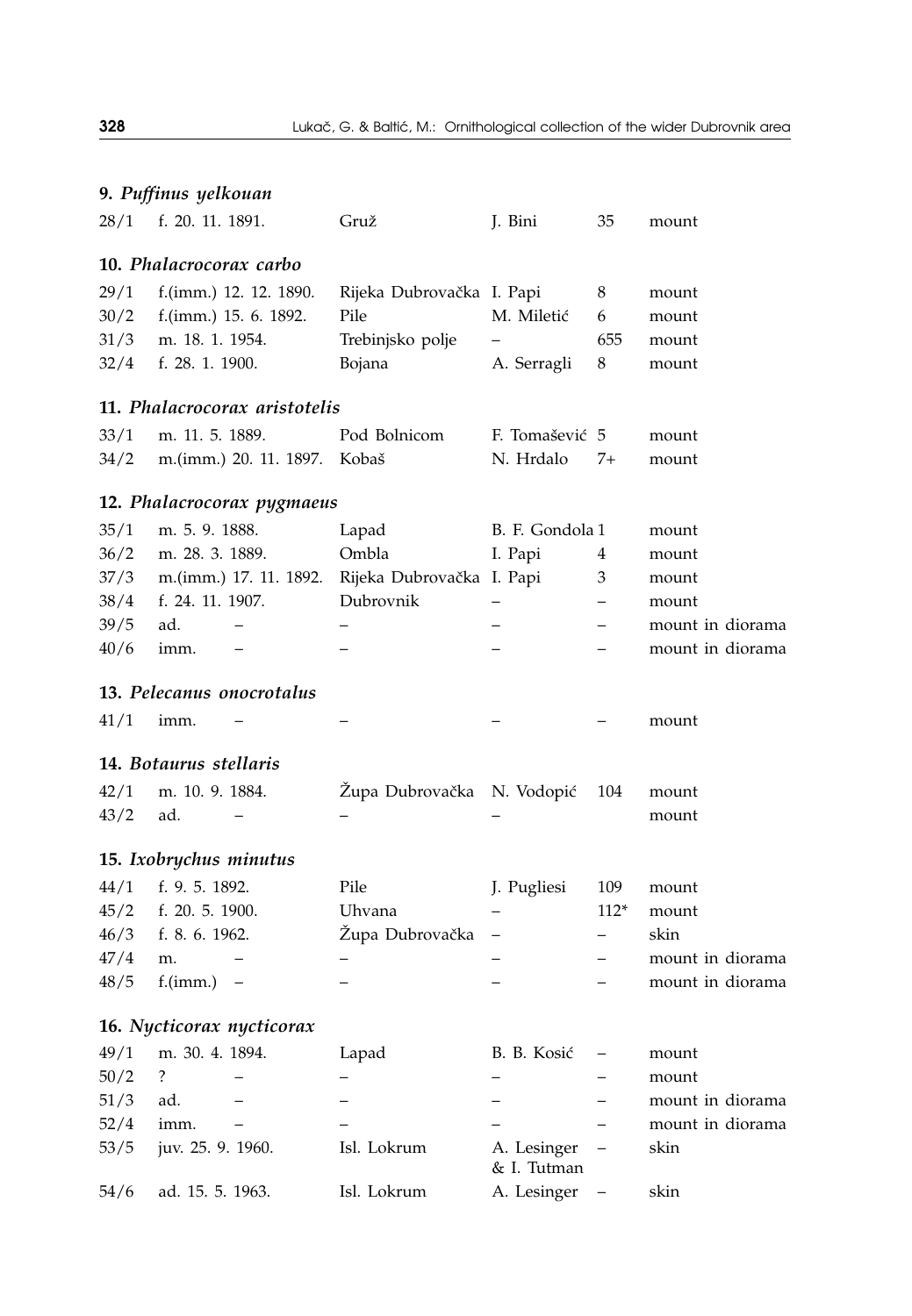## **17.** *Ardeola ralloides*

| 55/1         | m. 21. 8. 1884.          |                          | Rijeka Dubrovačka I. Papi  |                            | 113                      | mount                     |
|--------------|--------------------------|--------------------------|----------------------------|----------------------------|--------------------------|---------------------------|
| 56/2         | f. 23. 4. 1895.          |                          | Lapad                      | B. B. Kosić                | 114                      | mount                     |
| 57/3         | f. 30. 4. 1896.          |                          | Isl. Lokrum                | A. Galjuf                  | 115                      | mount                     |
| 58/4         | m. 20. 4. 1900.          |                          | Ston                       | N. Hrdalo                  | $115*$                   | mount                     |
| 59/5         | ? 17. 8. 1964.           |                          | Isl. Lokrum                | A. Lesinger                | $\overline{\phantom{0}}$ | skin                      |
| 60/6         | ad.                      | -                        |                            | $\overline{\phantom{0}}$   | $\overline{\phantom{0}}$ | mount in diorama          |
| 61/7         | ad.                      | $\overline{\phantom{0}}$ | —                          | $\overline{\phantom{0}}$   | $\overline{\phantom{0}}$ | mount in diorama          |
| 62/8         | ad.                      | $\qquad \qquad -$        |                            |                            |                          | mount in diorama          |
|              | 18. Egretta garzetta     |                          |                            |                            |                          |                           |
| 63/1         | f. 1. 8. 1960.           |                          | Isl. Lokrum                | A. Lesinger<br>& I. Tutman |                          | skin                      |
| 64/2         | ad.                      |                          | —                          | $\overline{\phantom{0}}$   |                          | mount in diorama          |
| 65/3         | ad.                      | $\overline{\phantom{0}}$ |                            | $\qquad \qquad -$          | $\overline{\phantom{0}}$ | mount in diorama          |
| 66/4         | imm.                     |                          |                            |                            |                          | mount in diorama          |
|              | 19. Egretta alba         |                          |                            |                            |                          |                           |
| 67/1         | m. 29. 11. 1903.         |                          | Ston                       | V. Svilokos                | $116*$                   | mount                     |
| 68/2         | ad.                      |                          |                            |                            |                          | mount                     |
|              | 20. Ardea cinerea        |                          |                            |                            |                          |                           |
| 69/1         | m. 26. 12. 1891.         |                          | Rijeka Dubrovačka I. Papi  |                            | 120                      | mount                     |
| 70/2         | ad.                      | $\overline{\phantom{0}}$ |                            |                            | $\overline{\phantom{0}}$ | mount in diorama          |
|              | 21. Ardea purpurea       |                          |                            |                            |                          |                           |
| 71/1         | m. 21. 4. 1894.          |                          |                            | B. B. Kosić                | 117                      |                           |
| 72/2         | f. 22. 4. 1953.          |                          | Lapad<br>Dubrovnik         | $\overline{\phantom{0}}$   | 642                      | mount                     |
|              |                          |                          |                            |                            | 113                      | mount                     |
| 73/3         | f. 23. 4. 1895.          | m.(imm.) 14. 4. 1894.    | Lapad                      | B. B. Kosić<br>B. B. Kosić | 119                      | mount                     |
| 74/4<br>75/5 | ad.                      | $\overline{\phantom{0}}$ | Lapad                      |                            | $\overline{\phantom{0}}$ | mount                     |
| 76/6         | ad.                      | $\qquad \qquad -$        |                            | $\overline{\phantom{0}}$   |                          | mount<br>mount in diorama |
| 77/7         | imm.                     |                          |                            | $\overline{a}$             |                          | mount in diorama          |
|              |                          |                          |                            |                            |                          |                           |
|              | 22. Ciconia nigra        |                          |                            |                            |                          |                           |
| 78/1         | imm. 4. 3. 1954.         |                          | Dubrovnik                  |                            |                          | mount                     |
| 79/2         | ? 14. 9. 1954.           |                          | Ombla                      |                            |                          | stomach                   |
|              | 23. Ciconia ciconia      |                          |                            |                            |                          |                           |
| 80/1         | juv. m. 12. 9. 1900.     |                          | Polje Gospe<br>od Milosrđa | F. Orlić                   | 103                      | mount                     |
| 81/2         | m. 25. 9. 1903.          |                          | Isl. Šipan                 | Posarić                    |                          | 103*** mount              |
|              | 24. Plegadis falcinellus |                          |                            |                            |                          |                           |
| 82/1         | 27. 4. 1894.             |                          | Rijeka Dubrovačka I. Papi  |                            | 103                      | mount                     |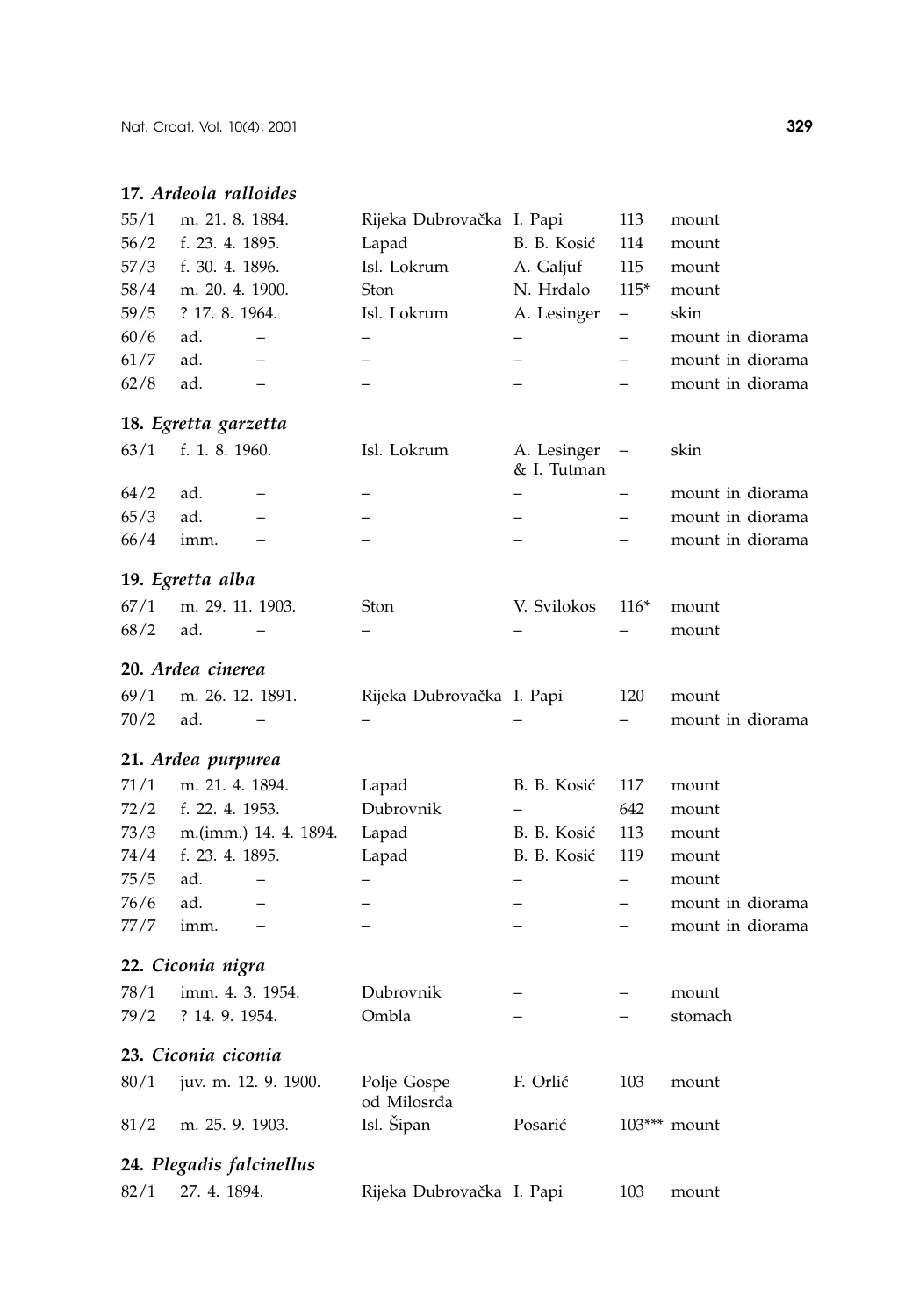| 83/2       | $f. - 1964.$           |                          | Titograd                  |                          | -                                | skin             |
|------------|------------------------|--------------------------|---------------------------|--------------------------|----------------------------------|------------------|
| 84/3       | m. 27. 4. 1893.        |                          | Ston                      | N. Hrdalo                | 102                              | mount            |
| 85/4       | ad.                    | $\overline{\phantom{0}}$ |                           |                          | -                                | mount in diorama |
| 86/5       | ad.                    |                          |                           |                          |                                  | mount in diorama |
|            | 25. Cygnus olor        |                          |                           |                          |                                  |                  |
| 87/1       | ad.                    |                          |                           |                          |                                  | mount in diorama |
|            | 26. Cygnus cygnus      |                          |                           |                          |                                  |                  |
| 88/1       | ad. 11. 11. 1897.      |                          | Ston                      | N. Hrdalo                | $\overline{\phantom{m}}$         | mount            |
|            | 27. Anser fabalis      |                          |                           |                          |                                  |                  |
| 89/1       | m. 16. 3. 1895.        |                          | Pile                      | R. Tomašević -           |                                  | mount            |
| 90/2       | m. 14. 1. 1895.        |                          | Ploče                     | A. Galjuf                | 64                               | mount            |
|            | 28. Anser albifrons    |                          |                           |                          |                                  |                  |
| 91/1       | f. 11. 1. 1954.        |                          | Župa Dubrovačka           | $\overline{\phantom{a}}$ | 653                              | mount            |
|            | 29. Anser anser        |                          |                           |                          |                                  |                  |
| 92/1       | ad. 18. 2. 1895.       |                          | Lapad                     | B. B. Kosić              | 66                               | mount            |
|            | 30. Branta ruficollis  |                          |                           |                          |                                  |                  |
| 93/1       | m. 6. 1. 1954.         |                          | Grude                     | J. Glavić                |                                  | mount            |
|            | 31. Anas penelope      |                          |                           |                          |                                  |                  |
| 94/1       | m. 15. 3. 1886.        |                          | Rijeka Dubrovačka I. Papi |                          | 58                               | mount            |
| 95/2       | m. 2. 1898.            |                          | Neretva                   | M. Zakaria               | $58*$                            | mount            |
| 96/3       | m.                     |                          |                           |                          | -                                | mount in diorama |
| 97/4       | m.                     |                          |                           |                          |                                  | mount in diorama |
| 98/5       | f.                     |                          |                           |                          |                                  | mount in diorama |
|            | 32. Anas crecca        |                          |                           |                          |                                  |                  |
| 99/1       | m. 14. 11. 1897.       |                          | Konavle                   |                          | $58*$                            | mount            |
| 100/2      | m.                     | $\overline{\phantom{0}}$ | $\overline{\phantom{0}}$  | $\qquad \qquad -$        | $\overline{\phantom{0}}$         | mount in diorama |
| 101/3      | f.                     | $\qquad \qquad -$        |                           | $\overline{\phantom{0}}$ |                                  | mount in diorama |
|            | 33. Anas platyrhynchos |                          |                           |                          |                                  |                  |
| 102/1      | m. 10. 12. 1883.       |                          | Konavle                   |                          | 63                               | mount            |
| 103/2      | f.                     |                          |                           |                          | $\overline{\phantom{0}}$         | mount            |
| 104/3      | m.                     |                          |                           |                          | $\overline{\phantom{0}}$         | mount in diorama |
| $105/4$ f. |                        | $\qquad \qquad -$        | $\overline{\phantom{0}}$  | $\overline{\phantom{0}}$ | $\overbrace{\phantom{12322111}}$ | mount in diorama |
|            | 34. Anas acuta         |                          |                           |                          |                                  |                  |
|            | 106/1 m. 14. 11. 1895. |                          | Rijeka Dubrovačka I. Papi |                          | 61                               | mount            |
| 107/2      | m. 16. 2. 1898.        |                          | Ston                      | N. Hrdalo                | $62**$                           | mount            |

108/3 m. – – – – mount in diorama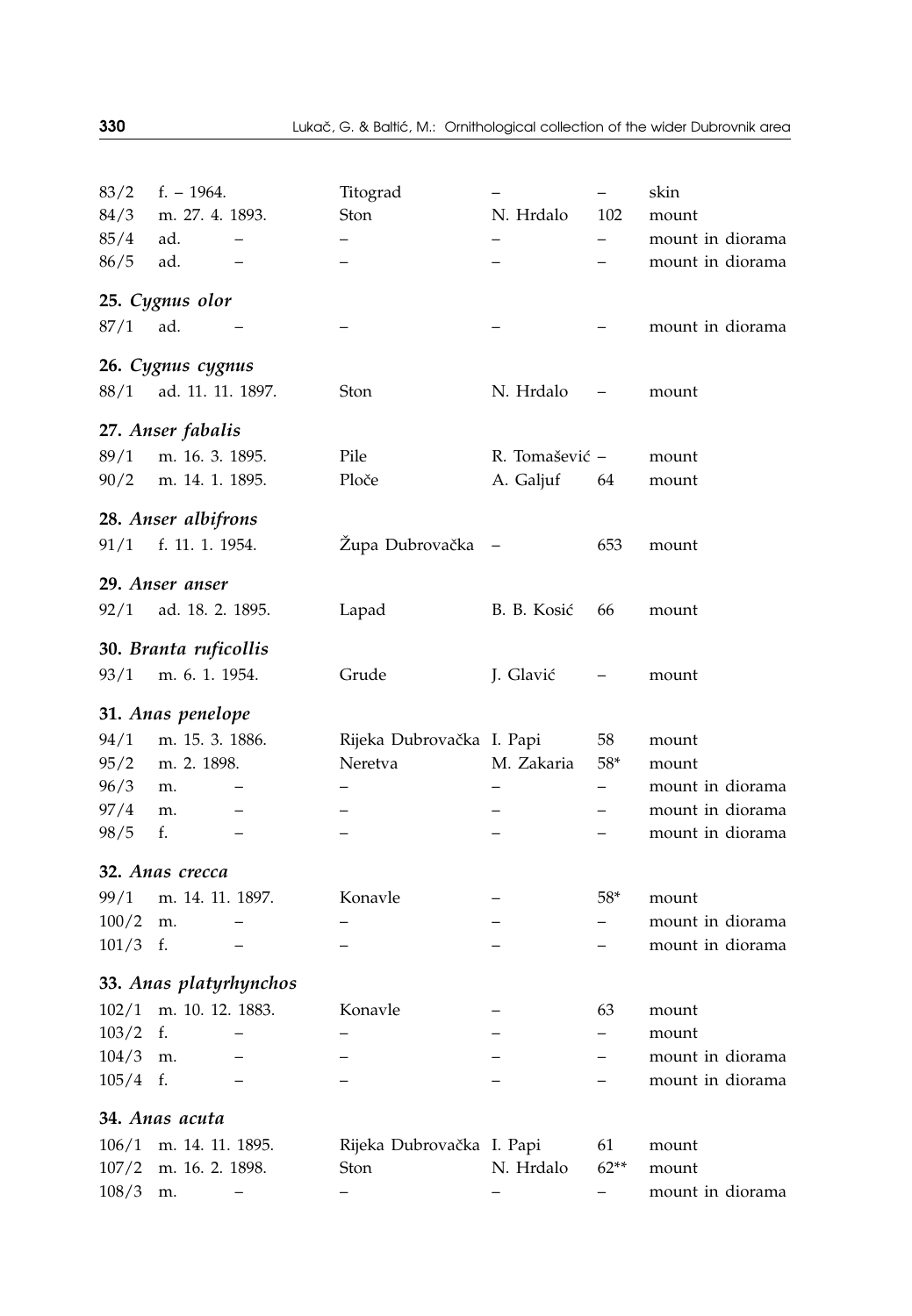# **35.** *Anas querquedula*

| 109/1 | f. 16. 3. 1867.         |                       | Lapad                     | B. Kosić                 | 59                       | mount            |  |
|-------|-------------------------|-----------------------|---------------------------|--------------------------|--------------------------|------------------|--|
| 110/2 | m. 19. 3. 1867.         |                       | Lapad                     | B. Kosić                 | 60                       | mount            |  |
| 111/3 | m. 4. 1897.             |                       | Rijeka Dubrovačka I. Papi |                          | 60                       | mount            |  |
| 112/4 | m. 8. 8. 1961.          |                       | Isl. Daksa                | Lesinger<br>& Tutman     | $\overline{\phantom{0}}$ | mount            |  |
| 113/5 | m.                      |                       | $\overline{\phantom{0}}$  |                          | $\overline{\phantom{0}}$ | mount in diorama |  |
| 114/6 | f.                      |                       |                           | $\overline{\phantom{0}}$ | -                        | mount in diorama |  |
|       | 36. Anas clypeata       |                       |                           |                          |                          |                  |  |
| 115/1 | m. 13. 2. 1898.         |                       | Lapad                     | M. Zakaria               | $63*$                    | mount            |  |
| 116/2 | m.                      |                       |                           |                          |                          | skin             |  |
|       | 37. Aythya ferina       |                       |                           |                          |                          |                  |  |
| 117/1 | m. 11. 11. 1897.        |                       | Ston                      | N. Hrdalo                | -                        | mount            |  |
| 118/2 | f.                      | $-1969.$              | Hutovo                    | $\qquad \qquad -$        | $\overline{\phantom{0}}$ | skin             |  |
| 119/3 | f.                      |                       |                           | $-$                      | $\overline{\phantom{0}}$ | mount in diorama |  |
|       | 38. Aythya nyroca       |                       |                           |                          |                          |                  |  |
| 120/1 | f. 12. 3. 1897.         |                       | Lapad                     | B. F. Gondola 57         |                          | mount            |  |
| 121/2 | m.                      |                       |                           |                          |                          | mount in diorama |  |
| 122/3 | f.                      |                       |                           | $\overline{\phantom{0}}$ |                          | mount in diorama |  |
|       | 39. Aythya fuligula     |                       |                           |                          |                          |                  |  |
| 123/1 | m. 15. 1. 1908.         |                       | Neretva                   | $\overline{\phantom{0}}$ | 57 A                     | mount            |  |
| 124/2 | m.                      |                       |                           | —                        | $-$                      | mount in diorama |  |
|       | 40. Bucephala clangula  |                       |                           |                          |                          |                  |  |
| 125/1 | m. 8. 1. 1888.          |                       | Primorje                  |                          | 55                       | mount            |  |
| 126/2 | f. 15. 12. 1894.        |                       | Rijeka Dubrovačka I. Papi |                          | 56                       | mount            |  |
| 127/3 | f. 15. 11. 1895.        |                       | Konavle                   |                          | 57                       | mount            |  |
| 128/4 | m.                      | $\qquad \qquad -$     | $\overline{\phantom{0}}$  | -                        | $\overline{\phantom{0}}$ | mount in diorama |  |
| 129/5 | imm.                    | $\qquad \qquad -$     | $\overline{\phantom{0}}$  | $\overline{\phantom{0}}$ | $\overline{\phantom{0}}$ | mount in diorama |  |
|       | 41. Mergus serrator     |                       |                           |                          |                          |                  |  |
| 130/1 | m. 19. 12. 1893.        |                       | Rijeka Dubrovačka I. Papi |                          | 52                       | mount            |  |
|       | 131/2 f. 16. 1. 1895.   |                       | Pile                      | R. Tomašević 54          |                          | mount            |  |
|       | 42. Pernis apivorus     |                       |                           |                          |                          |                  |  |
| 132/1 |                         | m.(imm.) 11. 9. 1893. | Petka                     | B. B. Kosić              | $\overline{\phantom{0}}$ | mount            |  |
| 133/2 | m. 11. 9. 1893.         |                       | Petka                     | B. B. Kosić              | 331                      | mount            |  |
| 134/3 | ad.                     |                       |                           |                          | $\overline{\phantom{0}}$ | mount in diorama |  |
|       | 43. Haliaetus albicilla |                       |                           |                          |                          |                  |  |
|       | 135/1 subad.            | $\qquad \qquad -$     |                           |                          |                          | mount            |  |
|       |                         |                       |                           |                          |                          |                  |  |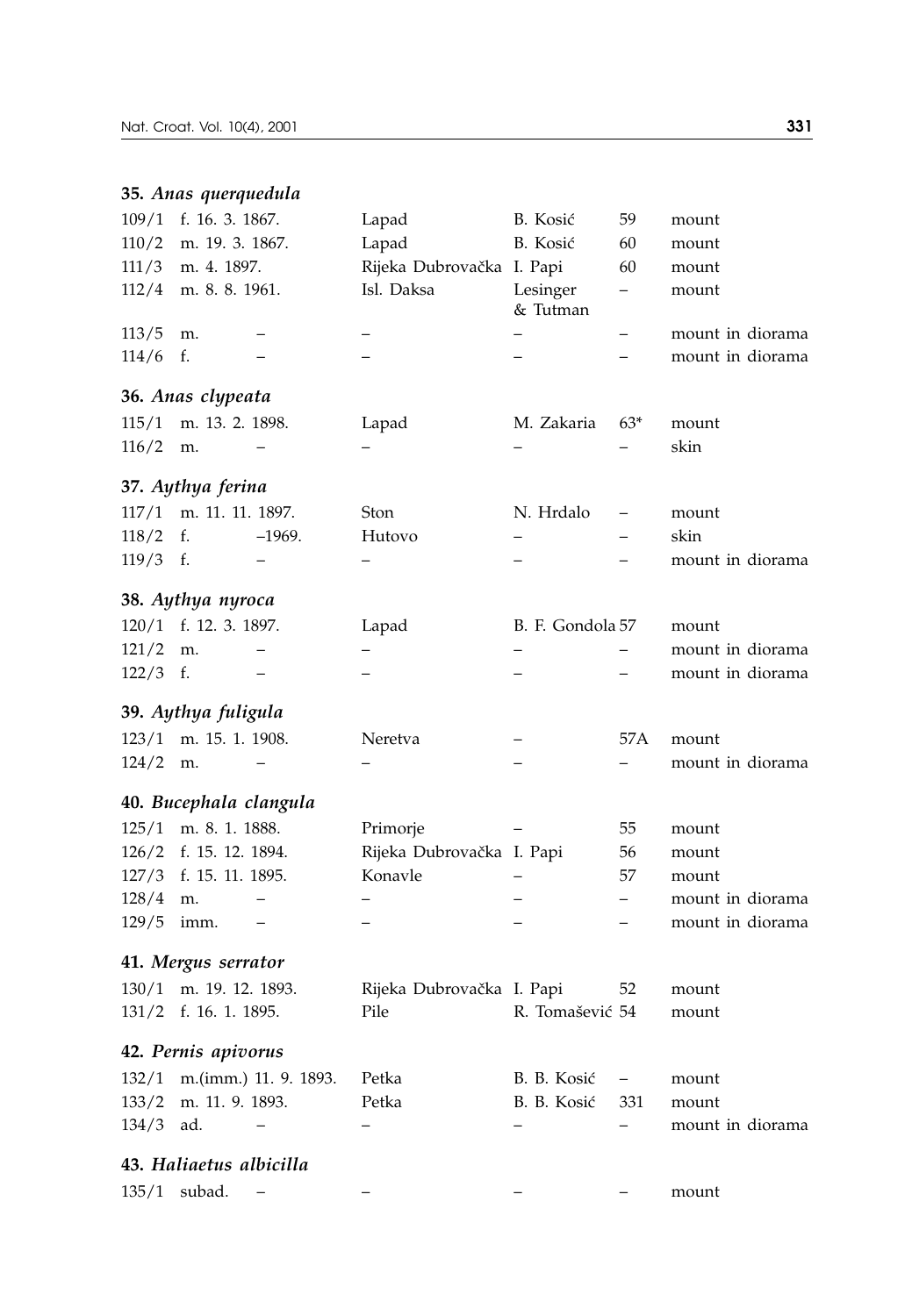|                      |                            | 44. Neophron percnopetrus |                 |                          |                          |                  |  |  |
|----------------------|----------------------------|---------------------------|-----------------|--------------------------|--------------------------|------------------|--|--|
|                      | 136/1 m.(II god.) -        |                           | Gruž            |                          | 1540                     | mount            |  |  |
|                      | 45. Gyps fulvus            |                           |                 |                          |                          |                  |  |  |
| 137/1                |                            | f.(imm.) 22. 1. 1894.     | Primorje        |                          | 362                      | mount            |  |  |
| 138/2                | imm.                       | $\qquad \qquad -$         |                 |                          | $\overline{\phantom{0}}$ | mount            |  |  |
| 139/3                | f. 16. 11. 1896.           |                           | Hercegovina     | N. Cvjetanić 363         |                          | mount            |  |  |
| 140/4 imm.           |                            | -                         |                 |                          |                          | mount in diorama |  |  |
|                      | 46. Circaetus gallicus     |                           |                 |                          |                          |                  |  |  |
| $141/1$ ad.          |                            |                           |                 |                          |                          | mount in diorama |  |  |
|                      | 47. Circus aeruginosus     |                           |                 |                          |                          |                  |  |  |
| 142/1                | m. 1. 4. 1889.             |                           | Ston            | I. Papi                  | 322                      | mount            |  |  |
| $143/2$ f.           |                            |                           |                 |                          |                          | mount in diorama |  |  |
|                      | 48. Circus cyaneus         |                           |                 |                          |                          |                  |  |  |
| 144/1                |                            | m.(imm.) 11. 3. 1889.     | Nuncijata       | A. Zipfel                | 320                      | mount            |  |  |
| 145/2                | m.                         |                           |                 |                          |                          | mount in diorama |  |  |
| 49. Circus macrourus |                            |                           |                 |                          |                          |                  |  |  |
| 146/1                | imm. 24. 8. 1891.          |                           | Ramnice         | Monić                    |                          | mount            |  |  |
|                      | 147/2 m. 11. 12. 1900.     |                           | Vlaštica        | N. Cvjetanić 321*        |                          | mount            |  |  |
|                      | 50. Accipiter gentilis     |                           |                 |                          |                          |                  |  |  |
|                      | 148/1 f. 16. 12. 1893.     |                           | Osojnik         |                          |                          | mount            |  |  |
| 149/2                | imm.                       |                           |                 |                          |                          | mount in diorama |  |  |
|                      | 51. Accipiter nisus        |                           |                 |                          |                          |                  |  |  |
|                      | 150/1 f. 22. 10. 1888.     |                           | Zagospom        | R. Tomašević 327         |                          | mount            |  |  |
|                      | 151/2 f. 15. 1. 1894.      |                           | Osojnik         |                          | 328                      | mount            |  |  |
|                      | 152/3 m. 4. 12. 1896.      |                           | Sutorina        | N. Cvjetanić 330         |                          | mount            |  |  |
|                      | 153/4 f. 8. 12. 1952.      |                           | Lapad           | $\overline{\phantom{0}}$ | $\qquad \qquad -$        | mount            |  |  |
|                      | 154/5 m. 27. 7. 1960.      |                           | Isl. Lokrum     | A. Lesinger              | $\qquad \qquad -$        | mount            |  |  |
|                      | 155/6 f. 18. 11. 1960.     |                           | Isl. Lokrum     | $\overline{\phantom{0}}$ |                          | skin             |  |  |
|                      | 156/7 m.(juv.)             | $\qquad \qquad -$         |                 |                          |                          | skin             |  |  |
| 157/8                | m.                         |                           |                 |                          |                          | mount in diorama |  |  |
| 158/9                | f.                         | $\overline{\phantom{0}}$  |                 |                          | $\overline{\phantom{0}}$ | mount in diorama |  |  |
|                      | 52. Accipiter brevipes     |                           |                 |                          |                          |                  |  |  |
| 159/1                | m. 21. -28. 8. 1898.       |                           | Župa Dubrovačka |                          | 366                      | mount            |  |  |
|                      | 160/2 f. 21. -28. 8. 1898. |                           | Konavle         |                          | 366                      | mount            |  |  |
|                      | 53. Buteo buteo            |                           |                 |                          |                          |                  |  |  |
| 161/1                | m. 12. 1. 1896.            |                           | Župa Dubrovačka |                          | 359                      | mount            |  |  |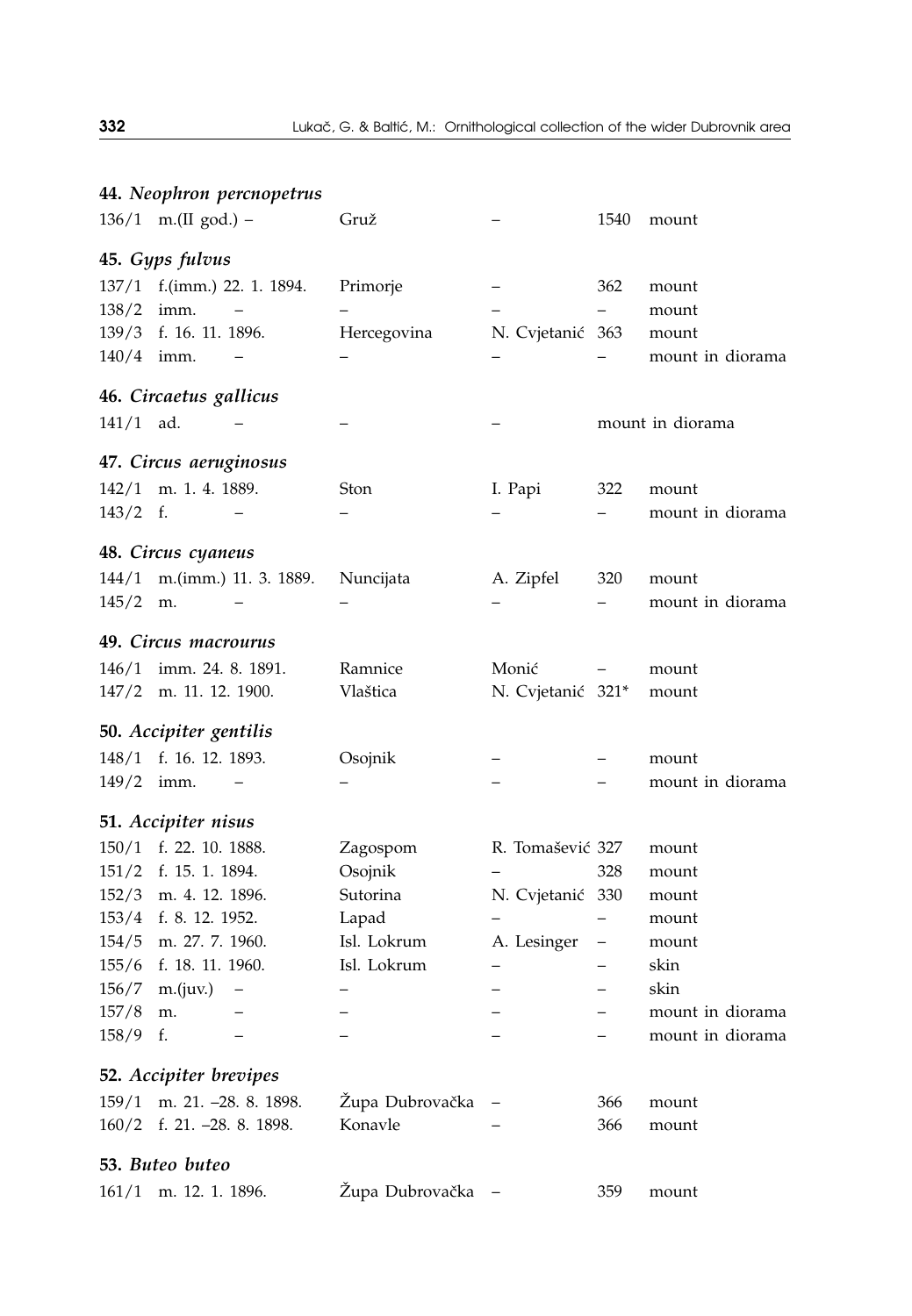| 162/2       | m. 27. 10. 1889.                              | Lapad                    | A. Kukuljica             | $\hspace{0.1mm}-\hspace{0.1mm}$ | mount            |
|-------------|-----------------------------------------------|--------------------------|--------------------------|---------------------------------|------------------|
| 163/3       | m. 3. 11. 1891.                               | Petka                    | F. Afan<br>de Rivera     |                                 | mount            |
|             | 164/4 m. 29. 12. 1896.                        | Lapad                    | B. B. Kosić              | 361                             | mount            |
| 165/5       | ? 27. 1. 1953.                                | Isl. Lokrum              |                          |                                 | mount            |
| 166/6       | ad.(melanistic form) -                        |                          |                          |                                 | skin             |
| 167/7       | ad.                                           |                          |                          |                                 | mount in diorama |
|             | 54. Aquila clanga                             |                          |                          |                                 |                  |
|             | 168/1 m.(imm.) 31. 10. 1891. Gorica Sv. Vlaha |                          | V. Curćia                | 352                             | mount            |
| $169/2$ imm |                                               |                          |                          |                                 | mount in diorama |
|             | 55. Aquila heliaca                            |                          |                          |                                 |                  |
|             | 170/1 m. 28. 11. 1892.                        | Herzegovina              |                          |                                 | mount            |
|             | 56. Aquila chrysaetos                         |                          |                          |                                 |                  |
| $171/1$ ad. |                                               |                          |                          |                                 | mount in diorama |
|             | 57. Pandion haliaetus                         |                          |                          |                                 |                  |
|             | 172/1 m. 25. 4. 1903.                         | Župa Dubrovačka          |                          | 354                             | mount            |
|             | 58. Falco naumanni                            |                          |                          |                                 |                  |
|             | 173/1 m. 21. 4. 1894.                         | Ston                     | N. Hrdalo                | 338                             | mount            |
|             | 174/2 m. 13. 4. 1897.                         | Ston                     | N. Hrdalo                | 339                             | mount            |
|             | 175/3 f. 26. 3. 1898.                         | Ston                     | N. Hrdalo                | 340                             | mount            |
|             | 176/4 f. 26. 3. 1898.                         | Ston                     | N. Hrdalo                | 342                             | mount            |
|             | 59. Falco tinnunculus                         |                          |                          |                                 |                  |
|             | 177/1 f. 17. 9. 1896.                         | Ploče                    | I. Katičić               |                                 | mount            |
| 178/2       | f. 22. 9. 1896.                               | Ploče                    | I. Katičić               |                                 | mount            |
| 179/3       | m.                                            | —                        |                          |                                 | mount in diorama |
| $180/4$ f.  | $\qquad \qquad -$                             | $\overline{\phantom{0}}$ | $\overline{\phantom{0}}$ |                                 | mount in diorama |
|             | 60. Falco vespertinus                         |                          |                          |                                 |                  |
|             | $181/1$ m. 26. 4. -                           | Gruž                     | Majstorović –            |                                 | mount            |
| 182/2       | f. 23. 4. 1903.                               | Mandaljena               | D. V. Medini 345         |                                 | mount            |
| 183/3       | m.<br>$\qquad \qquad -$                       | $\equiv$                 | $\overline{\phantom{0}}$ | $\overline{\phantom{0}}$        | mount in diorama |
|             | 61. Falco subbuteo                            |                          |                          |                                 |                  |
|             | 184/1 m. 16, 10, 1893.                        | Gorica Sv. Vlaha         | B. B. Kosić              | -                               | mount            |
|             | 185/2 ? 19. 10. 1962.                         | Isl. Lokrum              |                          |                                 | skin             |
| 186/3       | ad.                                           |                          |                          | $\overline{\phantom{0}}$        | mount in diorama |
| $187/4$ ad. |                                               |                          |                          |                                 | mount in diorama |
| 188/5       | imm.                                          |                          |                          |                                 | mount in diorama |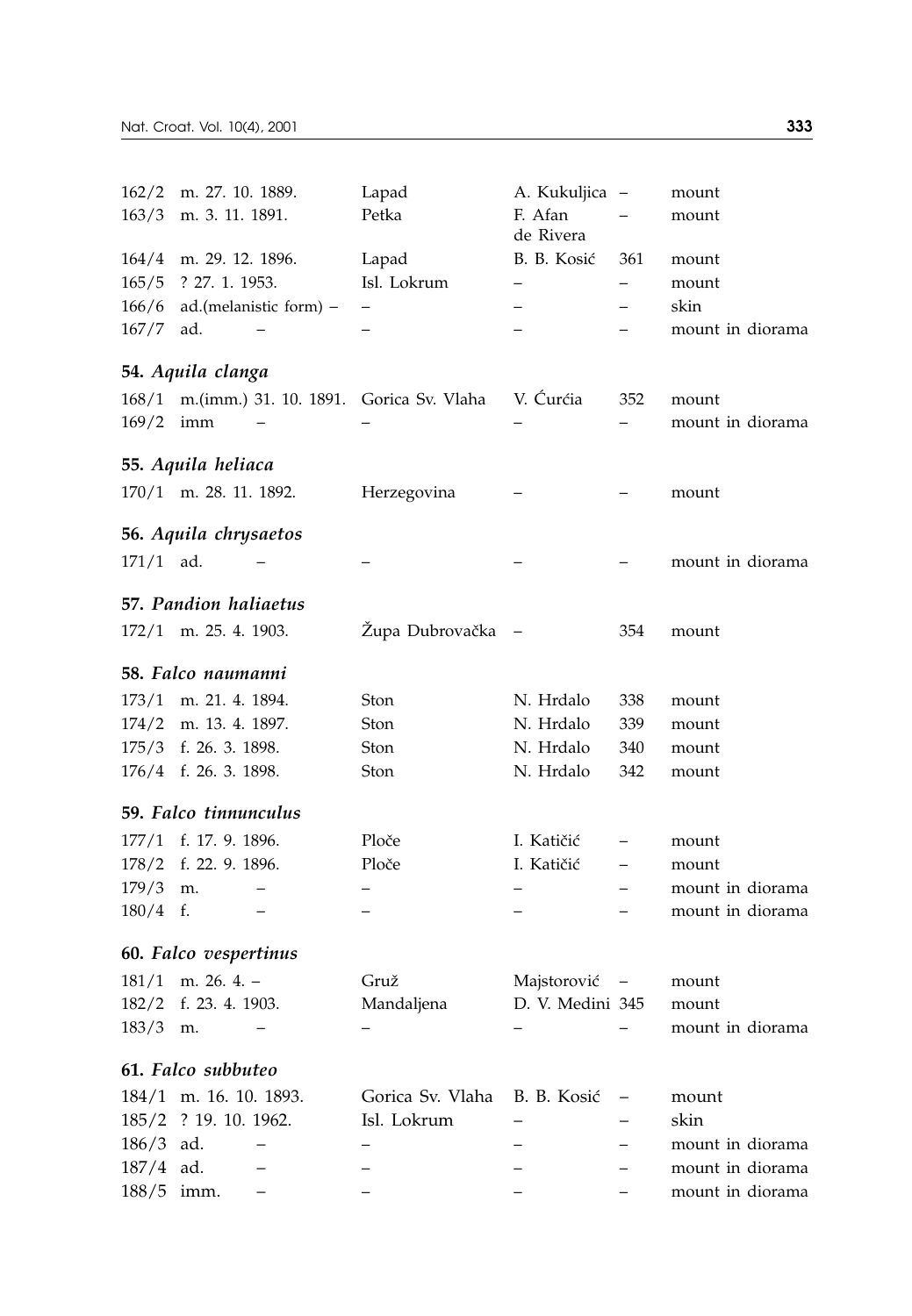|             | 62. Falco peregrinus            |                           |                         |         |                  |
|-------------|---------------------------------|---------------------------|-------------------------|---------|------------------|
| 189/1       | f. 1. 4. 1896.                  | Isl. Lokrum               | N. Cvjetanić –          |         | skin             |
| 190/2       | f.(imm.) 10. 1. 1889.           | Lapad                     | M. Miletić              | 350     | mount            |
| 191/3       | m.<br>$\qquad \qquad -$         |                           |                         |         | mount in diorama |
| $192/4$ f.  |                                 |                           |                         |         | mount in diorama |
|             | 63. Bonasa bonasia              |                           |                         |         |                  |
|             | 193/1 m 5. 2. 1899.             | Knin                      | Š. Šinobad              | $135*$  | mount            |
|             | 64. Tetrao urogallus            |                           |                         |         |                  |
|             | 194/1 m. 15. 4. 1896.           | Ljenz                     | K. Bibice<br>& M. Kosić |         | mount            |
|             | 65. Alectoris graeca            |                           |                         |         |                  |
| $195/1$ ad. |                                 |                           |                         |         | mount in diorama |
|             | 66. Perdix perdix               |                           |                         |         |                  |
|             | 196/1 f. 26. 10. 1896.          | Župa Dubrovačka           |                         | 139     | mount            |
|             | 67. Coturnix coturnix           |                           |                         |         |                  |
|             | 197/1 f. 1. 11. 1896.           | Zagospom                  | B. B. Kosić             | 13      | mount            |
| 198/2       | juv. 27. 5. 1899.               | Lapad                     | I. Pitarević            | 138*    | mount            |
| 199/3       | juv. 27. 5. 1899.               | Lapad                     | I. Pitarević            | 138*    | mount            |
| 200/4       | ad.                             |                           |                         |         | mount in diorama |
|             | 68. Phasianus colchicus         |                           |                         |         |                  |
| 201/1       | m.                              |                           |                         |         | mount in diorama |
| 202/2       | f.                              |                           |                         |         | mount in diorama |
|             | 69. Rallus aquaticus            |                           |                         |         |                  |
| 203/1       | m. 15. 9. 1894.                 | Bosanka                   | N. Cvjetanić 74         |         | mount            |
|             | 204/2 m. 3. 11. 1896.           | Lapad                     | F. B. Gondola 75        |         | mount            |
|             | 205/3 m. 11. 1896.              | Rijeka Dubrovačka I. Papi |                         | $75+$   | mount            |
|             | 206/4 m. 21. 10. 1961.          | Metković                  | Lesinger<br>& Tutman    |         | skin             |
| 207/5       | m. 4. 2. 1962.                  | Župa Dubrovačka           |                         |         | skin             |
| 208/6       | ad.                             |                           |                         |         | mount in diorama |
| 209/7       | ad.<br>$\overline{\phantom{0}}$ |                           | —                       |         | mount in diorama |
|             | 70. Porzana porzana             |                           |                         |         |                  |
| 210/1       | m. 25. 3. 1899.                 | Gruž                      | B. B. Kosić             | $71***$ | mount            |
|             | 71. Porzana parva               |                           |                         |         |                  |
| 211/1       | f. 13. 8. 1894.                 | Pile                      | A. Kukuljica 72         |         | mount            |
| 212/2       | m. 15. 3. 1900.                 | Gruž                      | A. Kukuljica 72*        |         | mount            |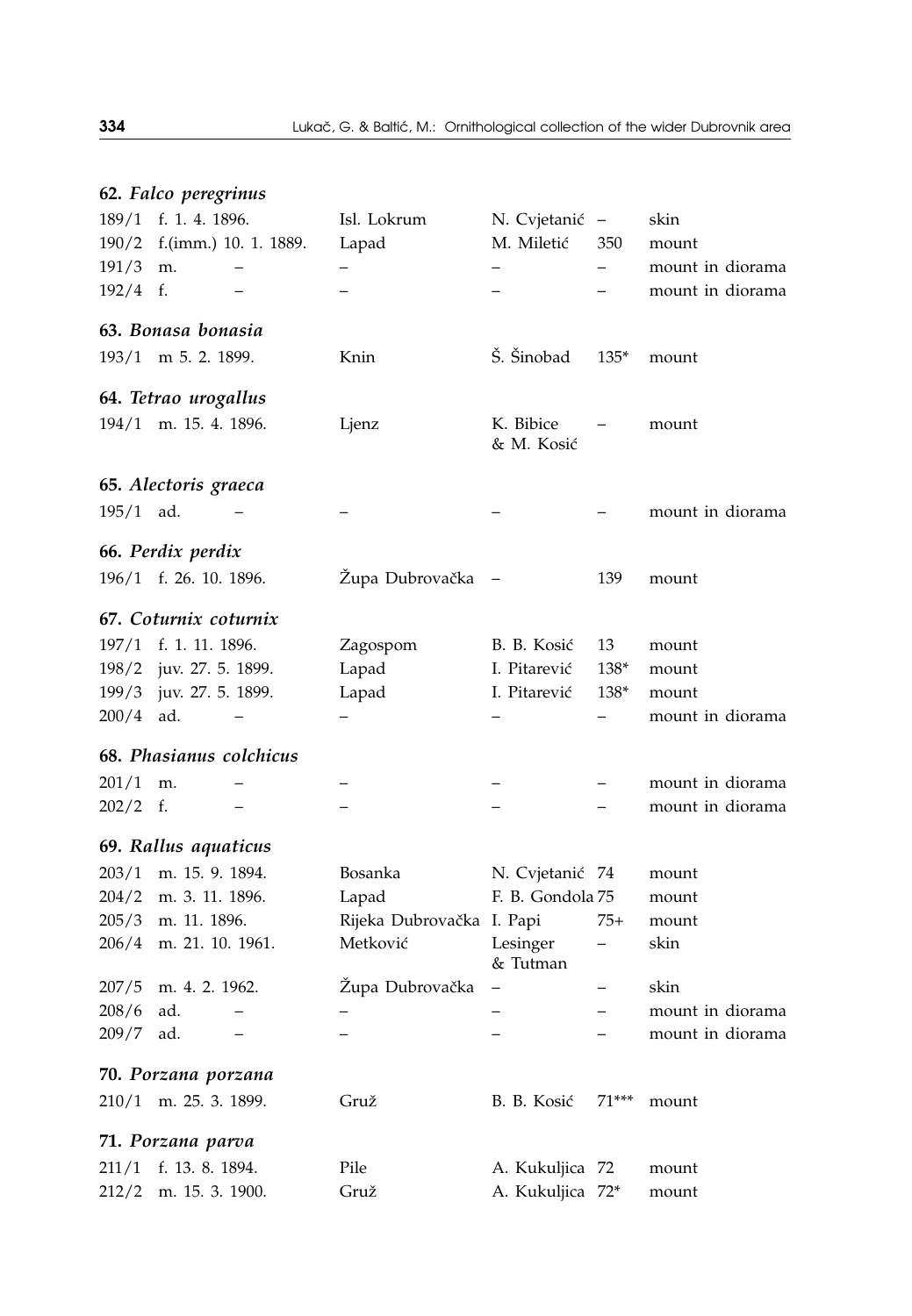|             | 72. Crex crex           |                           |                            |                   |         |                  |
|-------------|-------------------------|---------------------------|----------------------------|-------------------|---------|------------------|
|             | 213/1 9.5.1897.         |                           | Lapad                      | B. B. Kosić       | 73+     | mount            |
|             | 73. Galinulla chloropus |                           |                            |                   |         |                  |
| 214/1       | m. 15. 9. 1887.         |                           | Bosanka                    | N. Kavović        | 70      | mount            |
| 215/2       | f. 10. 4. 1894.         |                           | Pridvorje                  | G. Mihočević 71   |         | mount            |
| 216/3       | m. 18. 11. 1896.        |                           | Gruž                       | B. B. Kosić       | 71+     | mount            |
| 217/4       | m. 11. 4. 1902.         |                           | Župa Dubrovačka            | -                 | $71***$ | mount            |
| 218/5       | ad.                     |                           |                            |                   | -       | mount in diorama |
|             | 74. Fulica atra         |                           |                            |                   |         |                  |
| 219/1       | f. 1890.                |                           | Rijeka Dubrovačka I. Papi  |                   | 67      | mount            |
| 220/2       | m. 27. 10. 1895.        |                           | Popovo                     | I. Papi           | 68      | mount            |
| 221/3       | ad.                     |                           |                            |                   |         | mount in diorama |
| 222/4       | ad.                     |                           |                            |                   |         | mount in diorama |
|             | 75. Grus grus           |                           |                            |                   |         |                  |
| 223/1 ad.   |                         |                           |                            |                   |         | mount in diorama |
|             | 76. Tetrax tetrax       |                           |                            |                   |         |                  |
|             | 224/1 f. 7. 10. 1895.   |                           | Župa Dubrovačka            | -                 | 132     | mount            |
|             | 225/2 f. 8. 1. 1896.    |                           | Župa Dubrovačka            | $\qquad \qquad -$ | 133     | mount            |
|             | 77. Otis tarda          |                           |                            |                   |         |                  |
| 226/1       | m. 12. 1. 1891.         |                           | Konavle                    | I. V. Klaić       | 134     | mount            |
| 227/2       | m. 28. 1. 1891.         |                           | Polje Gospe<br>od Milosrđa | V. Feličić        | 135     | mount            |
| 228/3       | m.                      |                           |                            |                   |         | mount in diorama |
|             |                         | 78. Haematopus ostralegus |                            |                   |         |                  |
| 229/1       | ad.                     |                           |                            |                   |         | mount in diorama |
| 230/2       | ad.                     |                           |                            |                   |         | mount in diorama |
|             |                         | 79. Himantopus himantopus |                            |                   |         |                  |
| 231/1       | m. 30. 4. 1892.         |                           | Rijeka Dubrovačka I. Papi  |                   | 77      | mount            |
|             | 232/2 m. 25. 3. 1893.   |                           | Gruž                       | I. Pitarević      | 76      | mount            |
|             | 233/3 f. 15. 5. 1894.   |                           | Lapad                      | B. F. Gondola 78  |         | mount            |
| 234/4       | m. 15. 4. 1898.         |                           | Ston                       | N. Hrdalo         | 79      | mount            |
| 235/5       | m.                      |                           |                            |                   |         | mount in diorama |
|             |                         | 80. Burhinus oedicnemus   |                            |                   |         |                  |
|             | 236/1 m. 7. 10. 1896.   |                           | Konavle                    |                   | 130     | mount            |
|             | 81. Charadrius dubius   |                           |                            |                   |         |                  |
| $237/1$ ad. |                         |                           |                            |                   |         | mount in diorama |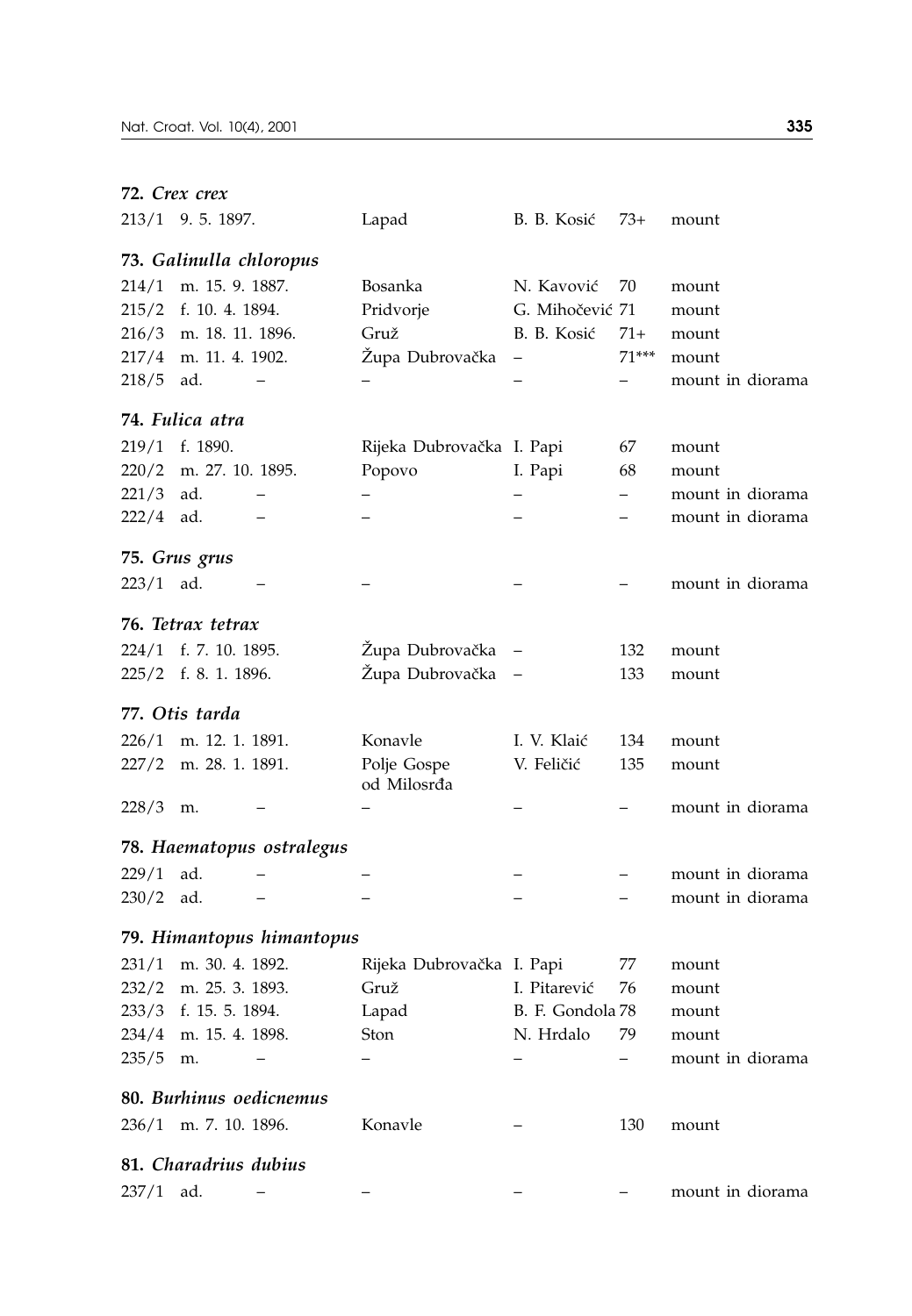| $238/2$ ad. |                         |                          |                           |                          |                          | mount in diorama |
|-------------|-------------------------|--------------------------|---------------------------|--------------------------|--------------------------|------------------|
|             | 82. Pluvialis apricaria |                          |                           |                          |                          |                  |
| 239/1       | m. 10. 11. 1888.        |                          | Župa Dubrovačka           |                          | 127                      | mount            |
|             | $240/2$ - 28. 11. 1889. |                          | Ston                      | A. Obester               | 128                      | mount            |
|             |                         |                          |                           |                          |                          |                  |
|             | 83. Vanellus vanellus   |                          |                           |                          |                          |                  |
| 241/1       | m. 2. 1867.             |                          | Gruž                      | B. B. Kosić              | 121                      | mount            |
| 242/2       | m. 1. 11. 1961.         |                          | Isl. Lokrum               | A. Lesinger              | $\overline{\phantom{0}}$ | skin             |
|             | 243/3 m. 16. 3. 1962.   |                          | Isl. Lokrum               | $\equiv$                 | $\overline{\phantom{0}}$ | skin             |
|             | 244/4 f. 16. 3. 1962.   |                          | Isl. Lokrum               |                          |                          | skin             |
| 245/5       | ad.                     |                          |                           |                          |                          | mount in diorama |
| 246/6       | imm.                    |                          |                           |                          |                          | mount in diorama |
|             | 84. Calidris ferruginea |                          |                           |                          |                          |                  |
| 247/1       | m. 15. 4. 1883.         |                          | Rijeka Dubrovačka I. Papi |                          | 81                       | mount            |
| 248/2       | m. 8. 5. 1905.          |                          | Gruž                      | F. Obester               | $81*$                    | mount            |
|             | 85. Philomachus pugnax  |                          |                           |                          |                          |                  |
|             | 249/1 m. 1. 3. 1893.    |                          | Rijeka Dubrovačka I. Papi |                          | 82                       | mount            |
| 250/2       | m. 15. 7. 1961.         |                          | Isl. Lokrum               | A. Lesinger              | $\overline{\phantom{0}}$ | skin             |
|             | 251/3 f. 17. 10. 1961.  |                          | Metković                  | A. Lesinger              | —                        | skin             |
|             |                         |                          |                           | & I. Tutman              |                          |                  |
| 252/4       | f. 15. 3. 1962.         |                          | Isl. Lokrum               |                          | —                        | skin             |
| 253/5       | m.                      |                          |                           |                          |                          | mount in diorama |
| 254/6       | f.                      |                          |                           |                          |                          | mount in diorama |
| 255/7       | f.                      |                          |                           |                          |                          | mount in diorama |
| 256/8       | ad.                     |                          |                           |                          |                          | mount in diorama |
| 257/9       | ad.                     | $\overline{\phantom{0}}$ |                           | $\overline{\phantom{0}}$ | —                        | mount in diorama |
|             |                         | 86. Lymnocryptes minimus |                           |                          |                          |                  |
| 258/1       | m. 28. 12. 1891.        |                          | Rijeka Dubrovačka I. Papi |                          | 92                       | mount            |
|             | 259/2 m. 2. 2. 1895.    |                          | Gruž                      | B. B. Kosić              | 93                       | mount            |
|             | 87. Gallinago gallinago |                          |                           |                          |                          |                  |

|             | $260/1$ m. 2, 3, 1897. |
|-------------|------------------------|
|             | 261/2 m. 31. 12. 1897. |
|             | 262/3 m. 17. 12. 1899. |
|             | 263/4 m. 15. 3. 1962.  |
|             | 264/5 f. 15. 3. 1962.  |
| $265/6$ ad. |                        |
| $266/7$ ad. |                        |

# **88.** *Scolopax rusticola*

|  | 267/1 f. 30. 1. 1891. |  |  |  |  |
|--|-----------------------|--|--|--|--|
|--|-----------------------|--|--|--|--|

Župa Dubrovačka – 97 mount

<sup>2</sup>/<sub>6</sub>  $-$  –  $-$  mount in diorama <sup>-</sup> – – – mount in diorama

260/1 m. 2. 3. 1897. Grad S. Vuleti} 95 mount Župa Dubrovačka – 95+ mount Gruž B. B. Kosić 95++ mount 263/4 m. 15. 3. 1962. Isl. Lokrum – skin 264/5 f. 15. 3. 1962. Isl. Lokrum – skin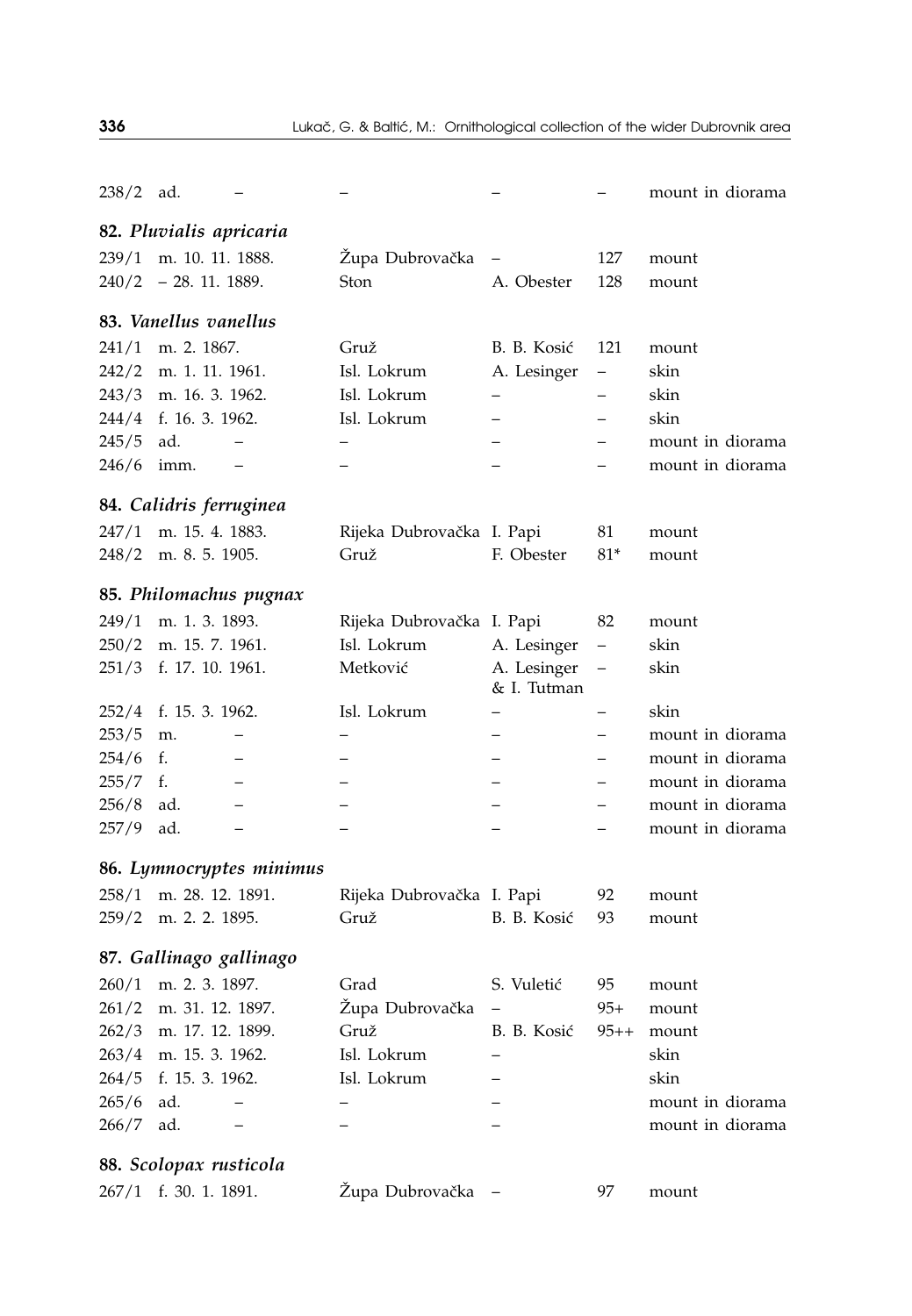| 268/2       | ad.                    |                           |                      |                          | mount in diorama |  |
|-------------|------------------------|---------------------------|----------------------|--------------------------|------------------|--|
| 269/3       | ad.                    |                           |                      |                          | mount in diorama |  |
| 270/4       | ad.                    |                           |                      |                          | mount in diorama |  |
|             | 89. Numenius phaeopus  |                           |                      |                          |                  |  |
| 271/1       |                        |                           |                      | $\overline{\phantom{0}}$ | mount            |  |
|             | 272/2 m. 9. 4. 1897.   | Isl. Lokrum               | A. Galjuf            | 99                       | mount            |  |
| 273/3       | m. 20. 4. 1901.        | Isl. Lokrum               | A. Kukuljica         | 99*                      | mount            |  |
| 274/4       | m. 13. 4. 1963.        | Isl. Lokrum               |                      |                          | skin             |  |
| 275/5       | f. 13. 4. 1963.        | Isl. Lokrum               |                      | $\overline{\phantom{0}}$ | skin             |  |
|             | 276/6 f. 18. 11. 1888. | Konavle                   |                      | 100                      | mount            |  |
|             | 90. Tringa totanus     |                           |                      |                          |                  |  |
|             | 277/1 f. 7. 11. 1901.  | Rijeka Dubrovačka I. Papi |                      | 91*                      | mount            |  |
| 278/2       | m. 28. 3. 1968.        |                           | Šoletić              |                          | skin             |  |
| 279/3       | ad.                    |                           |                      |                          | mount            |  |
| 280/4       | ad.                    |                           |                      |                          | mount in diorama |  |
| 281/5       | ad.                    |                           |                      |                          | mount in diorama |  |
| 282/6       | ad.                    |                           |                      |                          | mount in diorama |  |
|             | 91. Tringa stagnatilis |                           |                      |                          |                  |  |
|             | 283/1 f. 18. 4. 1893.  | Gruž                      | B. B. Kosić          | 88                       | mount            |  |
|             | 92. Tringa nebularia   |                           |                      |                          |                  |  |
| $284/1$ ad. |                        |                           |                      |                          | mount in diorama |  |
|             | 93. Tringa ochropus    |                           |                      |                          |                  |  |
| 285/1       | m. 15. 4. 1893.        | Rijeka Dubrovačka I. Papi |                      | 86                       | mount            |  |
|             | 286/2 f. 9. 4. 1898.   | Ston                      | N. Hrdalo            | 87                       | mount            |  |
| 287/3       | ad.                    |                           |                      | $\overline{\phantom{0}}$ | mount in diorama |  |
| 288/4       | ad.                    |                           |                      | $\overline{\phantom{0}}$ | mount in diorama |  |
| 289/5       | ad.                    |                           |                      |                          | mount in diorama |  |
|             | 94. Tringa glareola    |                           |                      |                          |                  |  |
| 290/1       | f. 14. 4. 1892.        | Gruž                      | B. B. Kosić          | 84                       | mount            |  |
| 291/2       | m. 10. 5. 1893.        | Rijeka Dubrovačka I. Papi |                      | 85                       | mount            |  |
| 292/3       | ad.                    |                           |                      |                          | mount in diorama |  |
| 293/4       | ad.                    |                           |                      |                          | mount in diorama |  |
|             | 95. Actitis hypoleucos |                           |                      |                          |                  |  |
| 294/1       | f. 23. 4. 1899.        | Gruž                      | B. B. Kosić          | 83                       | mount            |  |
| 295/2       | juv. 17. 7. 1960.      | Isl. Lokrum               | Lesinger<br>& Tutman |                          | skin             |  |
| 296/3       | f. 22. 4. 1961.        | Isl. Lokrum               | Lesinger<br>& Tutman | $\overline{\phantom{0}}$ | skin             |  |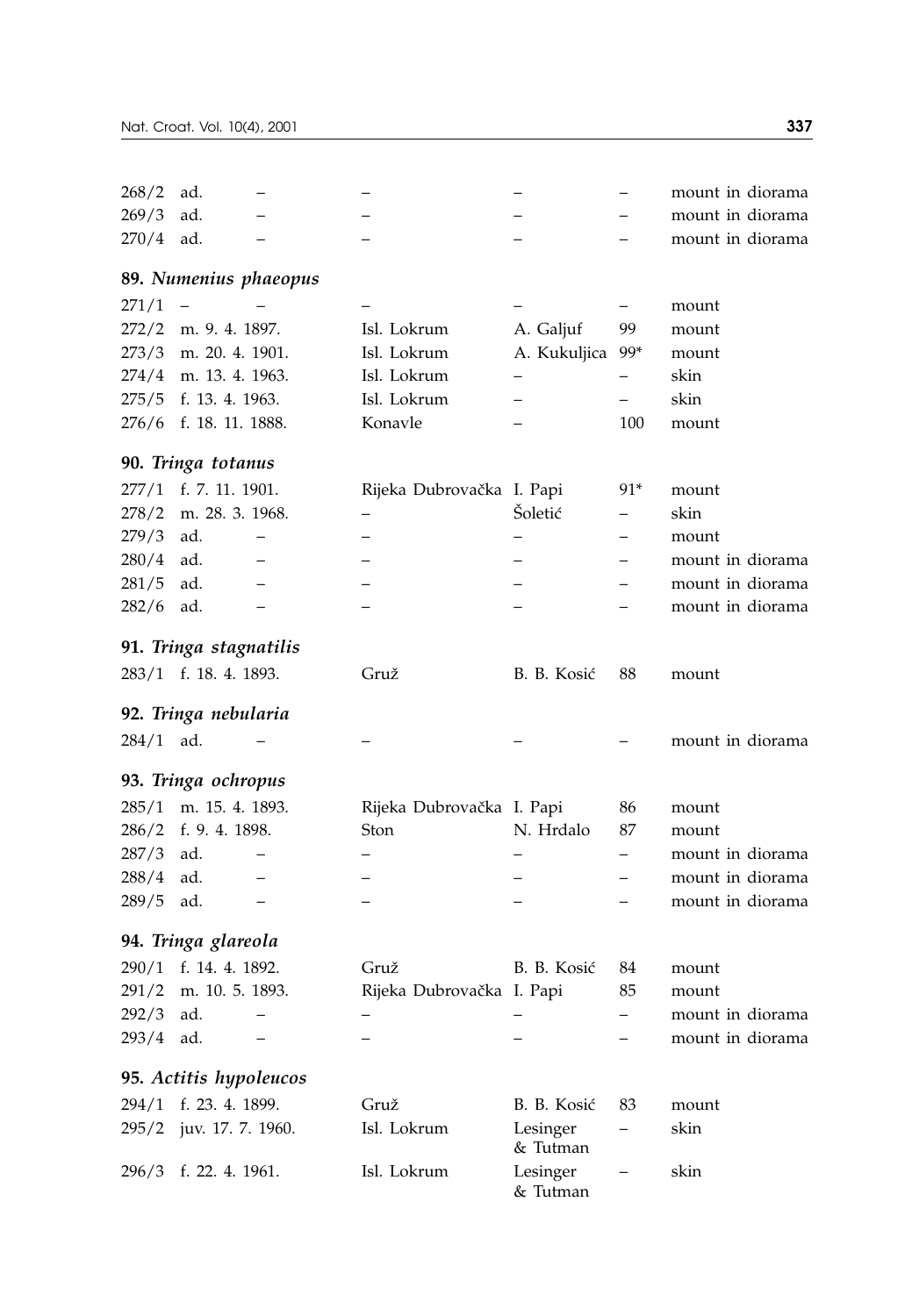| 96. Arenaria interpres |                                   |                           |                          |                          |                           |
|------------------------|-----------------------------------|---------------------------|--------------------------|--------------------------|---------------------------|
| 297/1                  |                                   |                           |                          |                          | mount in diorama          |
|                        | 97. Larus melanocephalus          |                           |                          |                          |                           |
| 298/1                  | f. 14. 1. 1895.                   | Gruž                      | B. B. Kosić              | 23                       | mount                     |
| 299/2                  | m. 24. 2. 1895.                   | Dubrovačka luka           | A. Zipfel                | 24                       | mount                     |
|                        | 300/3 m.(juv.) 18. 11. 1900.      | Gruž                      | A. Kukuljica             | 24                       | mount                     |
| 301/4                  | imm.                              |                           |                          | $\overline{\phantom{0}}$ | mount                     |
| 302/5                  | ad.                               |                           |                          | $\overline{\phantom{0}}$ | mount in diorama          |
|                        | 98. Larus minutus                 |                           |                          |                          |                           |
| 303/1                  | f. 21. 11. 1896.                  | Gruž                      | N. Matičević 22          |                          | mount                     |
| 304/2                  | imm. 8. 12. 1962.                 | Dubrovnik                 |                          |                          | skin                      |
| 305/3                  | imm. 4. 11. 1965.                 | Dubrovnik                 | $\overline{\phantom{0}}$ | -                        | mount in diorama          |
|                        | 306/4 juv. 16. 9. 1961.           | Sv. Andrija               |                          | $\overline{\phantom{0}}$ | mount in diorama          |
|                        |                                   |                           |                          |                          |                           |
|                        | 99. Larus ridibundus              |                           |                          |                          |                           |
| 307/1                  | m. 21. 1. 1892.                   | Gruž                      | B. B. Kosić              | 18                       | mount                     |
| 308/2                  | m. 20. 2. 1892.                   | Gruž                      | B. B. Kosić              | 20                       | mount                     |
| 309/3                  | m 4.3.1898.                       | Ston                      | V. Svilokos              | $21***$                  | mount                     |
|                        | 310/4 f. 29. 3. 1962.             | Rijeka Dubrovačka         | $\qquad \qquad -$        | $\overline{\phantom{0}}$ | skin                      |
| 311/5                  | imm. 24. 1. 1961.                 | Isl. Lokrum               | I. Tutman                | $\overline{\phantom{0}}$ | skin                      |
| 312/6                  | ad.                               |                           |                          |                          | mount in diorama          |
| 313/7                  | ad.                               |                           |                          |                          | mount in diorama          |
| 314/8                  | ad.                               |                           |                          |                          | mount in diorama          |
|                        | 100. Larus genei                  |                           |                          |                          |                           |
| 315/1                  | ad.                               |                           |                          |                          | mount                     |
|                        | 101. Larus canus                  |                           |                          |                          |                           |
| 316/1                  | m. 19. 1. 1894.                   | Kono od Lokruma A. Zipfel |                          | 27                       | mount                     |
| 317/2                  | m. 14. 1. 1895.                   | Gruž                      | B. B. Kosić              | 28                       | mount                     |
|                        | 102. Larus fuscus                 |                           |                          |                          |                           |
|                        | 318/1 f.(imm.) 11. 2. 1897.       | Gruž                      | A. Lesinger              |                          | mount                     |
|                        | 103. Larus cachinnans             |                           |                          |                          |                           |
|                        | ad.                               |                           |                          |                          |                           |
| 319/1                  | ad.<br>$\overline{\phantom{0}}$   |                           |                          | -                        | mount                     |
| 320/2                  |                                   | Gruška luka               | B. B. Kosić              | $-$                      | mount                     |
| 321/3<br>322/4         | m. 3. 4. 1899.<br>m. 15. 6. 1892. | Ombla                     |                          | $32*$<br>33              | mount                     |
| 323/5                  | ad.<br>$\qquad \qquad -$          |                           | I. Papi                  | $\overline{\phantom{0}}$ | mount<br>mount in diorama |
|                        |                                   |                           |                          |                          |                           |
|                        | 104. Rissa tridactyla             |                           |                          |                          |                           |
| 324/1                  | juv. 24. 2. 1962.                 | Orašac                    | A. Lesinger              |                          | skin                      |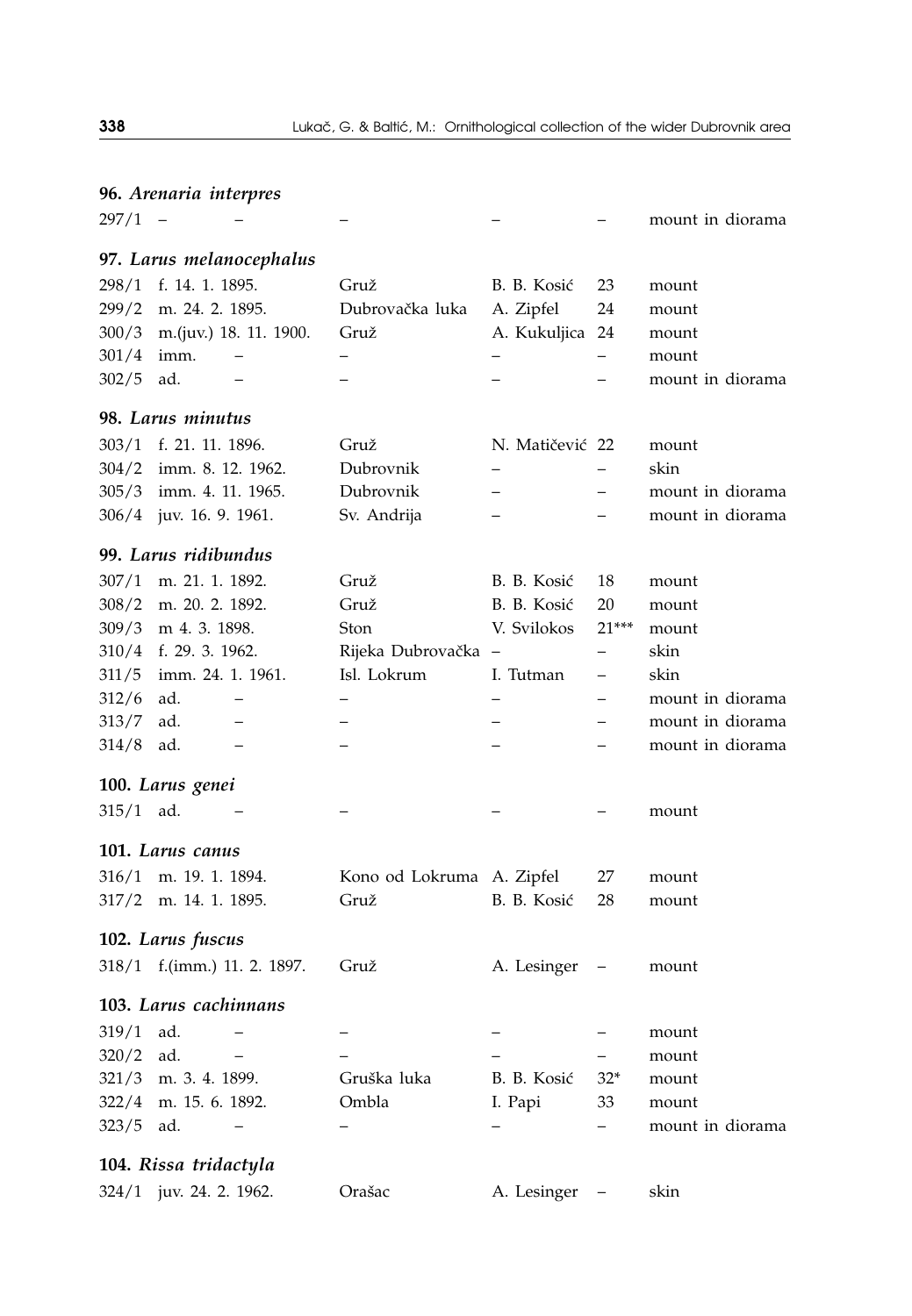### **105.** *Sterna sandvicensis*

|             |                     | $325/1$ f.(imm.) 16. 11. 1896. | Gruž      | M. Zakaria | $15**$ | mount            |
|-------------|---------------------|--------------------------------|-----------|------------|--------|------------------|
|             |                     | $326/2$ imm. 21. 2. 1963.      | Dubrovnik |            |        | skin             |
| $327/3$ ad. |                     |                                |           |            |        | mount in diorama |
| $328/4$ ad. |                     |                                |           |            |        | mount in diorama |
|             | 106. Sterna hirundo |                                |           |            |        |                  |
| $329/1$ ad. |                     |                                |           |            |        | mount in diorama |
| $330/2$ ad. |                     |                                |           |            |        | mount in diorama |

### **107.** *Chlidonias niger*

|             | $331/1$ m. 28. 8. 1896. | Pod Orsulom     | I. Katičić  | -10           | mount            |
|-------------|-------------------------|-----------------|-------------|---------------|------------------|
|             | 332/2 f. 28. 8. 1896.   | Pod Dupcom      | I. Katičić  | 14            | mount            |
|             | 333/3 m. 12. 5. 1902.   | Luka            | N. Filaus – |               | mount            |
|             | $334/4$ - 24. 8. 1967.  | Isl. Lokrum     |             | $\frac{1}{2}$ | skin             |
|             | $335/5 - 11.5.1968$ .   |                 |             | $-$           | skin             |
| $336/6$ ad. |                         | $\qquad \qquad$ |             |               | mount in diorama |
| 337/7 ad.   |                         |                 |             |               | mount in diorama |

### **108.** *Chlidonias leucoptera*

|             | $338/1$ m. 13. 5. 1893. | Kolorina     | F. Afan<br>de Rivera | 15 | mount            |
|-------------|-------------------------|--------------|----------------------|----|------------------|
|             | $339/2$ m. 1. 5. 1967.  | Hutovo blato |                      |    | skin             |
| $340/3$ ad. |                         |              |                      |    | mount in diorama |
| $341/4$ ad. |                         |              |                      |    | mount in diorama |

### **109.** *Alca torda*

 $342/1 - 15.1.1887.$ 343/2 m. 10. 1. 1891. 344/3 m. 25. 11. 1893. 345/4 f. 22. 12. 1893. 346/5 m. 23. 12. 1893. 347/6 f. 25. 11. 1895. 348/7 m. 12. 12. 1895. 349/8 f. 18. 12. 1895. 350/9 f. 3. 1. 1909. 351/10 m. 6. 1. 1909.

| Rijeka Dubrovačka – |              | 38  | mount |
|---------------------|--------------|-----|-------|
| Gruž                | J. Bini      | 39  | mount |
| Luka                |              | 40  | mount |
| Lapad               | J. Bini      | 42  | mount |
| Isl. Lokrum         |              | 44  | mount |
| Župa Dubrovačka     |              | 41  | mount |
| Župa Dubrovačka     |              | 45  | mount |
| Luka                | G. F. Bibice | 43  | mount |
|                     | E. Božić     | 367 | mount |
|                     | Giraldi      |     | mount |
|                     |              |     |       |
|                     |              |     |       |

### **110.** *Fratercula arctica*

| 352/1 m. 16. 12. 1886.<br>Dubac | mount |
|---------------------------------|-------|
|---------------------------------|-------|

## **111.** *Columba livia*

|             | 353/1 f. 24. 12. 1898. |                          | Župa Dubrovačka – | 142*                     | mount            |
|-------------|------------------------|--------------------------|-------------------|--------------------------|------------------|
| $354/2$ ad. |                        | $\overline{\phantom{a}}$ |                   | $ -$                     | mount in diorama |
| $355/3$ ad. |                        | $\overline{\phantom{a}}$ | $\qquad \qquad -$ | $\overline{\phantom{a}}$ | mount in diorama |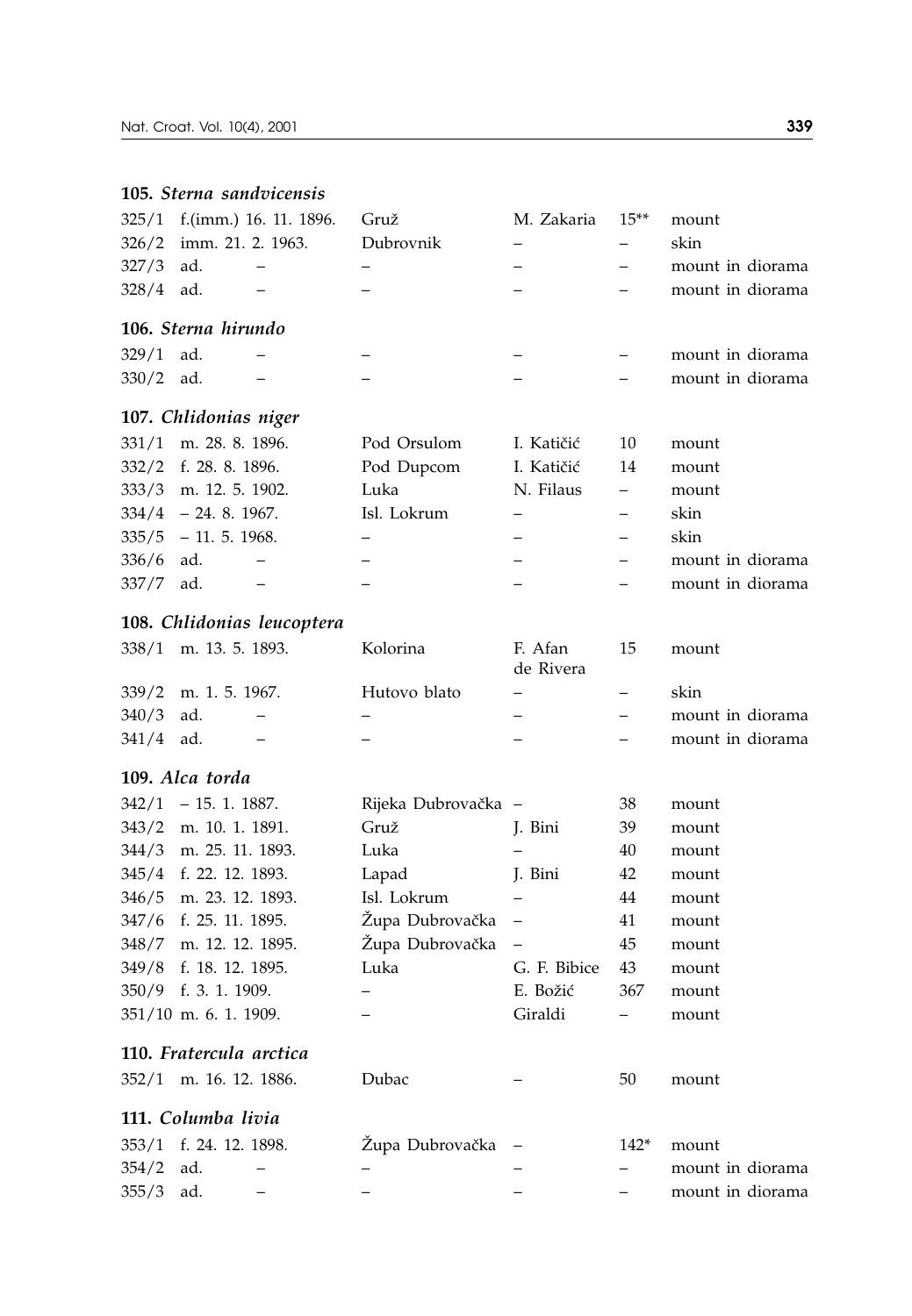| 356/4 | ad.                               |                            |             |                      |                          | mount in diorama |
|-------|-----------------------------------|----------------------------|-------------|----------------------|--------------------------|------------------|
|       | 112. Columba oenas                |                            |             |                      |                          |                  |
| 357/1 | m. 22. 10. 1896.                  |                            | Petka       | B. B. Kosić          | 143                      | mount            |
|       | 358/2 m. 24. 10. 1961.            |                            | Isl. Lokrum | A. Lesinger          | $\overline{\phantom{0}}$ | skin             |
|       | 113. Columba palumbus             |                            |             |                      |                          |                  |
|       | 359/1 m. 22. 10. 1896.            |                            | Petka       | B. B. Kosić          | 144                      | mount            |
| 360/2 | m. 22. 10. 1896.                  |                            | Petka       | B. B. Kosić          | 145                      | mount            |
| 361/3 | m.                                |                            |             |                      |                          | mount in diorama |
|       |                                   | 114. Streptopelia decaocto |             |                      |                          |                  |
| 362/1 | ad.                               |                            |             |                      |                          | mount in diorama |
| 363/2 | ad.                               |                            |             |                      |                          | mount in diorama |
|       | 115. Streptopelia turtur          |                            |             |                      |                          |                  |
| 364/1 | f. 28. 4. 1896.                   |                            | Lapad       | B. B. Kosić          | 14                       | mount            |
| 365/2 | m. 10. 5. 1896.                   |                            | Lapad       | B. B. Kosić          | 142                      | mount            |
| 366/3 |                                   | m.(imm.) 1. 8. 1960.       | Isl. Lokrum | Lesinger<br>& Tutman | -                        | skin             |
|       | 367/4 m. 14. 5. 1953.             |                            | Dubrovnik   |                      |                          | mount            |
|       | 116. Cuculus canorus              |                            |             |                      |                          |                  |
| 368/1 | m. 16. 8. 1961.                   |                            | Isl. Lokrum | A. Lesinger          |                          | mount            |
| 369/2 | imm. 21. 8. 1961.                 |                            | Isl. Lokrum | Lesinger<br>& Tutman |                          | skin             |
| 370/3 |                                   | m.(imm.) 10. 9. 1962.      | Isl. Lokrum |                      |                          | skin             |
| 371/4 | f.                                |                            |             |                      |                          | mount in diorama |
| 372/5 | imm.                              |                            |             |                      |                          | mount in diorama |
| 373/6 | m. 24. 4. 1953.                   |                            | Dubrovnik   |                      |                          | mount            |
| 374/7 | $2m$ .                            |                            |             |                      |                          | mount            |
|       | 117. Tyto alba guttata            |                            |             |                      |                          |                  |
|       | 375/1 f. 1. 12. 1904.             |                            | Gruž        |                      |                          | mount            |
| 376/2 | $\hspace{0.1cm}$ $\hspace{0.1cm}$ |                            |             |                      |                          | mount in diorama |
|       | 118. Otus scops                   |                            |             |                      |                          |                  |
|       | 377/1 m. 20. 10. 1895.            |                            | Zagospom    | A. Kukuljica         |                          | mount            |
| 378/2 | m. 8. 7. 1960.                    |                            | Isl. Lokrum | Lesinger<br>& Tutman |                          | skin             |
| 379/3 | ad.                               |                            |             |                      |                          | mount in diorama |
| 380/4 | ad.                               |                            |             |                      |                          | mount in diorama |
| 381/5 | ad.                               |                            |             |                      |                          | mount in diorama |
| 382/6 | ad. 26. 7. 1953.                  |                            | Dubrovnik   | A. Lesinger          | 649                      | mount            |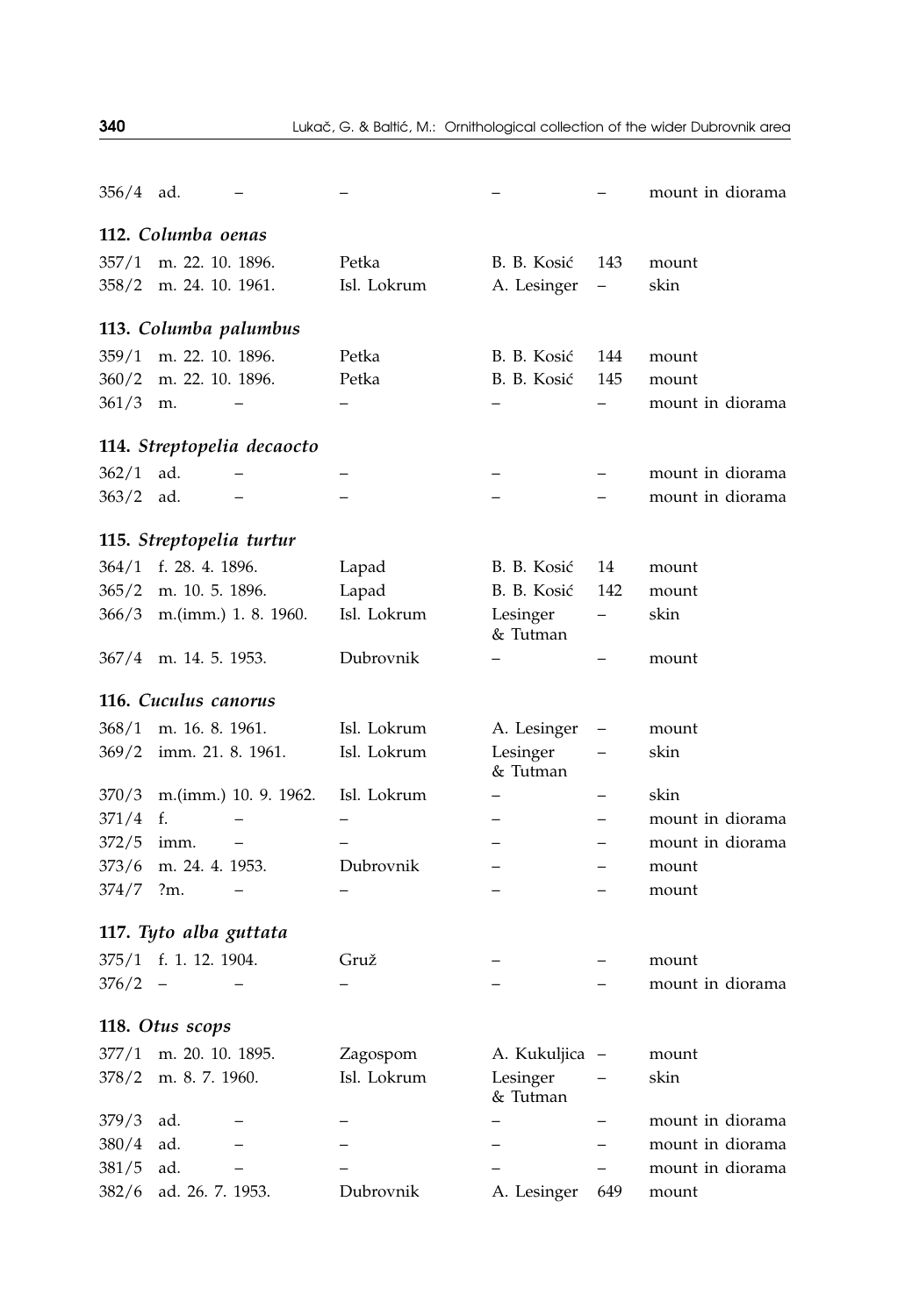### **119.** *Bubo bubo*

| 383/1          | f. 29. 12. 1895.                              | Hercegovina                 | -                                          | 317                      | mount                     |
|----------------|-----------------------------------------------|-----------------------------|--------------------------------------------|--------------------------|---------------------------|
| 384/2          | f. 10. 4. 1906.                               | Ston                        | V. Svilokos                                | $\overline{\phantom{0}}$ | mount                     |
| 385/3          | $\overline{\phantom{a}}$<br>$\qquad \qquad -$ | $\overline{\phantom{0}}$    | $\overline{\phantom{0}}$                   | $\overline{\phantom{0}}$ | mount in diorama          |
|                | 386/4 f. 5. 1. 1893.                          | Hercegovina                 | $-$                                        |                          | mount                     |
| 387/5          | m. 16. 1. 1892.                               | Osojnik                     | Graca                                      |                          | mount                     |
|                | 120. Athene noctua                            |                             |                                            |                          |                           |
| 388/1          | m. 2. 11. 1891.                               | Župa Dubrovačka             |                                            | 318                      | mount                     |
| 389/2          | f. 21. 12. 1905.                              | near city                   |                                            | $319*$                   | mount                     |
|                | 390/3 f. 1. 1. 1966.                          |                             | $\overline{\phantom{0}}$                   | $\overline{\phantom{0}}$ | mount in diorama          |
|                | 121. Strix aluco                              |                             |                                            |                          |                           |
| 391/1          | m. 27. 12. 1891.                              | Župa Dubrovačka             | $\overline{a}$                             | 311                      | mount                     |
| 392/2          | m. 17. 2. 1897.                               | Lapad                       | B. B. Kosić                                | 312                      | mount                     |
|                | 393/3 f. 19. 10. 1902.                        | Kono od Lokruma A. Zipfel   |                                            | $\qquad \qquad -$        | mount                     |
|                | 394/4 f. 19. 12. 1904.                        | Nuncijata                   | N. Matičević 312**                         |                          | mount                     |
|                | 122. Strix uralensis                          |                             |                                            |                          |                           |
| $395/1$ ad.    |                                               |                             |                                            |                          | mount                     |
|                | 123. Asio otus                                |                             |                                            |                          |                           |
|                |                                               |                             |                                            |                          |                           |
| 396/1<br>397/2 | m. 2. 1894.<br>ad.<br>$\qquad \qquad -$       | Primorje                    | S. Vlahović                                |                          | mount<br>mount in diorama |
| 398/3          | ad.<br>$\qquad \qquad -$                      | $\overline{a}$              | $\overline{\phantom{0}}$<br>$\overline{a}$ | $\overline{\phantom{0}}$ | mount in diorama          |
|                | 399/4 f. 14. 3. 1894.                         | Danče                       | K. Ukas                                    |                          | mount                     |
|                |                                               |                             |                                            |                          |                           |
|                | 124. Asio flammeus                            |                             |                                            |                          |                           |
|                | 400/1 f. 4. 4. 1894.                          | Gorica Sv. Vlaha            | B. B. Kosić                                |                          | mount                     |
|                | 401/2 f. 13. 10. 1895.                        | Zagospom                    | B. B. Kosić                                |                          | mount                     |
|                | 125. Aegolius funereus                        |                             |                                            |                          |                           |
|                | 402/1 m. 20. 11. 1895.                        | Zagospom                    | B. B. Kosić                                |                          | mount                     |
|                | 126. Caprimulgus europaeus                    |                             |                                            |                          |                           |
|                | 403/1 m. 4. 1886.                             | Zagospom                    | B. B. Kosić                                | 319                      | mount                     |
|                | 404/2 f. 26. 6. 1960.                         | Isl. Lokrum                 | Tutman<br>& Lesinger                       |                          | skin                      |
|                | 405/3 f. 6. 5. 1963.                          | Isl. Lokrum                 |                                            |                          | skin                      |
| 406/4          | $\qquad \qquad -$                             |                             | —                                          | —                        | mount in diorama          |
| $407/5$ ad.    | $\overline{\phantom{0}}$                      | —                           | $\overline{\phantom{0}}$                   | $\overline{\phantom{0}}$ | mount                     |
|                | 127. Apus apus                                |                             |                                            |                          |                           |
| 408/1          | m. 4. 6. 1896.                                | Kono od Lokruma B. B. Kosić |                                            |                          | mount                     |
| 409/2          | f. 7. 6. 1896.                                | Konal                       | B. B. Kosić                                | $\overline{a}$           | mount                     |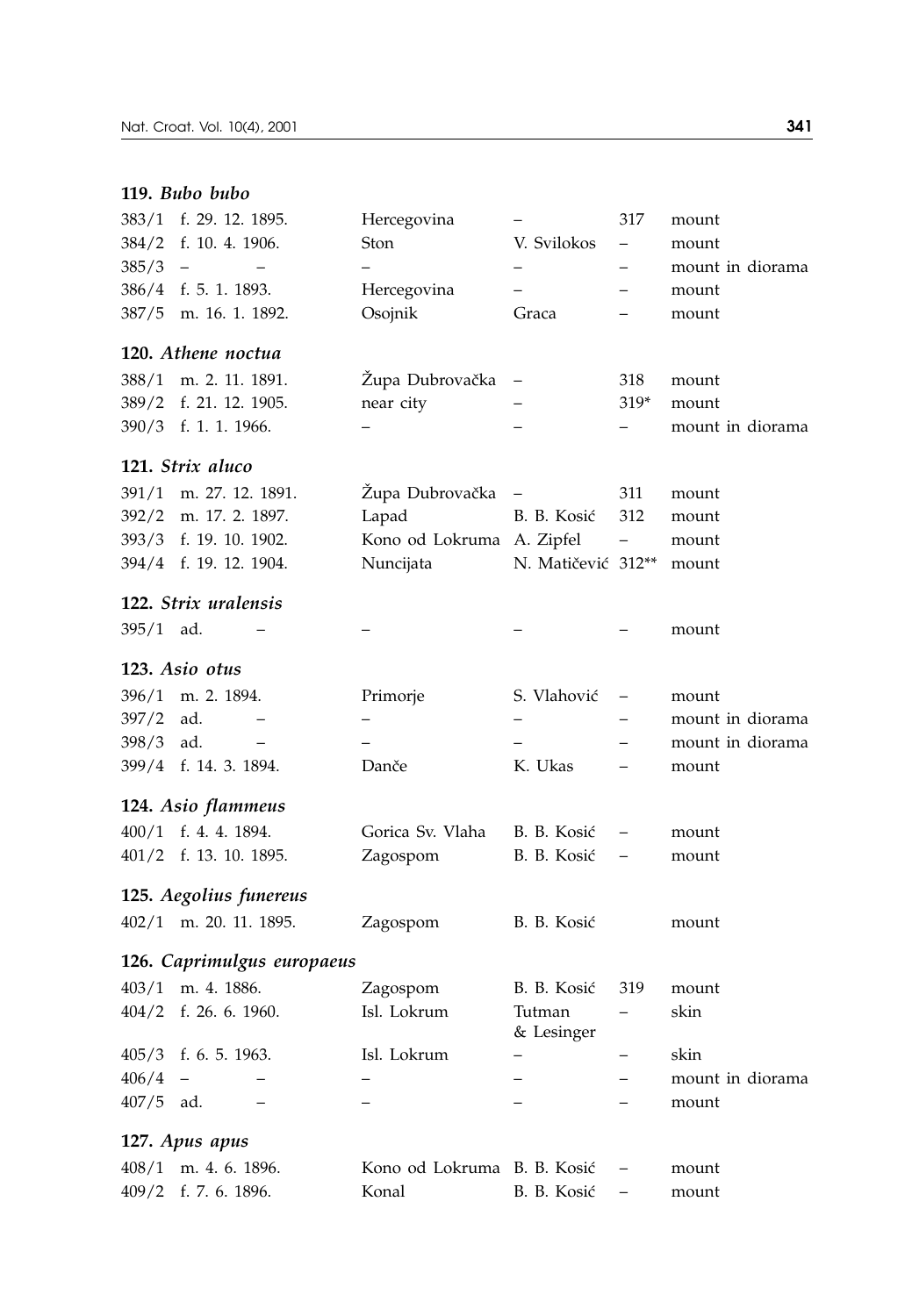| 410/3 | m. 11. 5. 1960.                 | Isl. Lokrum                 | A. Lesinger              | $\qquad \qquad -$        | skin             |
|-------|---------------------------------|-----------------------------|--------------------------|--------------------------|------------------|
| 411/4 | f. 27. 9. 1962.                 | Isl. Lokrum                 |                          |                          | skin             |
| 412/5 | f. 28, 9, 1962.                 | Isl. Lokrum                 | —                        |                          | skin             |
| 413/6 | m. 28. 9. 1962.                 | Isl. Lokrum                 | Ξ.                       |                          | skin             |
| 414/7 | m. 14. 6. 1966.                 | Isl. Lokrum                 | Ξ.                       |                          | skin             |
| 415/8 | f. 17. 7. 1966.                 | Isl. Lokrum                 | $\overline{\phantom{0}}$ |                          | skin             |
|       | 128. Apus pallidus              |                             |                          |                          |                  |
|       | 416/1 f. 18. 9. 1964.           |                             |                          |                          | skin             |
|       | 129. Apus melba                 |                             |                          |                          |                  |
| 417/1 | m. 24. 6. 1896.                 | Kono od Lokruma B. B. Kosić |                          | $\qquad \qquad -$        | mount            |
| 418/2 | m. 17. 5. 1901.                 | Dubrovnik                   |                          | 303                      | mount            |
| 419/3 | juv. 14. 7. 1901.               | Minčeta                     | Š. Sinobad               | $\overline{\phantom{0}}$ | mount            |
|       | 420/4 f. 21. 5. 1960.           | Isl. Lokrum                 | Tutman<br>& Lesinger     | $\qquad \qquad -$        | skin             |
| 421/5 | f. 1. 4. 1953.                  | Dubrovnik                   | A. Lesinger              | $\overline{\phantom{0}}$ | mount            |
| 422/6 | m.                              | -                           | —                        | -                        | mount in diorama |
| 423/7 | f.<br>-                         |                             |                          |                          | mount in diorama |
|       | 130. Alcedo atthis              |                             |                          |                          |                  |
| 424/1 | m. 10. 10. 1898.                | Kono od Lokruma M. Bibica   |                          | $292+$                   | mount            |
| 425/2 | m. 7. 8. 1899.                  | Isl. Lokrum                 | I. Katičić               | 292                      | mount            |
| 426/3 | m. 28. 10. 1960.                | Metković                    | Lesinger<br>& Tutman     | -                        | skin             |
| 427/4 | m. 28. 10. 1960.                | Metković                    | Lesinger<br>& Tutman     |                          | skin             |
| 428/5 | ad.                             |                             |                          | $\overline{\phantom{0}}$ | mount in diorama |
| 429/6 | ad.                             |                             |                          |                          | mount in diorama |
|       | 131. Merops apiaster            |                             |                          |                          |                  |
| 430/1 | m. 5. 5. 1888.                  | Pile                        | M. Pozza                 | 290                      | mount            |
| 431/2 | ad.<br>$\overline{\phantom{0}}$ |                             |                          | $\overline{\phantom{0}}$ | mount in diorama |
| 432/3 | ad.<br>$\overline{\phantom{0}}$ |                             | -                        | $\equiv$                 | mount in diorama |
| 433/4 | ad.<br>$\qquad \qquad -$        |                             | -                        | $\qquad \qquad -$        | mount in diorama |
| 434/5 | ad.<br>$\qquad \qquad -$        | $\overline{\phantom{0}}$    | $\overline{\phantom{0}}$ | $\qquad \qquad -$        | mount in diorama |
|       | 132. Coracias garrulus          |                             |                          |                          |                  |
| 435/1 | m. 5. 1892.                     | Drien                       | M. Pozza                 | 293                      | mount            |
| 436/2 | f. 24. 9. 1896.                 | Gradac                      | I. Slavnik               | 294                      | mount            |
| 437/3 | ad.                             |                             |                          |                          | mount in diorama |
|       | 133. Upupa epops                |                             |                          |                          |                  |
| 438/1 | m. 23, 4, 1899.                 | Gruž                        | B. B. Kosić              | 289                      | mount            |
| 439/2 | f. 24. 5. 1963.                 | Metković                    | A. Lesinger              | $\overline{\phantom{0}}$ | skin             |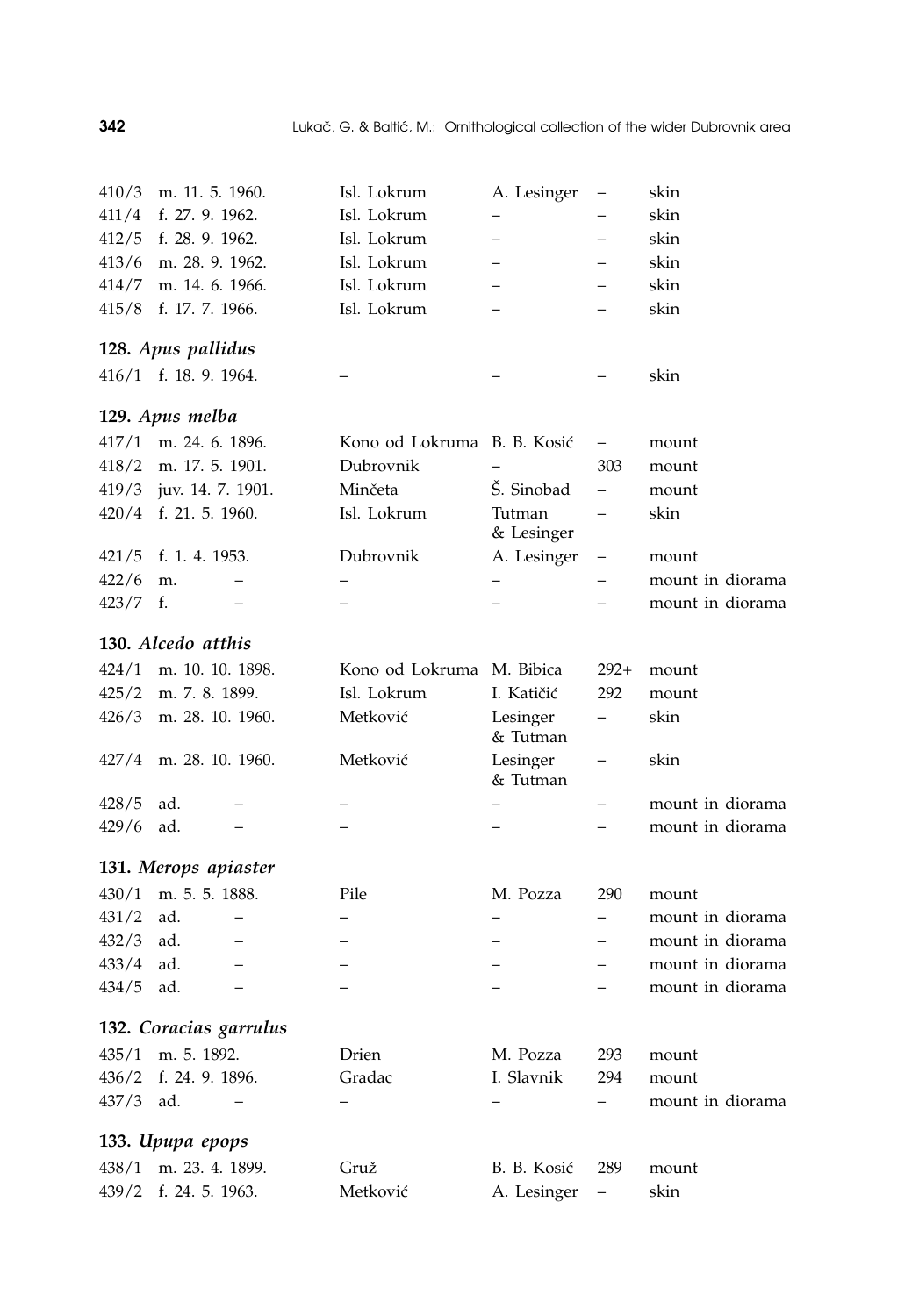| 440/3      | ad.                       |                   |                            |                          |                          | mount in diorama |
|------------|---------------------------|-------------------|----------------------------|--------------------------|--------------------------|------------------|
| 441/4      | ad.                       |                   |                            |                          |                          | mount in diorama |
| 442/5      | ad.                       |                   |                            |                          |                          | mount in diorama |
| 443/6      | ad.                       |                   |                            |                          |                          | mount in diorama |
|            | 134. Jynx torquilla       |                   |                            |                          |                          |                  |
| 444/1      | m. 19. 3. 1894.           |                   | Rijeka Dubrovačka M. Šarić |                          | 149                      | mount            |
| 445/2      | m. 7. 2. 1962.            |                   | Isl. Lokrum                |                          |                          | skin             |
|            | 135. Picus canus          |                   |                            |                          |                          |                  |
| $446/1$ m. |                           |                   |                            |                          |                          | mount in diorama |
|            | 136. Picus viridis        |                   |                            |                          |                          |                  |
|            | 447/1 f. 6. 12. 1901.     |                   | Bosanka                    | G. F. Bibice             | 365                      |                  |
| 448/2      | f. 26. 9. 1902.           |                   | Župa Dubrovačka            | $\overline{\phantom{0}}$ | 366                      | mount<br>mount   |
| 449/3      | m.                        |                   |                            |                          |                          | mount in diorama |
|            |                           |                   |                            |                          |                          |                  |
|            | 137. Dryocopus martius    |                   |                            |                          |                          |                  |
|            | 450/1 f. 25. 7. 1960.     |                   | Isl. Lokrum                | Lesinger<br>& Tutman     |                          | skin             |
|            | 138. Picoides major       |                   |                            |                          |                          |                  |
| 451/1      | m. 19. 11. 1896.          |                   | Lapad                      | A. Cerer                 | 155                      | mount            |
|            | $452/2$ - f. 4. 10. 1899. |                   | Šumet                      | G. F. Bibice             | $155*$                   | mount            |
|            | 453/3 m. 25. 9. 1961.     |                   | Ćilipi                     | Lesinger<br>& Tutman     | $\overline{\phantom{0}}$ | skin             |
| 454/4      | f. 4. 10. 1967.           |                   | Isl. Lokrum                |                          | $\overline{\phantom{0}}$ | skin             |
| 455/5      | f. 29. 10. 1967.          |                   | Isl. Lokrum                |                          | $\overline{a}$           | skin             |
| 456/6      | m.                        |                   |                            |                          |                          | mount in diorama |
| 457/7      | f.                        |                   |                            |                          |                          | mount in diorama |
|            | 139. Picoides medius      |                   |                            |                          |                          |                  |
| 458/1      |                           |                   |                            |                          | -                        | skin             |
| 459/2      | m. 11. 11. 1891.          |                   | Zagospom                   | M. Miletić               | 156                      | mount            |
| 460/3      | $-23.10.1904.$            |                   | Gruž                       | F. Orlić                 | $\overline{\phantom{0}}$ | mount            |
| 461/4      | ad.                       | $\qquad \qquad -$ | —                          | -                        | -                        | mount in diorama |
|            |                           |                   |                            |                          |                          |                  |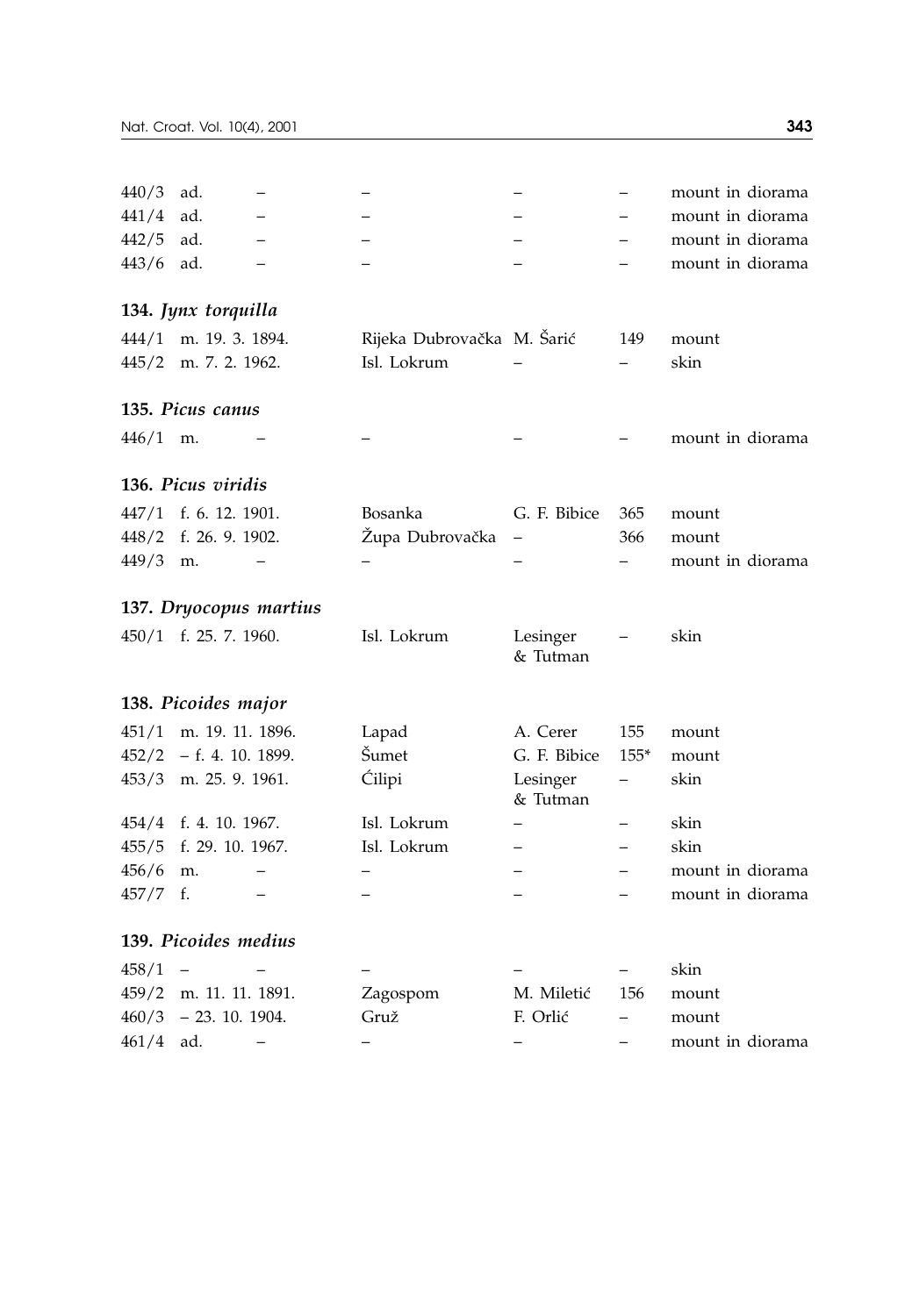# PASSERIFORMES

# **140.** *Calandrella brachydactyla*

| 462/1        | m. 25. 4. 1963.                 | Metković    | A. Lesinger                | $\qquad \qquad -$        | skin             |
|--------------|---------------------------------|-------------|----------------------------|--------------------------|------------------|
| 463/2        | $-25.4.1963.$                   | Metković    | A. Lesinger                |                          | skin             |
|              | 141. Galerida cristata          |             |                            |                          |                  |
| 464/1        | m. 27. 10. 1896.                | Ivanica     | N. Cvjetanić               | 161                      | mount            |
| 465/2        | f. 27. 10. 1896.                | Ivanica     | M. Katičić                 | 162                      | mount            |
| 466/3        | m. 27. 9. 1960.                 | Mandaljena  | Lesinger<br>& Tutman       | $\overline{\phantom{0}}$ | skin             |
| 467/4        | ad.                             |             |                            |                          | mount in diorama |
|              | 142. Lullula arborea            |             |                            |                          |                  |
| 468/1        | f. 24. 11. 1896.                | Zagospom    | B. B. Kosić                | 159                      | mount            |
| 469/2        | f. 20. 11. 1960.                | Lapad       | A. Lesinger<br>& I. Tutman | $\overline{\phantom{0}}$ | skin             |
| 470/3        | m. 28. 11. 1960.                | Mokoše      | A. Lesinger<br>& I. Tutman | $\qquad \qquad -$        | skin             |
| 471/4        | m. 28. 11. 1960.                | Mokoše      | A. Lesinger<br>& I. Tutman | $\qquad \qquad -$        | skin             |
| 472/5        | f. 2. 2. 1962.                  | Isl. Lokrum | A. Lesinger                |                          | skin             |
| 473/6        | m. 2. 2. 1962.                  | Isl. Lokrum | A. Lesinger                | $\qquad \qquad -$        | skin             |
| 474/7        | m. 5. 2. 1962.                  | Isl. Lokrum | A. Lesinger                | —                        | skin             |
| 475/8        | m. 5. 2. 1962.                  | Isl. Lokrum | A. Lesinger                | —                        | skin             |
| 476/9        | $-30.1.1968.$                   | Dubrovnik   | $\overline{\phantom{0}}$   | $\overline{\phantom{0}}$ | skin             |
| $477/10$ ad. |                                 |             |                            |                          | mount            |
|              | 143. Alauda arvensis            |             |                            |                          |                  |
| 478/1        | f. 7. 3. 1899.                  | Gruž        | B. B. Kosić                |                          | $158***$ mount   |
| 479/2        | $-(ad.)$ 17. 3. 1961.           | Isl. Šipan  | A. Lesinger<br>& I. Tutman | —                        | skin             |
| 480/3        | f. 15. 3. 1962.                 | Isl. Lokrum | $\overline{\phantom{0}}$   |                          | skin             |
| 481/4        | ad.<br>-                        |             | —                          |                          | mount in diorama |
| 482/5        | ad.<br>$\overline{\phantom{0}}$ |             |                            | $\overline{\phantom{0}}$ | mount in diorama |
| 483/6        | ad.<br>$\overline{\phantom{0}}$ |             | $\equiv$                   |                          | mount in diorama |
|              | 144. Riparia riparia            |             |                            |                          |                  |
|              | 484/1 ad. 14. 10. 1967.         | Isl. Lokrum |                            |                          | skin             |
|              | 145. Ptyonoprogne rupestris     |             |                            |                          |                  |
|              | 485/1 m. 9. 3. 1962.            | Konavle     | A. Lesinger                |                          | skin             |
|              | 146. Hirundo rustica            |             |                            |                          |                  |
| 486/1        | m. 18. 7. 1897.                 | Lapad       | B. B. Kosić                | 295                      | mount            |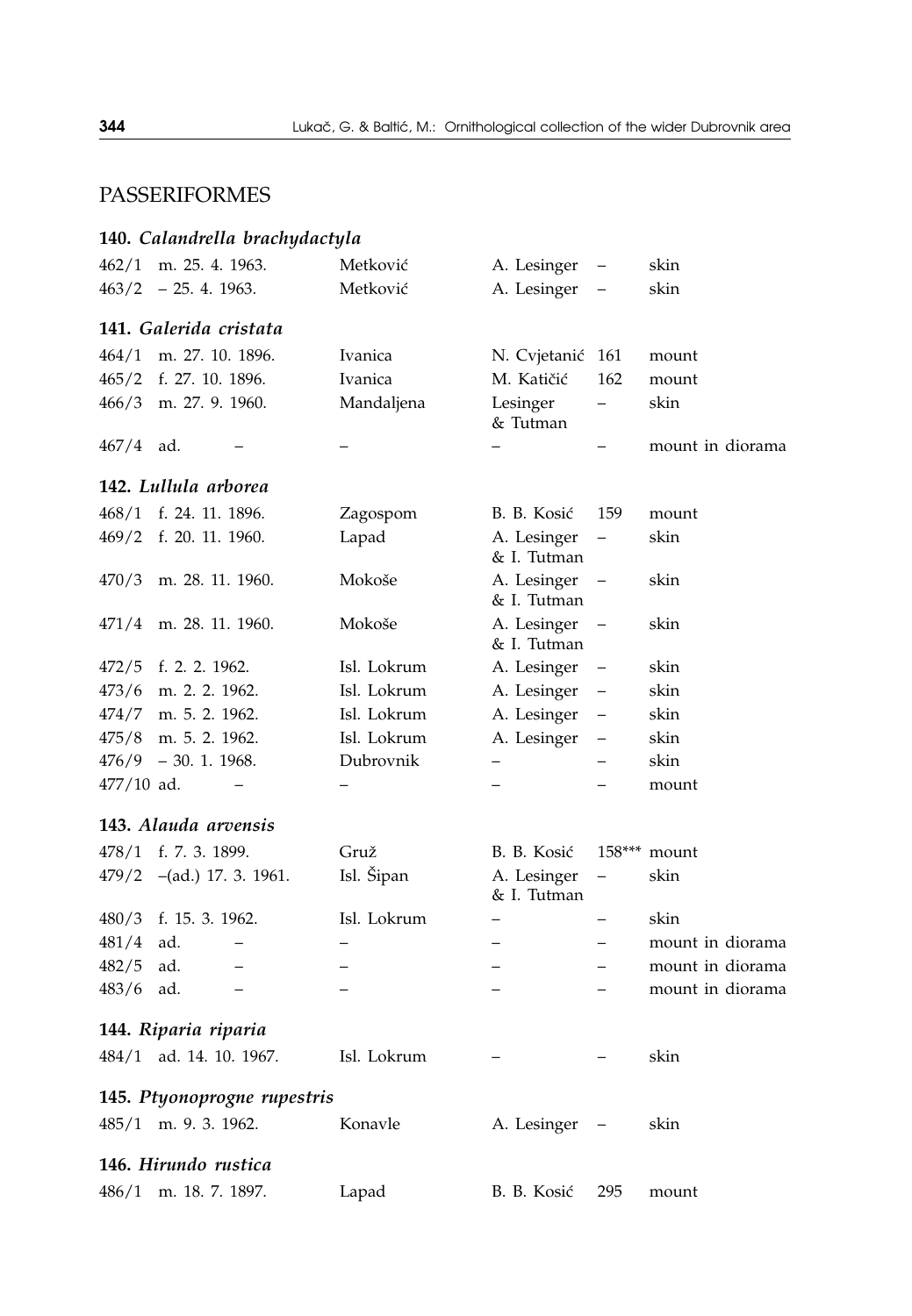|               | $487/2$ -f. 18. 7. 1897.        | Lapad                     | B. B. Kosić                | 295                      | mount            |
|---------------|---------------------------------|---------------------------|----------------------------|--------------------------|------------------|
|               | 147. Hirundo daurica            |                           |                            |                          |                  |
| $488/1$ ad. - |                                 |                           |                            |                          | mount in diorama |
|               | 148. Delichon urbica            |                           |                            |                          |                  |
| 489/1         | m. 9. 3. 1962.                  | Konavle                   | A. Lesinger                | $\qquad \qquad -$        | skin             |
| 490/2         | ad.                             |                           | $\qquad \qquad -$          |                          | skin             |
| $491/3$ ad.   |                                 |                           |                            |                          | skin             |
| 492/4         | ad.<br>$\overline{\phantom{0}}$ |                           | $\overline{\phantom{0}}$   |                          | skin             |
|               | 149. Anthus campestris          |                           |                            |                          |                  |
| 493/1         | m. 7. 1889.                     | Nuncijata                 | B. B. Kosić                | 227                      | mount            |
|               | 494/2 f. 15. 5. 1960.           | Lapad                     | A. Lesinger<br>& I. Tutman | —                        | skin             |
|               | 495/3 juv. 5. 6. 1960.          | Majkovi                   | A. Lesinger<br>& I. Tutman | $\qquad \qquad -$        | skin             |
|               | $496/4$ m. 5. 6. 1960.          | Majkovi                   | A. Lesinger<br>& I. Tutman |                          | skin             |
|               | 497/5 f. 14. 8. 1960.           | Bosanka                   | A. Lesinger<br>& I. Tutman | $\overline{\phantom{a}}$ | skin             |
|               | 150. Anthus trivialis           |                           |                            |                          |                  |
|               | $498/1$ m. 28. 9. 1960.         | Brgat                     | A. Lesinger<br>& I. Tutman | $\qquad \qquad -$        | skin             |
|               | 499/2 ad. 13. 4. 1961.          | Lapad                     | A. Lesinger<br>& I. Tutman | $\qquad \qquad -$        | skin             |
|               | $500/3$ - 22. 4. 1961.          | Isl. Lokrum               | A. Lesinger<br>& I. Tutman | $\qquad \qquad -$        | skin             |
|               | 501/4 m. 19. 9. 1962.           | Isl. Lokrum               |                            |                          | skin             |
| 502/5         | f. 3. 5. 1967.                  | Isl. Lokrum               | $\overline{\phantom{0}}$   |                          | skin             |
|               | 151. Anthus pratensis           |                           |                            |                          |                  |
|               | $503/1 - 18.3.1961.$            | Isl. Šipan                | A. Lesinger<br>& I. Tutman | $\qquad \qquad -$        | skin             |
| 504/2         | m. 14. 1. 1963.                 | Isl. Lokrum               |                            |                          | skin             |
| 505/3         | ad. 20. 11. 1960.               | Lapad                     | A. Lesinger                |                          | mount            |
|               | 152. Anthus cervinus            |                           |                            |                          |                  |
|               | $506/1 - 30.3.1961.$            | Majkovi                   | A. Lesinger<br>& I. Tutman |                          | skin             |
|               | 153. Motacilla flava            |                           |                            |                          |                  |
| 507/1         | m. 10. 9. 1902.                 | Kono od Lokruma A. Zipfel |                            | 229**                    | mount            |
| 508/2         | f. 22. 4. 1963.                 | Metković                  | A. Lesinger                |                          | skin             |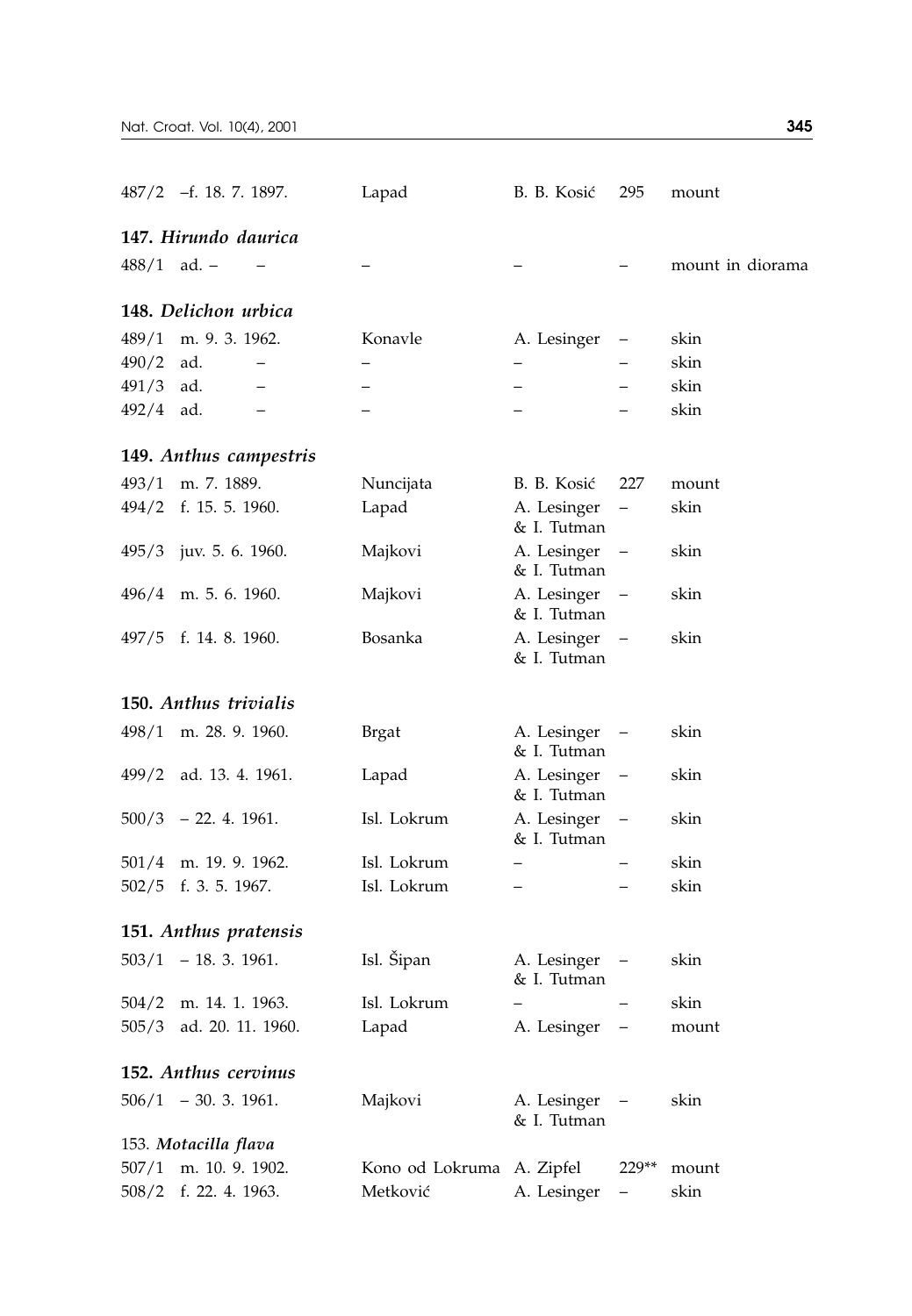|            | 153a. Motacilla flava flava          |                             |                            |                          |                  |
|------------|--------------------------------------|-----------------------------|----------------------------|--------------------------|------------------|
|            | 509/1 f. 7. 5. 1961.                 | Isl. Lokrum                 | A. Lesinger<br>& I. Tutman | $\overline{\phantom{m}}$ | skin             |
|            | $510/2$ m. 2. 4. 1962.               | Isl. Lokrum                 | -                          |                          | skin             |
|            | 153b. Motacilla flava cinereocapilla |                             |                            |                          |                  |
| 511/1      | m. 22. 4. 1963.                      | Metković                    | A. Lesinger                | $\qquad \qquad -$        | skin             |
| 512/2      | m. 22. 4. 1963.                      | Metković                    | A. Lesinger                | $\overline{\phantom{0}}$ | skin             |
|            | 513/3 m. 22. 5. 1963.                | Metković                    | A. Lesinger                | $\overline{\phantom{0}}$ | skin             |
| $514/4$ m. | $\overline{\phantom{0}}$             |                             |                            |                          | mount in diorama |
|            | 153c. Motacilla flava thunbergi      |                             |                            |                          |                  |
|            | $515/1$ m. 7. 5. 1961.               | Isl. Lokrum                 | A. Lesinger<br>& I. Tutman |                          | skin             |
|            | 154. Motacilla cinerea               |                             |                            |                          |                  |
| 516/1      | m. 17. 4. 1892.                      | Kono od Lokruma B. B. Kosić |                            | 230                      | mount            |
| $517/2$ f. | $\overline{\phantom{0}}$             | $\overline{a}$              |                            | $\overline{\phantom{0}}$ | mount            |
|            | 518/3 m. 26. 9. 1960.                | Isl. Lokrum                 | A. Lesinger<br>& I. Tutman | $\qquad \qquad -$        | skin             |
|            | 519/4 f. 28. 10. 1960.               | Metković                    | A. Lesinger<br>& I. Tutman | $\qquad \qquad -$        | skin             |
|            | $520/5$ m. 24. 4. 1968.              | Isl. Lokrum                 | $\overline{\phantom{0}}$   | $\overline{\phantom{0}}$ | skin             |
|            | 521/6 f. 29. 4. 1968.                |                             | $\overline{a}$             |                          | skin             |
|            | 155. Motacilla alba                  |                             |                            |                          |                  |
|            | 522/1 m. 5. 11. 1897.                | Ivanica                     | N. Cvjetanić 232           |                          | mount            |
|            | 523/2 juv. 26. 10. 1960.             | Metković                    | A. Lesinger<br>& I. Tutman | $\qquad \qquad -$        | skin             |
|            | 524/3 f. 28. 11. 1960.               | Mandaljena                  | A. Lesinger<br>& I. Tutman |                          | skin             |
| 525/4      | ad.<br>-                             | $\overline{\phantom{0}}$    | $\overline{\phantom{0}}$   |                          | mount in diorama |
| 526/5      | ad.<br>$\qquad \qquad -$             | $\overline{\phantom{0}}$    | -                          | $\overline{\phantom{0}}$ | skin             |
|            | 156. Bombycilla garrulus             |                             |                            |                          |                  |
|            | 527/1 f. 22. 1. 1960.                | Bosanka                     | A. Lesinger<br>& I. Tutman | $\overline{\phantom{a}}$ | skin             |
|            | 528/2 f. 18. 2. 1962.                | Lapad                       | A. Lesinger                | $\qquad \qquad -$        | skin             |
| 529/3      | m. 19. 2. 1962.                      | Lapad                       | A. Lesinger                |                          | skin             |
| 530/4      | f. 19. 2. 1962.                      | Lapad                       |                            |                          | skin             |
| 531/5      | f. 19. 2. 1962.                      | Lapad                       |                            |                          | skin             |
| 532/6      | m. 19. 2. 1962.                      | Lapad                       |                            |                          | skin             |
| 533/7      | f. 19. 2. 1962.                      | Lapad                       |                            |                          | skin             |
| 534/8      | f. 19. 2. 1962.                      | Lapad                       | A. Lesinger                |                          | skin             |
| 535/9      | f. 19. 2. 1962.                      | Lapad                       |                            |                          | skin             |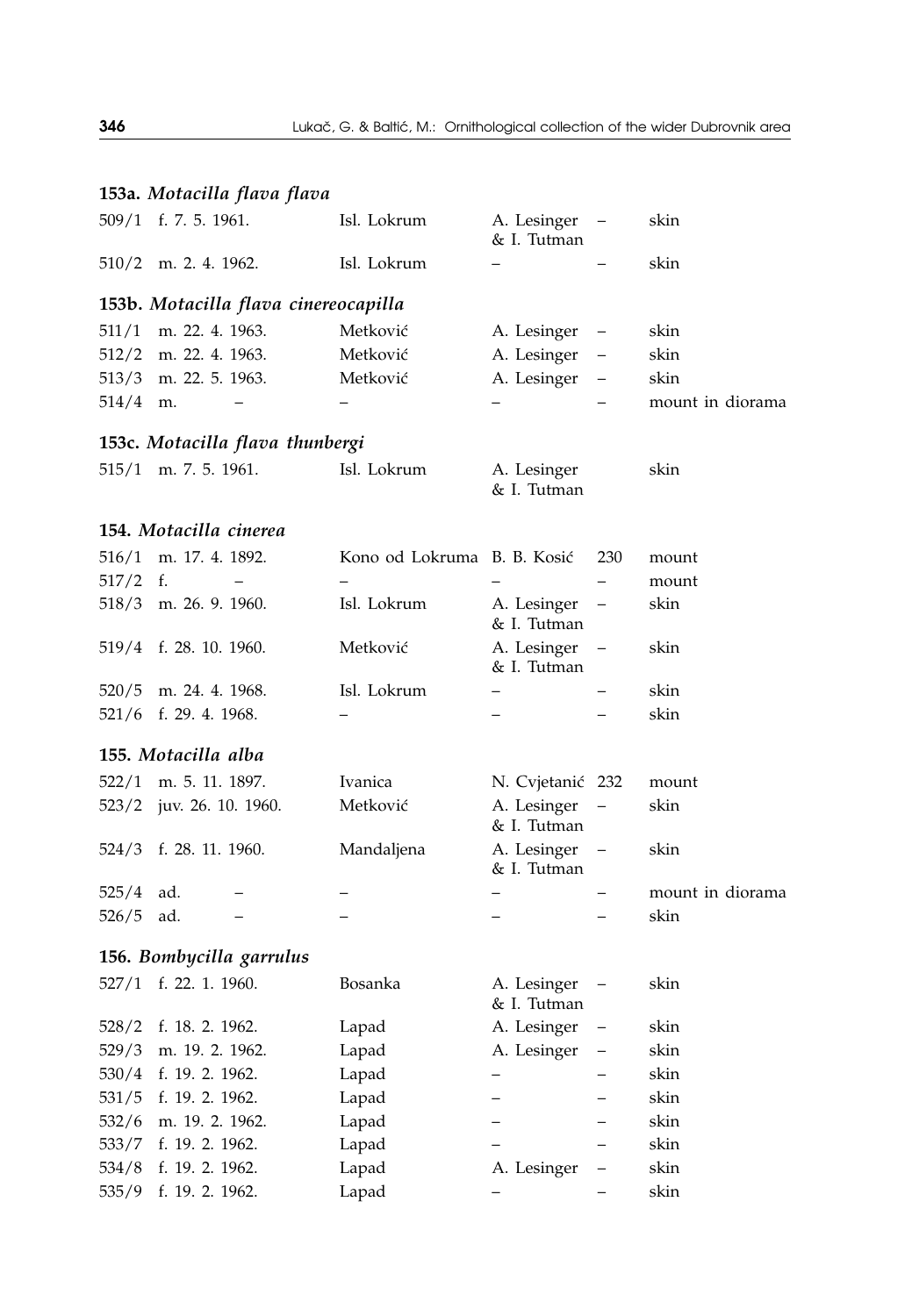|              | 536/10 f. 19. 2. 1962.     | Lapad                       | A. Lesinger                | $\qquad \qquad -$        | skin             |
|--------------|----------------------------|-----------------------------|----------------------------|--------------------------|------------------|
|              | $537/11 - 10.2$ . 1966.    | Dubrovnik                   |                            |                          | skin             |
|              | 538/12 f. 22. 2. 1962.     | Župa Dubrovačka             | A. Lesinger                | $\qquad \qquad -$        | skin             |
|              | 539/13 f. 22. 2. 1962.     | Župa Dubrovačka             | A. Lesinger                | $\qquad \qquad -$        | skin             |
|              | 540/14 f. 22. 2. 1962.     | Župa Dubrovačka             | A. Lesinger                | $\qquad \qquad -$        | skin             |
|              | 541/15 f. 22. 2. 1962.     | Župa Dubrovačka             | A. Lesinger                | $\qquad \qquad -$        | skin             |
|              | 542/16 f. 22. 2. 1962.     | Župa Dubrovačka             | A. Lesinger                | $\qquad \qquad -$        | skin             |
|              | 543/17 f. 24. 2. 1962.     | Lapad                       | A. Lesinger                | $\equiv$                 | skin             |
|              | 544/18 f. 11. 2. 1966.     | Srđ                         | $\overline{\phantom{0}}$   |                          | skin             |
|              | 545/19 f. 13. 2. 1966.     | Srđ                         |                            |                          | skin             |
|              | 546/20 m. 16. 3. 1966.     | Srđ                         |                            |                          | skin             |
|              | 547/21 f. 16. 9. 1966.     | Metković                    |                            |                          | skin             |
| 548/22 ad.   |                            |                             |                            |                          | skin             |
| $549/23$ ad. |                            |                             |                            |                          | mount in diorama |
| $550/24$ ad. | $\overline{\phantom{0}}$   |                             |                            |                          | mount in diorama |
|              | 157. Cinclus cinclus       |                             |                            |                          |                  |
| 551/1        | m. 20. 11. 1888.           | Sutorina                    | M. Šarić                   | 223                      | mount            |
| 552/2        | m. 6. 11. 1900.            | Zaton                       | R. Vuličević               | $225*$                   | mount            |
|              | 158. Prunella modularis    |                             |                            |                          |                  |
| 553/1        | f. 12. 1. 1894.            | Osojnik                     |                            | 238                      | mount            |
| 554/2        | f. 13. 1. 1961.            | Isl. Lokrum                 | A. Lesinger                | $\overline{\phantom{0}}$ | mount            |
|              | 159. Prunella collaris     |                             |                            |                          |                  |
|              | 555/1 m. 23. 12. 1898.     | Lapad                       | B. B. Kosić                | 239                      | mount            |
|              | 160. Erithacus rubecula    |                             |                            |                          |                  |
| 556/1        | m. 1. 12. 1897.            | Župa Dubrovačka             |                            | 251                      | mount            |
| 557/2        | m. 28. 3. 1963.            | Isl. Lokrum                 |                            | $\overline{\phantom{0}}$ | skin             |
|              | 558/3 f. 20. 1. 1961.      | Isl. Lokrum                 | A. Lesinger<br>A. Lesinger | $\overline{\phantom{0}}$ |                  |
|              |                            |                             |                            |                          | mount            |
|              | 161. Luscinia megarhynchos |                             |                            |                          |                  |
|              | 559/1 m. 6. 4. 1962.       | Isl. Lokrum                 | A. Lesinger                |                          | mount            |
|              | 162. Phoenicurus ochruros  |                             |                            |                          |                  |
| 560/1        | m. 6. 11. 1897.            | Kono od Lokruma B. B. Kosić |                            |                          | skin             |
| 561/2        | m.                         |                             |                            |                          | skin             |
| 562/3        | m.                         |                             |                            |                          | skin             |
| 563/4        | f.(juv.) 29. 11. 1960.     | Mokoše                      | A. Lesinger<br>& I. Tutman |                          | skin             |
| 564/5        | m. 31. 1. 1962.            | Isl. Lokrum                 | A. Lesinger                |                          | skin             |
| 565/6        | f.(imm.) 2. 12. 1967.      | Hutovo                      | $\overline{\phantom{0}}$   |                          | skin             |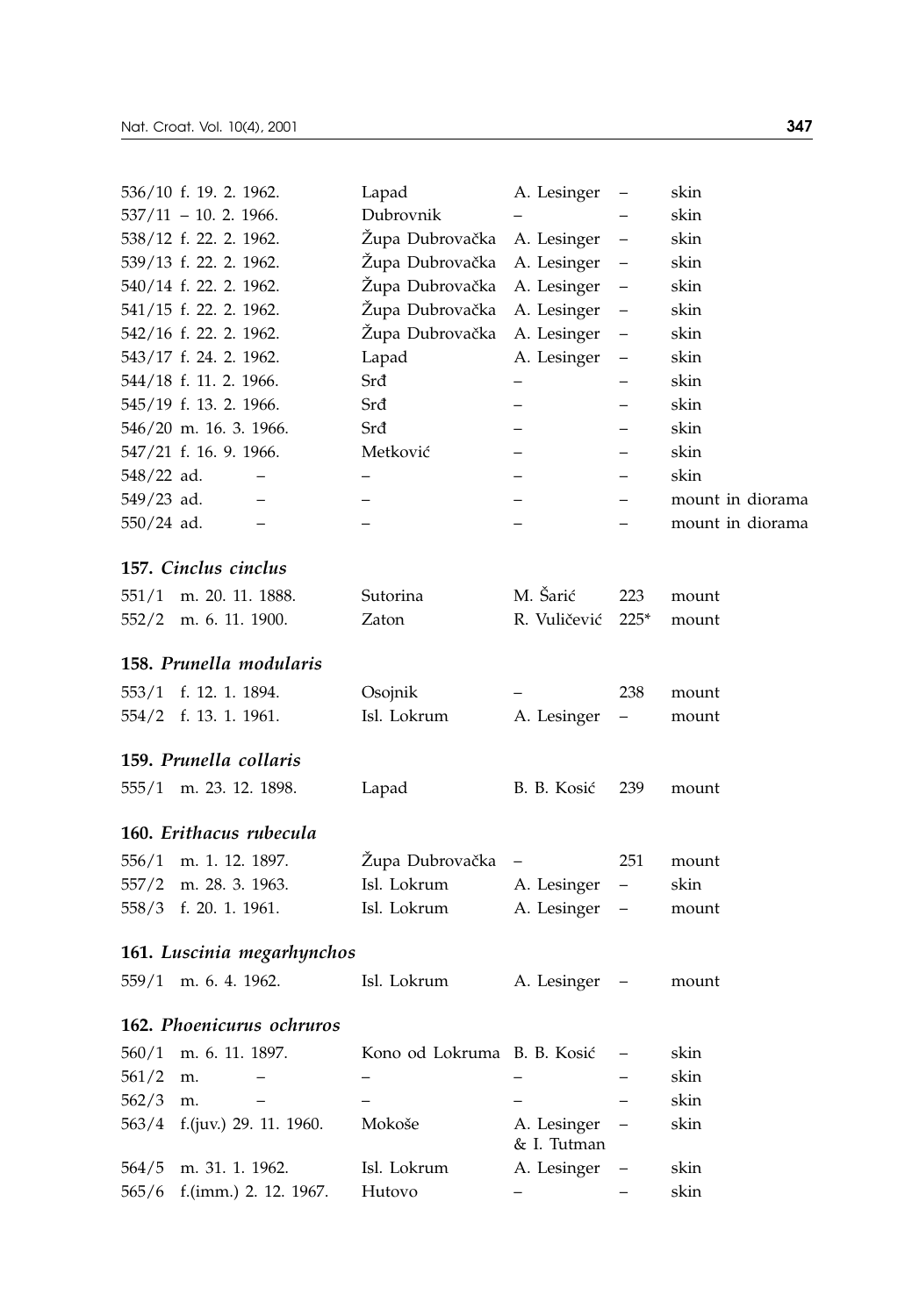| 566/1 | m. 3. 4. 1898.          | Pile                        | L. Perović                 | 253                      | mount            |
|-------|-------------------------|-----------------------------|----------------------------|--------------------------|------------------|
| 567/2 | f. 19. 9. 1960.         | Isl. Lokrum                 | A. Lesinger<br>& I. Tutman |                          | skin             |
| 568/3 | f. 28. 9. 1960.         | Mandaljena                  | A. Lesinger<br>& I. Tutman | $\qquad \qquad -$        | skin             |
|       | 164. Saxicola rubetra   |                             |                            |                          |                  |
| 569/1 | m.(imm.) 13. 10. 1896.  | Zagospom                    |                            | 241                      | mount            |
| 570/2 | m. 10. 4. 1961.         | Isl. Lokrum                 | A. Lesinger<br>& I. Tutman |                          | skin             |
| 571/3 | m. 22. 4. 1961.         | Isl. Lokrum                 | A. Lesinger<br>& I. Tutman | $\qquad \qquad -$        | skin             |
| 572/4 | m. 24. 9. 1960.         | Isl. Lokrum                 | A. Lesinger                | -                        | mount            |
| 573/5 | m.                      |                             |                            |                          | mount in diorama |
|       | 165. Saxicola torquata  |                             |                            |                          |                  |
| 574/1 | m. 3. 1. 1897.          | Kono od Lokruma A. Beusan   |                            | 242                      | mount            |
| 575/2 | m.                      |                             |                            |                          | skin             |
| 576/3 | m. 27. 10. 1960.        | Metković                    | A. Lesinger<br>& I. Tutman | $\qquad \qquad -$        | skin             |
| 577/4 | f. 28. 11. 1960.        | Mandaljena                  | A. Lesinger<br>& I. Tutman | $\qquad \qquad -$        | skin             |
| 578/5 | m. 9. 3. 1962.          | Konavle                     | A. Lesinger                | $\qquad \qquad -$        | skin             |
|       | 166. Oenanthe oenanthe  |                             |                            |                          |                  |
| 579/1 | f. 23. 9. 1897.         | Nuncijata                   | B. B. Kosić                | 244                      | mount            |
| 580/2 | f.(juv.) 14. 8. 1960.   | Žarkovica                   | I. Tutman<br>& A. Lesinger |                          | skin             |
| 581/3 | f.(juv.) 8. 4. 1961.    | Isl. Lokrum                 | A. Lesinger<br>& I. Tutman | $\qquad \qquad -$        | skin             |
| 582/4 | f. 9. 4. 1961.          | Isl. Lokrum                 | A. Lesinger<br>& I. Tutman | $\qquad \qquad -$        | skin             |
| 583/5 | m. 15. 4. 1961.         | Isl. Lokrum                 | A. Lesinger<br>& I. Tutman | $\qquad \qquad -$        | skin             |
| 584/6 | m. 23. 3. 1963.         | Isl. Lokrum                 | A. Lesinger                |                          | skin             |
|       | 167. Oenanthe hispanica |                             |                            |                          |                  |
| 585/1 | f. 19. 2. 1965.         |                             |                            |                          | skin             |
| 586/2 | m. 16. 4. 1892.         | Kono od Lokruma B. B. Kosić |                            | 247                      | mount            |
| 587/3 | f. 15. 5. 1960.         | Lapad                       | A. Lesinger<br>& I. Tutman | $\overline{\phantom{0}}$ | skin             |
| 588/4 | f. 15. 4. 1966.         | Isl. Lokrum                 | A. Lesinger<br>& I. Tutman |                          | skin             |
| 589/5 | m. 24. 6. 1966.         | Zupa Dubrovačka             | A. Lesinger                | -                        | skin             |
| 590/6 | f. 24. 6. 1966.         | Župa Dubrovačka             | $\overline{\phantom{0}}$   |                          | skin             |

# **163.** *Phoenicurus phoenicurus*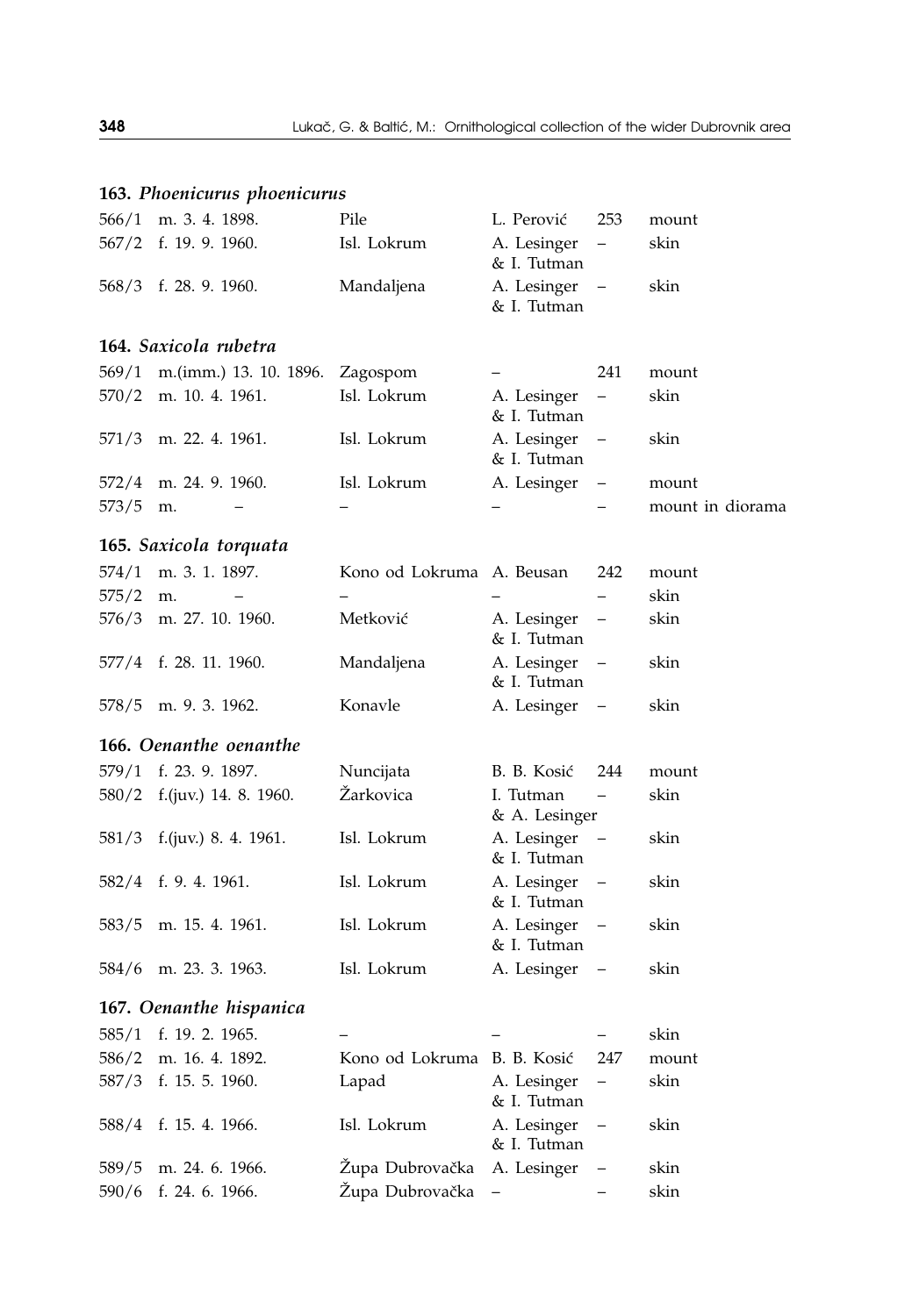|          | 591/7 m. 30. 4. 1967.     | Čapljina                      |                            |                          | skin             |
|----------|---------------------------|-------------------------------|----------------------------|--------------------------|------------------|
|          | 592/8 m. 15. 5. 1960.     | Lapad                         | A. Lesinger                |                          | mount            |
|          |                           |                               |                            |                          |                  |
|          | 168. Monticola saxatilis  |                               |                            |                          |                  |
| 593/1    | f. 9. 1875.               | Nuncijata                     | B. B. Kosić                | 212                      | mount            |
| 594/2    | m.                        |                               |                            |                          | skin             |
|          | 169. Monticola solitarius |                               |                            |                          |                  |
| 595/1    | m. 31. 5. 1960.           | Isl. Lokrum                   |                            |                          | mount            |
| 596/2    | m.                        |                               |                            |                          | mount in diorama |
| 597/3    | m.                        |                               |                            |                          | mount in diorama |
| 598/4 f. |                           |                               |                            |                          | mount in diorama |
|          |                           |                               |                            |                          |                  |
|          | 170. Turdus torquatus     |                               |                            |                          |                  |
|          | 599/1 m. 12. 1. 1888.     | Župa Dubrovačka               |                            | 220                      | mount            |
|          | 171. Turdus merula        |                               |                            |                          |                  |
|          | $600/1$ m. 4. 6. 1960.    | Majkovi                       | A. Lesinger                |                          | skin             |
|          |                           |                               | & I. Tutman                |                          |                  |
| 601/2    | m. 5. 5. 1960.            | Majkovi                       | A. Lesinger                | $\equiv$                 | skin             |
|          |                           |                               | & I. Tutman                |                          |                  |
| 602/3    | f. 13. 12. 1962.          | Isl. Lokrum                   |                            |                          | skin             |
|          | 603/4 m. 12. 3. 1961.     | Isl. Lokrum                   | A. Lesinger                | —                        | mount            |
| 604/5    | m.                        |                               |                            |                          | mount in diorama |
| 605/6    | m.                        |                               |                            |                          | mount in diorama |
| 606/7    | juv.<br>$\qquad \qquad -$ |                               |                            | -                        | mount in diorama |
| 607/8    | juv.<br>-                 |                               |                            |                          | mount in diorama |
| 608/9    | juv.<br>—                 |                               |                            |                          | mount in diorama |
|          | 172. Turdus pilaris       |                               |                            |                          |                  |
| 609/1    | m. 10. 11. 1897.          | Župa Dubrovačka               |                            | 218                      | mount            |
| 610/2    | f. 22. 2. 1962.           | Župa Dubrovačka               | A. Lesinger                | $\overline{\phantom{0}}$ | skin             |
|          | 611/3 f. 22. 2. 1962.     | Župa Dubrovačka               | $\qquad \qquad -$          | $\overline{\phantom{0}}$ | skin             |
|          | 612/4 f. 22. 2. 1962.     | Župa Dubrovačka               | A. Lesinger                | $\qquad \qquad -$        | skin             |
|          | 613/5 f. 15. 3. 1962.     | Isl. Lokrum                   | A. Lesinger                | $\overline{\phantom{0}}$ | skin             |
| 614/6    | ad.                       |                               |                            |                          | mount in diorama |
| 615/7    | ad.<br>$\qquad \qquad -$  |                               |                            |                          | mount in diorama |
| 616/8    | ad.                       |                               |                            |                          | mount in diorama |
|          |                           |                               |                            |                          |                  |
|          | 173. Turdus philomelos    |                               |                            |                          |                  |
|          | $617/1 - 8.12.1960.$      | Isl. Lokrum                   | A. Lesinger<br>& I. Tutman | $\overline{\phantom{0}}$ | skin             |
| 618/2    | m. 20. 1. 1962.           | Rijeka Dubrovačka A. Lesinger |                            | $\overline{a}$           | skin             |
| 619/3    | m. 16. 2. 1962.           | Isl. Lokrum                   | A. Lesinger                |                          | skin             |
| 620/4    | m. 18. 2. 1962.           | Isl. Lokrum                   | A. Lesinger                |                          | skin             |
|          |                           |                               |                            |                          |                  |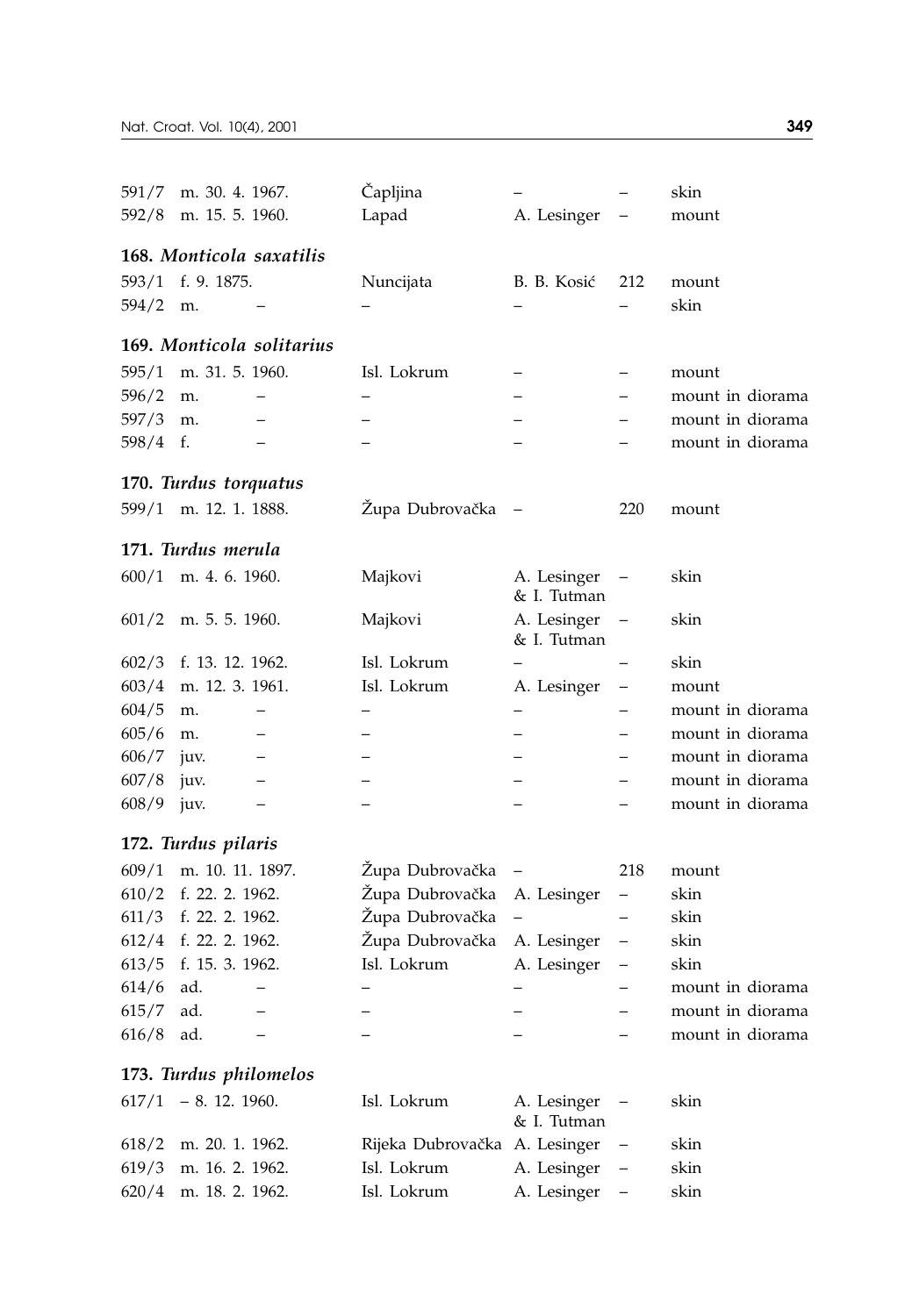| 621/5 | $-18.3.1962.$                   | Isl. Lokrum     |                            |                          | skin             |
|-------|---------------------------------|-----------------|----------------------------|--------------------------|------------------|
| 622/6 | f. 10. 11. 1965.                | Isl. Lokrum     |                            |                          | mount in diorama |
| 623/7 | ad. 7. 4. 1953.                 | Dubrovnik       |                            |                          | mount            |
| 624/8 |                                 |                 |                            |                          | skin             |
|       | 174. Turdus iliacus             |                 |                            |                          |                  |
|       | $625/1$ - 22. 2. 1962.          | Župa Dubrovačka | A. Lesinger                | $\qquad \qquad -$        | skin             |
|       | $626/2$ - 15. 3. 1962.          | Isl. Lokrum     | A. Lesinger                | $\qquad \qquad -$        | skin             |
|       | 627/3 m. 15. 3. 1962.           | Isl. Lokrum     | $-$                        |                          | skin             |
|       | 628/4 f. 15. 3. 1962.           | Isl. Lokrum     |                            |                          | skin             |
| 629/5 | ad.<br>$\overline{\phantom{0}}$ |                 |                            |                          | mount in diorama |
| 630/6 | ad.                             |                 |                            |                          | mount in diorama |
|       | 175. Turdus viscivorus          |                 |                            |                          |                  |
|       | 631/1 f. 3. 2. 1962.            | Isl. Lokrum     | A. Lesinger                | $\qquad \qquad -$        | skin             |
|       | 632/2 m. 15. 2. 1962.           | Isl. Lokrum     | A. Lesinger                | $\qquad \qquad -$        | skin             |
|       | 633/3 f. 16. 2. 1962.           | Isl. Lokrum     | A. Lesinger                | $\qquad \qquad -$        | skin             |
|       | 634/4 m. 15. 3. 1962.           | Isl. Lokrum     | A. Lesinger                | $\qquad \qquad -$        | skin             |
| 635/5 | ad.<br>$\overline{\phantom{0}}$ | -               | $\overline{\phantom{0}}$   | -                        | mount in diorama |
| 636/6 | ad.<br>$\overline{\phantom{0}}$ |                 |                            | —                        | mount in diorama |
|       | 176. Cettia cetti               |                 |                            |                          |                  |
|       | $637/1$ - 28. 10. 1960.         | Metković        | A. Lesinger                | $\overline{\phantom{0}}$ | skin             |
|       | 638/2 m. 17. 10. 1961.          | Metković        | A. Lesinger<br>& I. Tutman | $\qquad \qquad -$        | skin             |
| 639/3 | m. 23. 5. 1963.                 | Metković        | A. Lesinger                | $\qquad \qquad -$        | skin             |
| 640/4 | ad.                             |                 | —                          | $\qquad \qquad -$        | mount in diorama |
| 641/5 | ad.                             |                 |                            | $\qquad \qquad -$        | mount in diorama |
|       | 177. Acrocephalus schoenobaenus |                 |                            |                          |                  |
|       | 642/1 juv. 29. 9. 1960.         | Mandaljena      | A. Lesinger                | $\qquad \qquad -$        | skin             |
|       | $643/2$ - 9. 3. 1962.           | Konavle         | A. Lesinger                | $\qquad \qquad -$        | skin             |
|       | 178. Acrocephalus arundinaceus  |                 |                            |                          |                  |
|       | 644/1 f. 20. 9. 1889.           | Lapad           | R. Tomašević 277           |                          | mount            |
|       | 645/2 m. 25. 4. 1963.           | Metković        | A. Lesinger                | $\qquad \qquad -$        | skin             |
| 646/3 | m. 25. 4. 1963.                 |                 | A. Lesinger                | $\qquad \qquad -$        | skin             |
| 647/4 | m. 1. 5. 1966.                  | Gabela          | $\overline{\phantom{0}}$   | $\overline{a}$           | skin             |
| 648/5 | ad.                             |                 |                            |                          | mount in diorama |
|       | 179. Hippolais pallida          |                 |                            |                          |                  |
| 649/1 | m. 5. 5. 1960.                  | Majkovi         | I. Tutman<br>& A. Lesinger |                          | skin             |
| 650/2 | f. 4. 6. 1960.                  | Majkovi         | I. Tutman<br>& A. Lesinger |                          | skin             |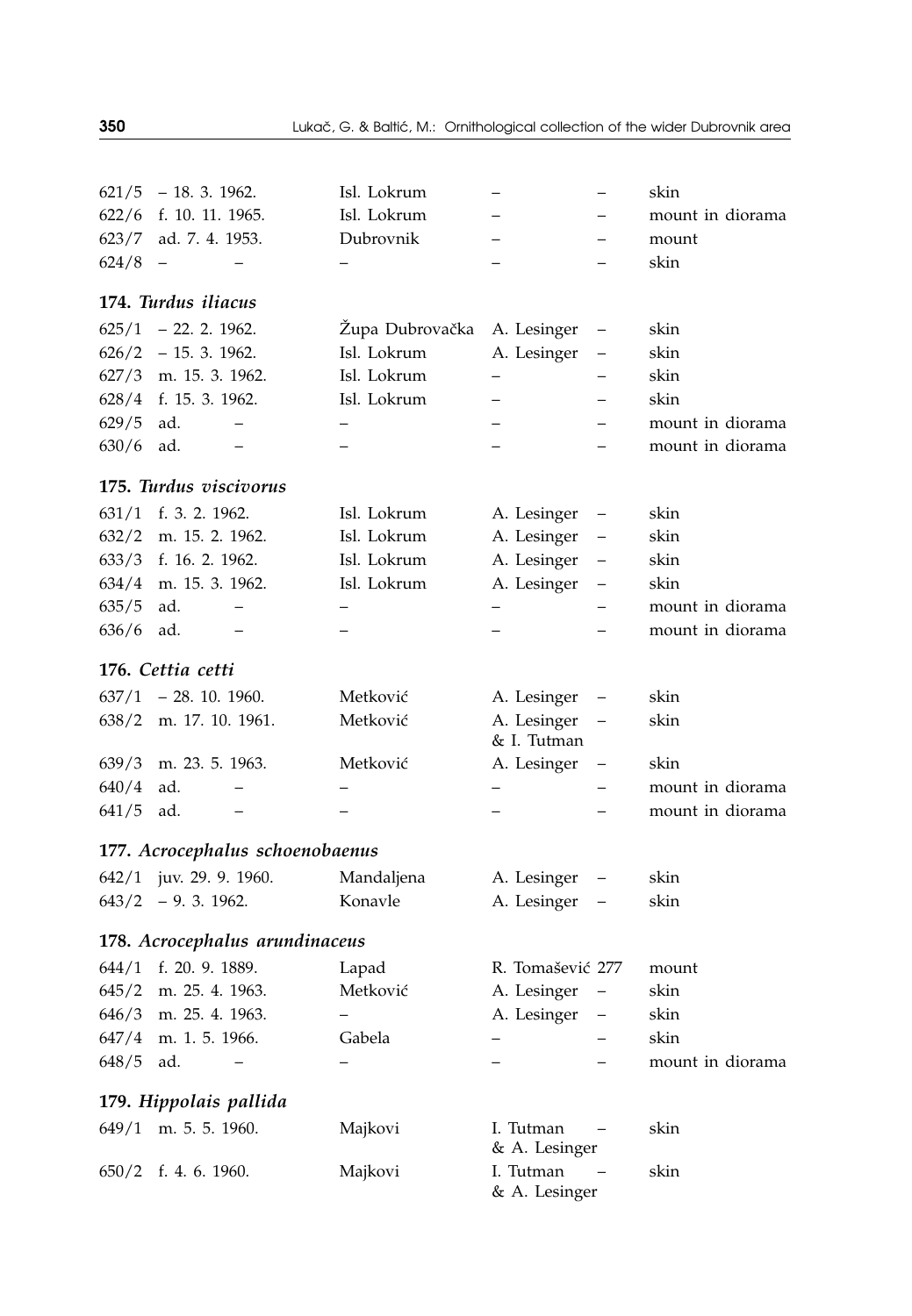# **180.** *Hippolais olivetorum*

| 651/1 | m. 4. 6. 1960.            | Majkovi                     | A. Lesinger<br>& I. Tutman |                          | skin             |
|-------|---------------------------|-----------------------------|----------------------------|--------------------------|------------------|
|       | 181. Hippolais icterina   |                             |                            |                          |                  |
| 652/1 | m. 22. 5. 1897.           | Kono od Lokruma B. B. Kosić |                            | 273                      | mount            |
| 653/2 | f. 22. 5. 1897.           | Kono od Lokruma             | B. B. Kosić                | 274                      | mount            |
| 654/3 | f. 15. 5. 1960.           | Lapad                       | I. Tutman<br>& A. Lesinger | $\overline{\phantom{0}}$ | skin             |
| 655/4 | m. 15. 5. 1960.           | Lapad                       | A. Lesinger<br>& I. Tutman |                          | skin             |
|       | 182. Sylvia cantillans    |                             |                            |                          |                  |
| 656/1 | f. 4. 6. 1960.            | Majkovi                     | I. Tutman<br>& A. Lesinger |                          | skin             |
| 657/2 | f.(juv.) 17. 8. 1960.     | Isl. Lokrum                 | A. Lesinger<br>& I. Tutman | $\qquad \qquad -$        | skin             |
| 658/3 | juv. 2. 8. 1961.          | <b>Brsečine</b>             | A. Lesinger                |                          | skin             |
| 659/4 | m. 24. 3. 1962.           | Isl. Lokrum                 | $\overline{\phantom{0}}$   |                          | skin             |
| 660/5 | m.                        |                             | $\overline{\phantom{0}}$   |                          | mount in diorama |
|       | 183. Sylvia melanocephala |                             |                            |                          |                  |
| 661/1 | m. 17. 9. 1960.           | Isl. Lokrum                 | A. Lesinger                |                          | mount            |
|       | 184. Sylvia hortensis     |                             |                            |                          |                  |
| 662/1 | m. 1. 6. 1897.            | Lapad                       | B. B. Kosić                | 261                      | mount            |
| 663/2 | f. 4. 6. 1960.            | Majkovi                     | A. Lesinger<br>& I. Tutman | $\overline{\phantom{0}}$ | skin             |
| 664/3 | ad.                       |                             |                            |                          | mount in diorama |
|       | 185. Sylvia communis      |                             |                            |                          |                  |
| 665/1 | m. 28. 9. 1960.           | Brgat                       | A. Lesinger<br>& I. Tutman |                          | skin             |
| 666/2 | m. 11. 4. 1962.           | Lapad                       |                            |                          | skin             |
| 667/3 | m. 25. 4. 1963.           | Metković                    | A. Lesinger                | $\qquad \qquad -$        | skin             |
|       | 186. Sylvia borin         |                             |                            |                          |                  |
| 668/1 | m. 25. 7. 1897.           | Lapad                       | B. B. Kosić                | 266                      | mount            |
| 669/2 | f. 17. 9. 1960.           | Isl. Lokrum                 | A. Lesinger<br>& I. Tutman | -                        | skin             |
| 670/3 | $-2.9.1961.$              | Isl. Lokrum                 | A. Lesinger<br>& I. Tutman |                          | skin             |
| 671/4 | m. 24. 9. 1960.           | Isl. Lokrum                 | A. Lesinger                | $\overline{a}$           | mount            |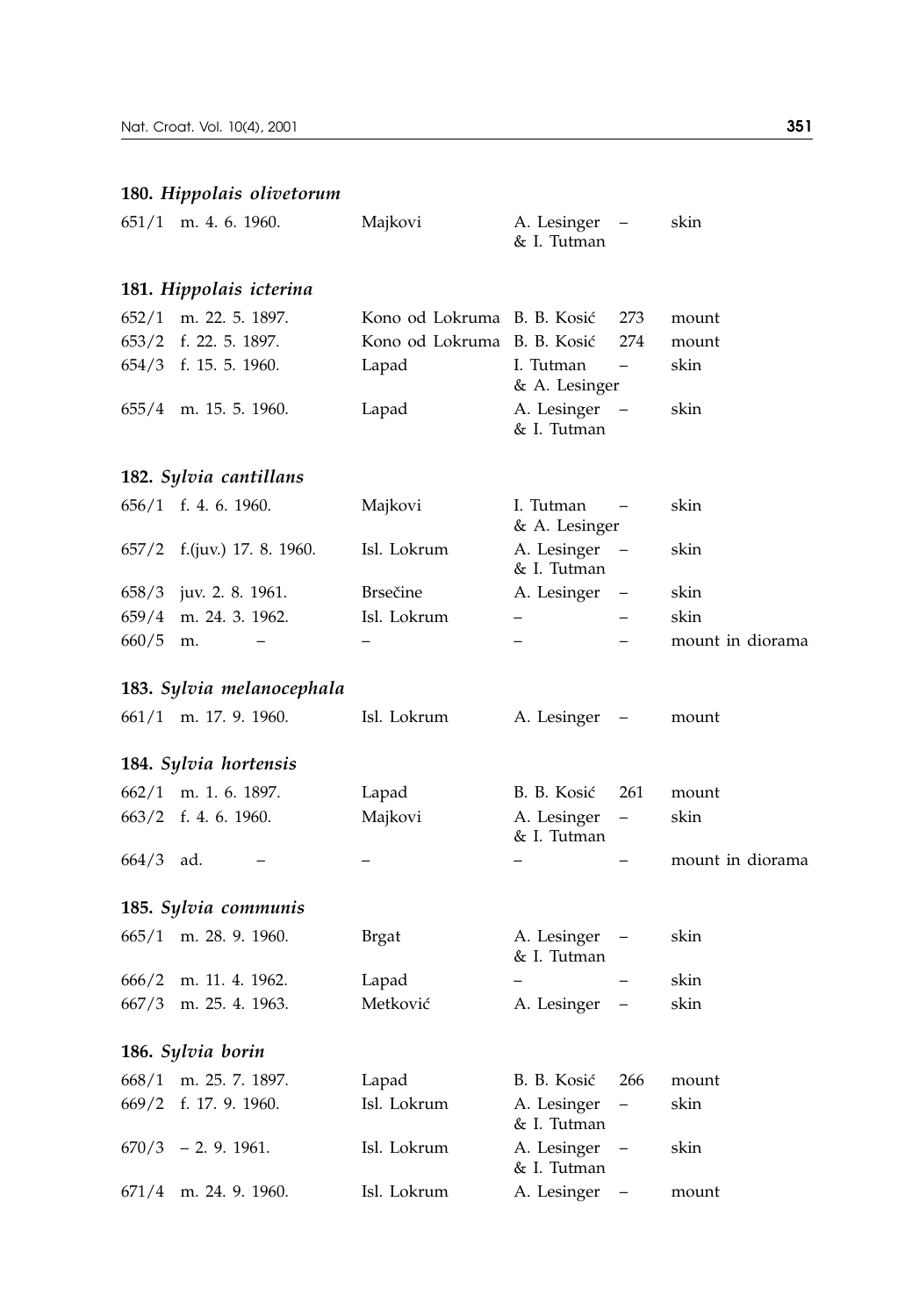# **187.** *Sylvia atricapilla*

| 672/1 | f. 27. 9. 1960.              | Mandaljena                    | A. Lesinger<br>& I. Tutman |                          | skin  |
|-------|------------------------------|-------------------------------|----------------------------|--------------------------|-------|
| 673/2 | m. 27. 9. 1960.              | Mandaljena                    | A. Lesinger<br>& I. Tutman |                          | skin  |
| 674/3 | f. 28. 9. 1961.              | Mandaljena                    | A. Lesinger<br>& I. Tutman |                          | skin  |
| 675/4 | f. 11. 4. 1961.              | Isl. Lokrum                   |                            |                          | skin  |
| 676/5 | f.                           | Mandaljena                    | A. Lesinger<br>& I. Tutman |                          | skin  |
| 677/6 | m. 4. 10. 1960.              | Lapad                         | A. Lesinger                | $\overline{\phantom{0}}$ | mount |
| 678/7 | m. 1. 2. 1953.               | Lapad                         | A. Lesinger                |                          | mount |
|       | 188. Phylloscopus sibilatrix |                               |                            |                          |       |
| 679/1 |                              |                               |                            |                          | skin  |
|       | 189. Phylloscopus collybita  |                               |                            |                          |       |
| 680/1 | $-4.10.1960.$                | Lapad                         | I. Tutman<br>& A. Lesinger |                          | skin  |
| 681/2 | $-4.10.1960.$                | Lapad                         | A. Lesinger<br>& I. Tutman |                          | skin  |
| 682/3 | $-20.1.1962.$                | Rijeka Dubrovačka A. Lesinger | & I. Tutman                | $\qquad \qquad -$        | skin  |
|       | 190. Phylloscopus trochilus  |                               |                            |                          |       |
| 683/1 | $-4.10.1960.$                | Lapad                         | A. Lesinger<br>& I. Tutman |                          | skin  |
| 684/2 | ad.                          |                               |                            |                          | skin  |
|       | 191. Regulus ignicapillus    |                               |                            |                          |       |
| 685/1 | m. 23. 9. 1960.              | Isl. Lokrum                   | A. Lesinger<br>& I. Tutman | $\overline{\phantom{0}}$ | skin  |
| 686/2 | $-28.9.1960.$                | Ravoj                         | A. Lesinger<br>& I. Tutman |                          | skin  |
| 687/3 | m. 8. 10. 1960.              | Isl. Lokrum                   | A. Lesinger<br>& I. Tutman |                          | skin  |
| 688/4 | m. 15. 12. 1962.             | Isl. Lokrum                   |                            |                          | skin  |
| 689/5 | f. 23. 3. 1963.              | Isl. Lokrum                   | A. Lesinger                |                          | skin  |
|       | 192. Muscicapa striata       |                               |                            |                          |       |
| 690/1 | f. 23. 5. 1897.              | Kono od Lokruma               | B. B. Kosić                | 200                      | mount |
| 691/2 | f. 25. 9. 1960.              | Isl. Lokrum                   | A. Lesinger<br>& I. Tutman | —                        | skin  |
| 692/3 | f. 28. 9. 1960.              | Zupa Dubrovačka               | A. Lesinger<br>& I. Tutman | $\overline{\phantom{0}}$ | skin  |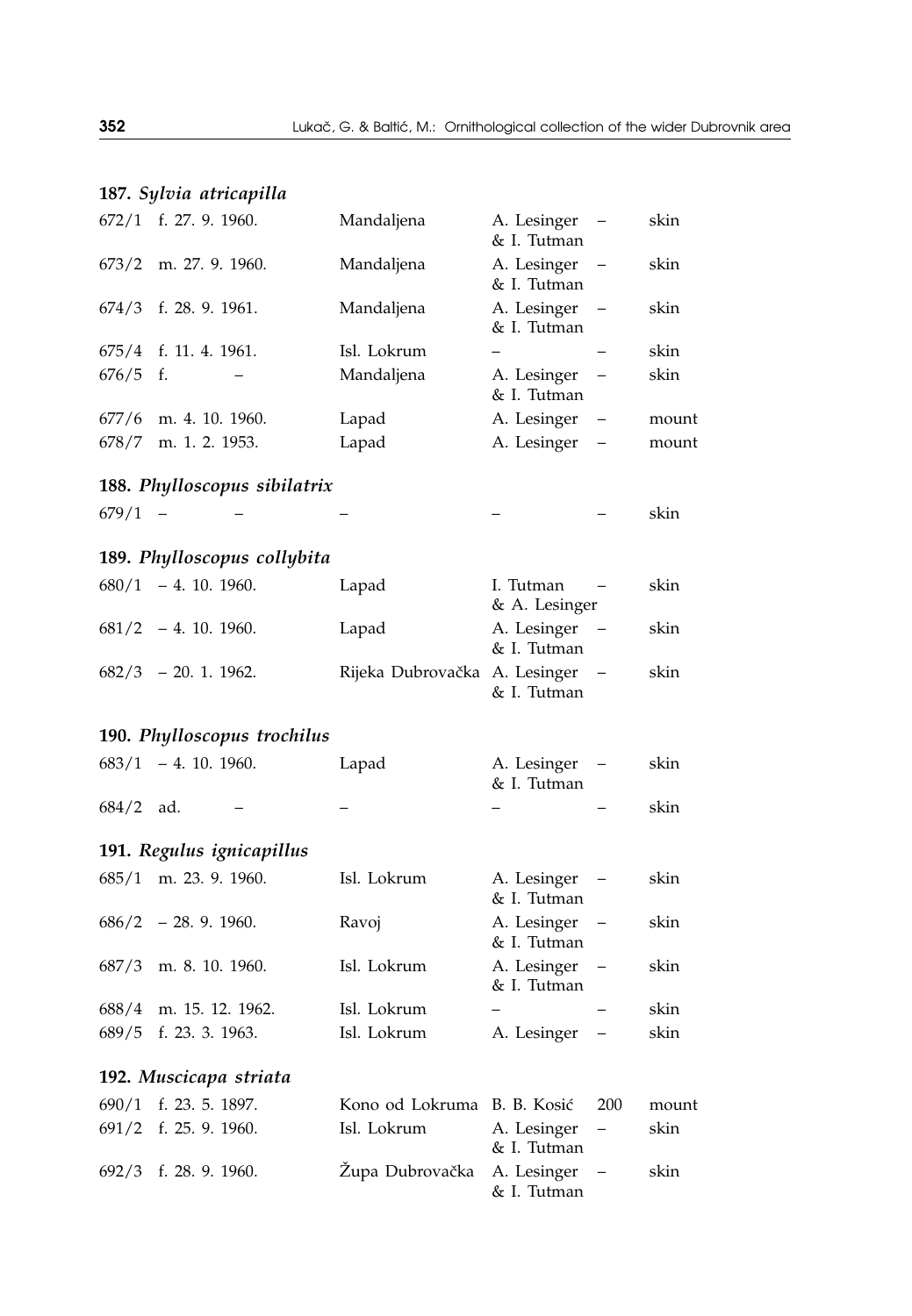| 693/4 | m. 6. 6. 1961.             | Majkovi                          | A. Lesinger<br>& I. Tutman   |                          | skin             |
|-------|----------------------------|----------------------------------|------------------------------|--------------------------|------------------|
| 694/5 | m. 9. 5. 1967.             | Isl. Lokrum                      | $\overline{a}$               |                          | skin             |
|       | 695/6 f. 5. 10. 1967.      | $\overline{a}$                   | $\overline{\phantom{0}}$     |                          | skin             |
|       | 696/7 f. 24. 9. 1960.      | Isl. Lokrum                      | A. Lesinger                  |                          | mount            |
|       | 193. Ficedula semitorquata |                                  |                              |                          |                  |
|       | 697/1 m. 16. 4. 1892.      | Lapad                            |                              |                          | mount            |
|       | 194. Ficedula albicollis   |                                  |                              |                          |                  |
| 698/1 | m. 8. 4. 1962.             | Isl. Lokrum                      |                              |                          | skin             |
|       | 699/2 f. 24. 5. 1963.      | Metković                         | A. Lesinger                  |                          | skin             |
|       | 195. Ficedula hypoleuca    |                                  |                              |                          |                  |
|       | $700/1$ m. 1. 5. 1961.     | Isl. Lokrum                      | A. Lesinger<br>& I. Tutman   |                          | skin             |
|       | 196. Aegithalos caudatus   |                                  |                              |                          |                  |
|       | $701/1 - 15.2.1898.$       | Kono od Lokruma A. Kukuljica 233 |                              |                          | mount            |
|       | $702/2 - 19.10.1961.$      | Metković                         | A. Lesinger<br>& I. Tutman   | $\overline{\phantom{0}}$ | skin             |
| 703/3 | ad.                        |                                  |                              |                          | mount in diorama |
| 704/4 | ad.<br>—                   |                                  | $\overline{\phantom{0}}$     |                          | mount in diorama |
| 705/5 | ad.<br>$\qquad \qquad -$   |                                  | $\overline{\phantom{0}}$     |                          | mount in diorama |
|       | 197. Parus palustris       |                                  |                              |                          |                  |
|       | 706/1 m. 6. 2. 1966.       | Bosanka                          | A. Kukuljica –               |                          | skin             |
|       | 707/2 f. 14. 8. 1963.      | Bosanka                          | A. Lesinger<br>& I. Tutman   |                          | skin             |
|       | 708/3 f. 29. 3. 1961.      | Majkovi                          | A. Lesinger<br>& I. Tutman   | $\qquad \qquad -$        | skin             |
| 709/4 | m. 29. 3. 1961.            | Majkovi                          | A. Lesinger –<br>& I. Tutman |                          | skin             |
|       | 198. Parus ater            |                                  |                              |                          |                  |
|       | 710/1 m. 15. 10. 1896.     | Gorica Sv. Vlaha                 |                              | 235                      | mount            |
|       | 711/2 m. 15. 10. 1896.     | Gorica Sv. Vlaha                 |                              | 235                      | mount            |
|       | 712/3 f. 23. 3. 1963.      | Isl. Lokrum                      | A. Lesinger                  | -                        | skin             |
| 713/4 | ad.<br>$\qquad \qquad -$   |                                  |                              |                          | mount in diorama |
| 714/5 | ad.                        |                                  |                              |                          | mount in diorama |
|       | 199. Parus caeruleus       |                                  |                              |                          |                  |
| 715/1 | m. 6. 6. 1960.             | Majkovi                          | A. Lesinger<br>& I. Tutman   |                          | skin             |
| 716/2 | m. 26. 10. 1960.           | Metković                         | A. Lesinger<br>& I. Tutman   |                          | skin             |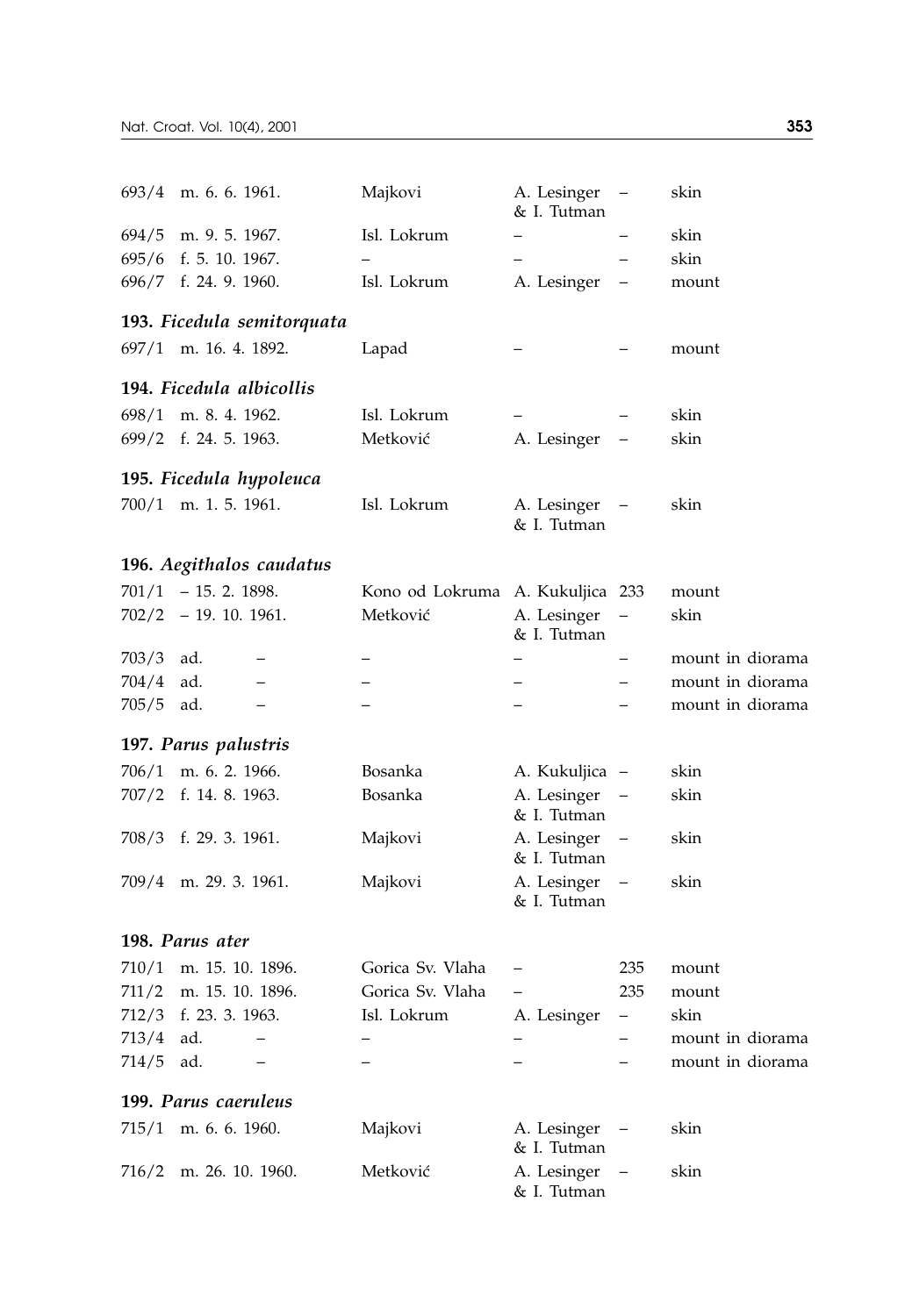| 717/3 | ad.                      |                         |                 |                            |                          | mount in diorama |
|-------|--------------------------|-------------------------|-----------------|----------------------------|--------------------------|------------------|
| 718/4 | ad.                      |                         |                 |                            |                          | mount in diorama |
| 719/5 | ad.                      |                         |                 |                            |                          | mount in diorama |
|       | 200. Parus major         |                         |                 |                            |                          |                  |
| 720/1 | m. 25. 11. 1897.         |                         | Kono od Lokruma | A. Kukuljica 237           |                          | mount            |
| 721/2 | m. 25. 11. 1897.         |                         | Kono od Lokruma | A. Kukuljica 237           |                          | mount            |
| 722/3 | f. 27. 9. 1960.          |                         | Mandaljena      | A. Lesinger<br>& I. Tutman | $\overline{a}$           | skin             |
| 723/4 | m. 10. 11. 1960.         |                         | Isl. Lokrum     | A. Lesinger<br>& I. Tutman |                          | skin             |
| 724/5 | m. 18. 3. 1961.          |                         | Isl. Jakljan    | A. Lesinger<br>& I. Tutman | $\overline{\phantom{0}}$ | skin             |
| 725/6 | m. 20. 9. 1960.          |                         | Lapad           | A. Lesinger                | $\qquad \qquad -$        | mount in diorama |
|       | 201. Sitta europaea      |                         |                 |                            |                          |                  |
| 726/1 | m. 15. 11. 1890.         |                         | Lapad           | A. Vuličević               | $\overline{\phantom{0}}$ | mount            |
| 727/2 | m. 4. 10. 1896.          |                         | Zagospom        | B. B. Kosić                | $\overline{\phantom{0}}$ | mount            |
| 728/3 | m. 14. 11. 1896.         |                         | Zagospom        | B. B. Kosić                | $\overline{\phantom{0}}$ | mount            |
| 729/4 | m. 16. 3. 1966.          |                         |                 | $M+R$                      |                          | skin             |
| 730/5 | ad.                      |                         |                 | -                          |                          | mount in diorama |
| 731/6 | ad.                      |                         |                 |                            |                          | mount in diorama |
|       |                          |                         |                 |                            |                          |                  |
|       | 202. Sitta neumayer      |                         |                 |                            |                          |                  |
| 732/1 | m. 15. 11. 1889.         |                         | Lapad           | A. Kukuljica               | $\overline{\phantom{0}}$ | mount            |
| 733/2 | $\overline{\phantom{0}}$ |                         | Šumet           |                            |                          | skin             |
| 734/3 | f. 26. 12. 1891.         |                         | Drijen          | I. Papi                    | $\overline{\phantom{0}}$ | mount            |
| 735/4 | m. 3. 8. 1961.           |                         | <b>Brsečine</b> | A. Lesinger<br>& I. Tutman | $\overline{\phantom{0}}$ | skin             |
| 736/5 | m. 25. 10. 1962.         |                         | Isl. Lokrum     |                            |                          | skin             |
| 737/6 | ad.                      |                         |                 |                            |                          | mount in diorama |
| 738/7 | ad.                      |                         |                 | $\overline{\phantom{0}}$   |                          | mount in diorama |
|       |                          | 203. Tichodroma muraria |                 |                            |                          |                  |
| 739/1 | f. 24. 11. 1899.         |                         | Ivanica         | N. Cvjetanić 281*          |                          | mount            |
| 740/2 | ad.                      |                         |                 |                            | $\overline{\phantom{0}}$ | mount in diorama |
| 741/3 | ad.                      |                         |                 |                            |                          | mount in diorama |
| 742/4 | ad.                      |                         |                 |                            |                          | mount in diorama |
|       | 204. Certhia familiaris  |                         |                 |                            |                          |                  |
|       | $743/1 - 31.10.1962$     |                         | Isl. Lokrum     | A. Lesinger                |                          | skin             |
|       | 744/2 ad. 3. 11. 1961.   |                         | Isl. Lokrum     | A. Lesinger                | $\overline{a}$           | mount            |

| skin |
|------|
|      |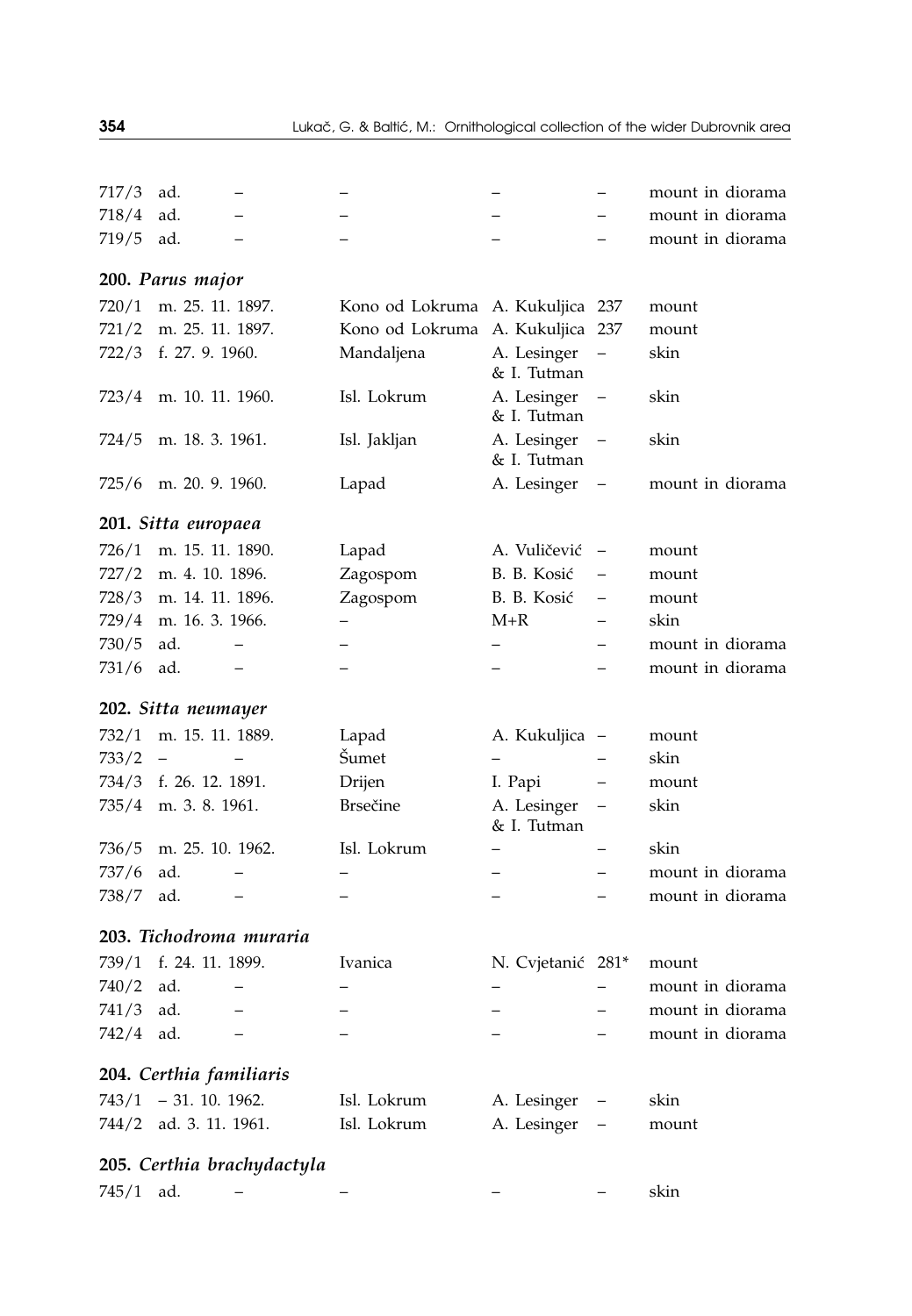| 746/2    | m. 4. 6. 1960.         | Majkovi                     | A. Lesinger<br>& I. Tutman | $\qquad \qquad -$ | skin             |
|----------|------------------------|-----------------------------|----------------------------|-------------------|------------------|
| 747/3    | f. 2. 7. 1961.         | <b>Brsečine</b>             | A. Lesinger<br>& I. Tutman |                   | skin             |
|          | $748/4$ - 31. 7. 1961. | Trsteno                     | A. Lesinger<br>& I. Tutman |                   | skin             |
|          | 206. Oriolus oriolus   |                             |                            |                   |                  |
|          | 749/1 f. 4. 6. 1960.   | Majkovi                     | A. Lesinger<br>& I. Tutman | $\qquad \qquad -$ | skin             |
| 750/2    | f. 28. 9. 1960.        | Mandaljena                  | A. Lesinger                |                   | skin             |
| 751/3    | m. 1. 8. 1961.         | Trsteno                     | A. Lesinger<br>& I. Tutman |                   | skin             |
| 752/4    | f. 14. 5. 1953.        | Dubrovnik                   | -                          |                   | mount            |
| 753/5    | f. 14. 5. 1953.        | Dubrovnik                   | -                          |                   | mount            |
| 754/6    | m.<br>-                | $\overline{\phantom{0}}$    | -                          |                   | mount in diorama |
| 755/7 f. | —                      | $\overline{\phantom{0}}$    | $\overline{\phantom{0}}$   |                   | mount in diorama |
|          | 207. Lanius collurio   |                             |                            |                   |                  |
| 756/1    | m. 16. 7. 1887.        | Kono od Lokruma B. B. Kosić |                            | 206               | mount            |
| 757/2    | m. 12. 5. 1960.        | Isl. Lokrum                 | A. Lesinger<br>& I. Tutman | $\qquad \qquad -$ | skin             |
| 758/3    | m. 1. 7. 1960.         | Isl. Lokrum                 | A. Lesinger<br>& I. Tutman | $\qquad \qquad -$ | skin             |
| 759/4    | m. 6. 7. 1960.         | Isl. Lokrum                 | A. Lesinger<br>& I. Tutman |                   | skin             |
| 760/5    | m. 11. 7. 1960.        | Isl. Lokrum                 | A. Lesinger<br>& I. Tutman | $\qquad \qquad -$ | skin             |
| 761/6    | juv. m. 24. 9. 1960.   | Isl. Lokrum                 | A. Lesinger<br>& I. Tutman |                   | skin             |
| 762/7    | m.                     |                             |                            |                   | mount in diorama |
| 763/8    | m.                     |                             |                            |                   | mount in diorama |
|          | 208. Lanius excubitor  |                             |                            |                   |                  |
| 764/1    | m. 19. 11. 1961.       | Gacko                       | A. Lesinger                |                   | skin             |
| 765/2    | ad. 18. 1. 1947.       | $\overline{\phantom{0}}$    | N. Karađak                 |                   | mount in diorama |
| 766/3    | ad. 18. 1. 1947.       |                             |                            |                   | mount in diorama |
|          | 209. Lanius senator    |                             |                            |                   |                  |
| 767/1    | m. 15. 5. 1960.        | Lapad                       | I. Tutman<br>& A. Lesinger | $\qquad \qquad -$ | skin             |
| 768/2    | f. 22. 4. 1961.        | Isl. Lokrum                 | A. Lesinger<br>& I. Tutman |                   | skin             |
| 769/3    | m.                     |                             |                            |                   | mount            |
| 770/4    | m.                     |                             |                            |                   | mount            |
| 771/5    | m. 1. 5. 1961.         | Isl. Lokrum                 | A. Lesinger                |                   | mount            |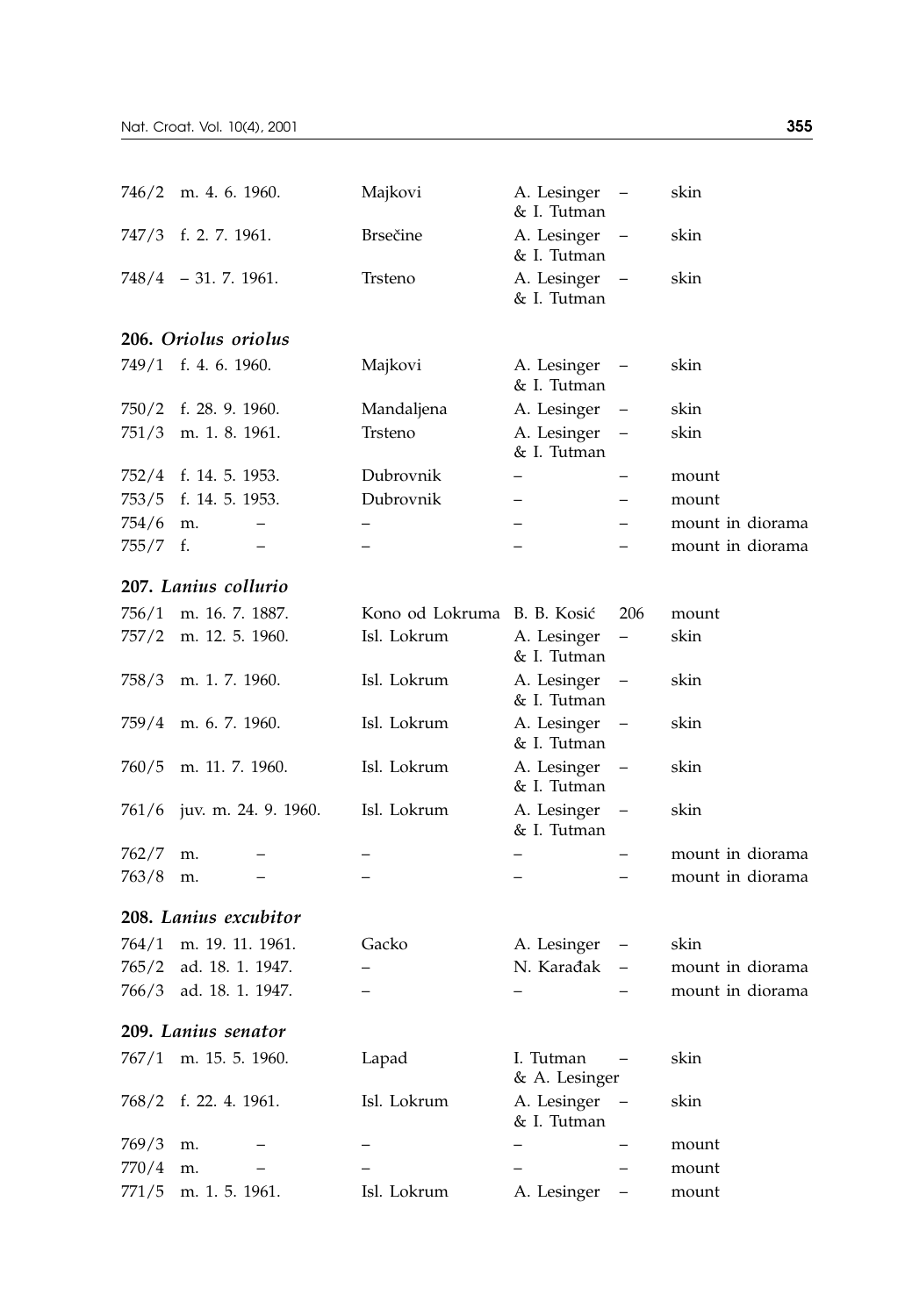|       |                        | 210. Garrulus glandarius     |                  |                            |                          |                  |
|-------|------------------------|------------------------------|------------------|----------------------------|--------------------------|------------------|
| 772/1 | m. 29. 9. 1960.        |                              | Grbavac          | A. Lesinger<br>& I. Tutman |                          | skin             |
| 773/2 | ad.                    |                              |                  |                            |                          | mount in diorama |
| 774/3 | ad.                    |                              |                  |                            |                          | mount in diorama |
|       | 211. Pica pica         |                              |                  |                            |                          |                  |
| 775/1 | ad                     |                              |                  |                            |                          | mount in diorama |
|       |                        | 212. Nucifraga caryocatactes |                  |                            |                          |                  |
| 776/1 | f. 27. 9. 1911.        |                              | Dubrovnik        | M. Tikvica                 |                          | $460 - 2$ mount  |
| 777/2 | m. 7. 10. 1911.        |                              | Gorica Sv. Vlaha | G. Drašković 194           |                          | mount            |
|       | 778/3 f. 16. 10. 1911. |                              | Župa Dubrovačka  | D. Pitarević               | 194                      | mount            |
|       |                        | 213. Pyrrhocorax graculus    |                  |                            |                          |                  |
| 779/1 | m. 18. 4. 1891.        |                              | Srđ              | B. B. Kosić                | 197                      | mount            |
| 780/2 | f. 13. 11. 1891.       |                              | Bosanka          | F. Afan<br>De Rivera       | 195                      | mount            |
| 781/3 | m. 13. 11. 1891.       |                              | Bosanka          | F. Afan<br>De Rivera       | 195                      | mount            |
| 782/4 | f. 29. 2. 1962.        |                              | Ilina Glavica    | A. Lesinger                |                          | skin             |
| 783/5 | ad.                    | $\qquad \qquad -$            |                  |                            |                          | mount in diorama |
| 784/6 | ad.                    |                              |                  |                            |                          | mount in diorama |
|       | 214. Corvus monedula   |                              |                  |                            |                          |                  |
| 785/1 | m. 16. 2. 1892.        |                              | Ilina Glavica    | N. Milošević 191           |                          | mount            |
| 786/2 | m. 26. 2. 1902.        |                              | Zaton            | R. Vuličević               | $191*$                   | mount            |
| 787/3 | m. 4. 10. 1902.        |                              | Župa Dubrovačka  | D. V. Medini 191**         |                          | mount            |
| 788/4 | m.                     | $\qquad \qquad -$            |                  |                            | $\overline{\phantom{0}}$ | mount in diorama |
| 789/5 | ad.                    | -                            |                  |                            |                          | mount in diorama |
|       | 215. Corvus frugilegus |                              |                  |                            |                          |                  |
| 790/1 | m. 23. 11. 1896.       |                              | Gruž             | B. E. Rotti                | 189                      | mount            |
| 791/2 | m. 13. 1. 1899.        |                              | Primorje         | N. Cvjetanić               | $189*$                   | mount            |
| 792/3 | ad.                    |                              |                  |                            |                          | mount in diorama |
| 793/4 | ad.                    | $\overline{\phantom{0}}$     |                  |                            |                          | mount in diorama |
|       |                        | 216. Corvus corone cornix    |                  |                            |                          |                  |
| 794/1 | m. 27. 10. 1897.       |                              | Ljubovo          | A. Galjuf                  | 188                      | mount            |
| 795/2 | ad. 4. 10. 1952.       |                              | Dubrovnik        |                            |                          | mount            |
| 796/3 | ad.                    |                              |                  |                            |                          | mount in diorama |
| 797/4 | ad.                    | $\overline{\phantom{0}}$     |                  | $\overline{\phantom{0}}$   | $\overline{\phantom{0}}$ | mount in diorama |
|       | 217. Corvus corax      |                              |                  |                            |                          |                  |

798/1 m. 10. 9. 1962. Isl. Lokrum A. Lesinger – skin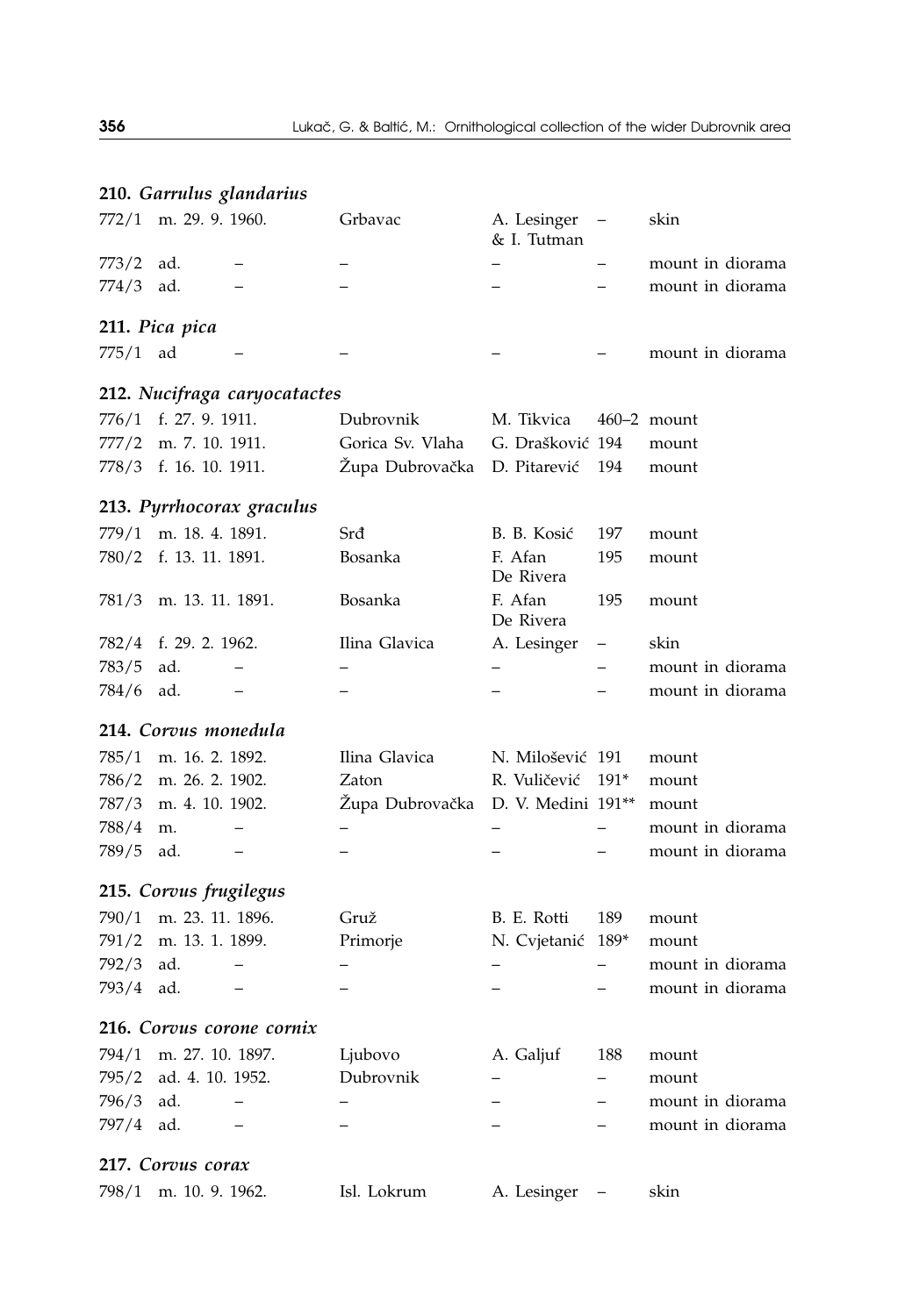| 799/2       | $-5.11.1966.$          | Isl. Lokrum    | A. Lesinger                |                          | skin             |
|-------------|------------------------|----------------|----------------------------|--------------------------|------------------|
| 800/3       | ad.                    |                |                            |                          | mount in diorama |
| 801/4       | ad.                    |                |                            |                          | mount in diorama |
|             | 218. Sturnus vulgaris  |                |                            |                          |                  |
| 802/1       | m. 3. 11. 1896.        | <b>Brsalje</b> | K. Tomašević 183           |                          | mount            |
| 803/2       | m. 3. 11. 1896.        | <b>Brsalje</b> | K. Tomašević 183           |                          | mount            |
| 804/3       | m. 18. 3. 1961.        | Isl. Šipan     | A. Lesinger<br>& I. Tutman |                          | skin             |
| 805/4       | f. 29. 3. 1961.        | Majkovi        | A. Lesinger<br>& I. Tutman |                          | skin             |
| 806/5       | m. 15. 8. 1962.        | Isl. Lokrum    |                            |                          | skin             |
| 807/6       | m. 26. 12. 1962.       | Isl. Lokrum    |                            |                          | skin             |
| 808/7       | m.                     |                |                            |                          | mount            |
| 809/8       | imm.                   |                |                            |                          | mount            |
| 810/9       | imm.                   |                |                            |                          | mount            |
| 811/10 imm. |                        |                |                            |                          | mount            |
| 812/11 imm. |                        |                | $\overline{a}$             |                          | mount            |
|             | 219. Sturnus roseus    |                |                            |                          |                  |
| 813/1       | m. 12. 6. 1884.        | Orašac         | M. Dabrović                | - 182                    | mount            |
| 814/2       | f. 12. 6. 1884.        | Orašac         | M. Dabrović                | 182                      | mount            |
| 815/3       | m. 19. 6. 1962.        | Ćilipi         |                            |                          | mount in diorama |
| 816/4       | f. 19. 6. 1962.        | Ćilipi         |                            |                          | mount in diorama |
|             | 220. Passer domesticus |                |                            |                          |                  |
| 817/1       | m.                     |                |                            |                          | skin             |
| 818/2       | m.                     |                |                            | $\overline{\phantom{0}}$ | skin             |
| 819/3       | m.                     |                |                            |                          | skin             |
| 820/4       | f. 28. 9. 1960.        | Mandaljena     | A. Lesinger<br>& I. Tutman |                          | skin             |
| 821/5       | $-f. 8. 10. 1960.$     | Isl. Lokrum    | A. Lesinger<br>& I. Tutman |                          | skin             |
| 822/6       | f. 18. 3. 1961.        | Isl. Šipan     | A. Lesinger<br>& I. Tutman |                          | skin             |
| 823/7       | m.                     |                |                            |                          | skin             |
| 824/8       | m.                     |                |                            |                          | mount in diorama |
| 825/9       | m.                     |                |                            | $\overline{\phantom{0}}$ | mount in diorama |
| $826/10$ m. |                        |                |                            |                          | mount in diorama |
| 827/11 imm. |                        |                |                            |                          | mount in diorama |
| 828/12 imm. |                        |                |                            |                          | mount in diorama |

# **221.** *Passer hispaniolensis*

|  | 829/1 m. 14. 4. 1964. | Virpazar |  |  | skin |
|--|-----------------------|----------|--|--|------|
|--|-----------------------|----------|--|--|------|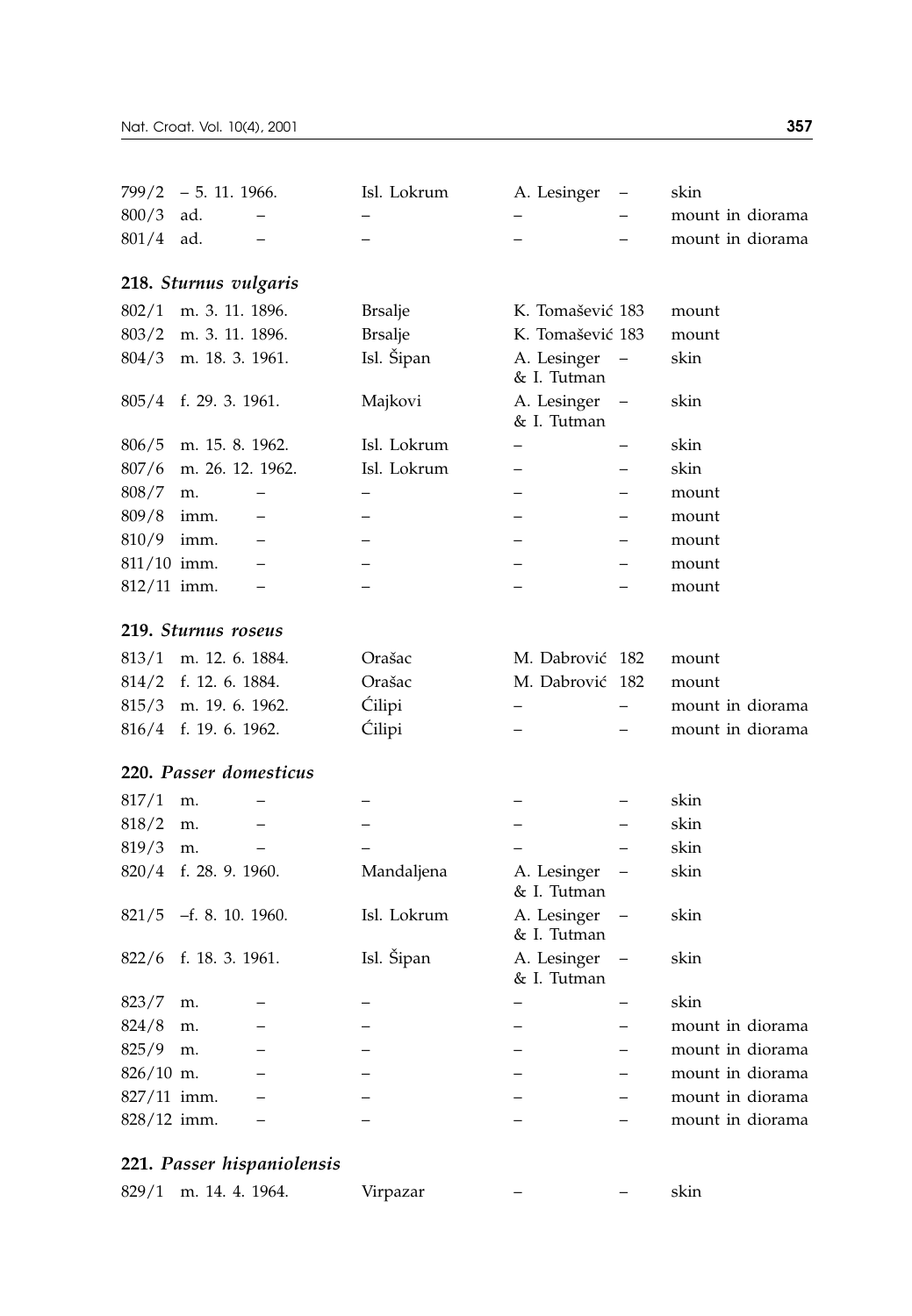## **222.** *Passer montanus*

| 830/1        | ad.  |  |  | mount in diorama |
|--------------|------|--|--|------------------|
| $831/2$ ad.  |      |  |  | mount in diorama |
| 832/3        | ad.  |  |  | mount in diorama |
| $833/4$ ad.  |      |  |  | mount in diorama |
| $834/5$ imm. |      |  |  | mount in diorama |
| $835/6$ imm. |      |  |  | mount in diorama |
| 836/7        | imm. |  |  | mount in diorama |
| $837/8$ ad.  |      |  |  | mount in diorama |
| 838/9        | ad.  |  |  | mount in diorama |
| $839/10$ ad. |      |  |  | mount in diorama |

# **223.** *Fringilla coelebs*

|            | $840/1$ m. 27. 10. 1896. | Kono od Lokruma A. Kukuljica 179 |                              | mount            |  |
|------------|--------------------------|----------------------------------|------------------------------|------------------|--|
|            | 841/2 m. 14. 1. 1898.    | Kono od Lokruma A. Kukuljica 180 |                              | mount            |  |
|            | 842/3 m. 5. 11. 1960.    | Isl. Lokrum                      | A. Lesinger –<br>& I. Tutman | skin             |  |
| $843/4$ m. |                          |                                  |                              | mount in diorama |  |
| $844/5$ f. |                          |                                  |                              | mount in diorama |  |
| $845/6$ f. |                          |                                  |                              | mount in diorama |  |
| $846/7$ f. |                          |                                  |                              | mount in diorama |  |
|            |                          |                                  |                              |                  |  |

# **224.** *Fringilla montifringilla*

|            | 847/1 f. 17. 2. 1901. | Lapad | B. B. Kosić 178* | mount            |
|------------|-----------------------|-------|------------------|------------------|
| $848/2$ m. |                       |       |                  | mount in diorama |
| $849/3$ m. |                       |       |                  | mount in diorama |
| $850/4$ m. |                       |       |                  | mount in diorama |
| $851/5$ f. |                       |       |                  | mount in diorama |

## **225.** *Carduelis chloris*

| 852/1 | m. 24. 6. 1960.          | Isl. Lokrum | A. Lesinger<br>& I. Tutman   | skin |
|-------|--------------------------|-------------|------------------------------|------|
|       | 853/2 m. 17. 2. 1961.    | Isl. Lokrum | A. Lesinger –<br>& I. Tutman | skin |
|       | 854/3 f. 23. 2. 1961.    | Isl. Lokrum | A. Lesinger –<br>& I. Tutman | skin |
|       | 855/4 f. 18. 3. 1961.    | Isl. Šipan  | A. Lesinger –<br>& I. Tutman | skin |
|       | 856/5 m. 18. 3. 1961.    | Isl. Šipan  | A. Lesinger –<br>& I. Tutman | skin |
|       | 857/6 m. 19. 1. 1966.    | Metković    |                              | skin |
|       | 226. Carduelis carduelis |             |                              |      |
|       | $858/1$ m. 18. 3. 1960.  | Isl. Šipan  | A. Lesinger<br>& I. Tutman   | skin |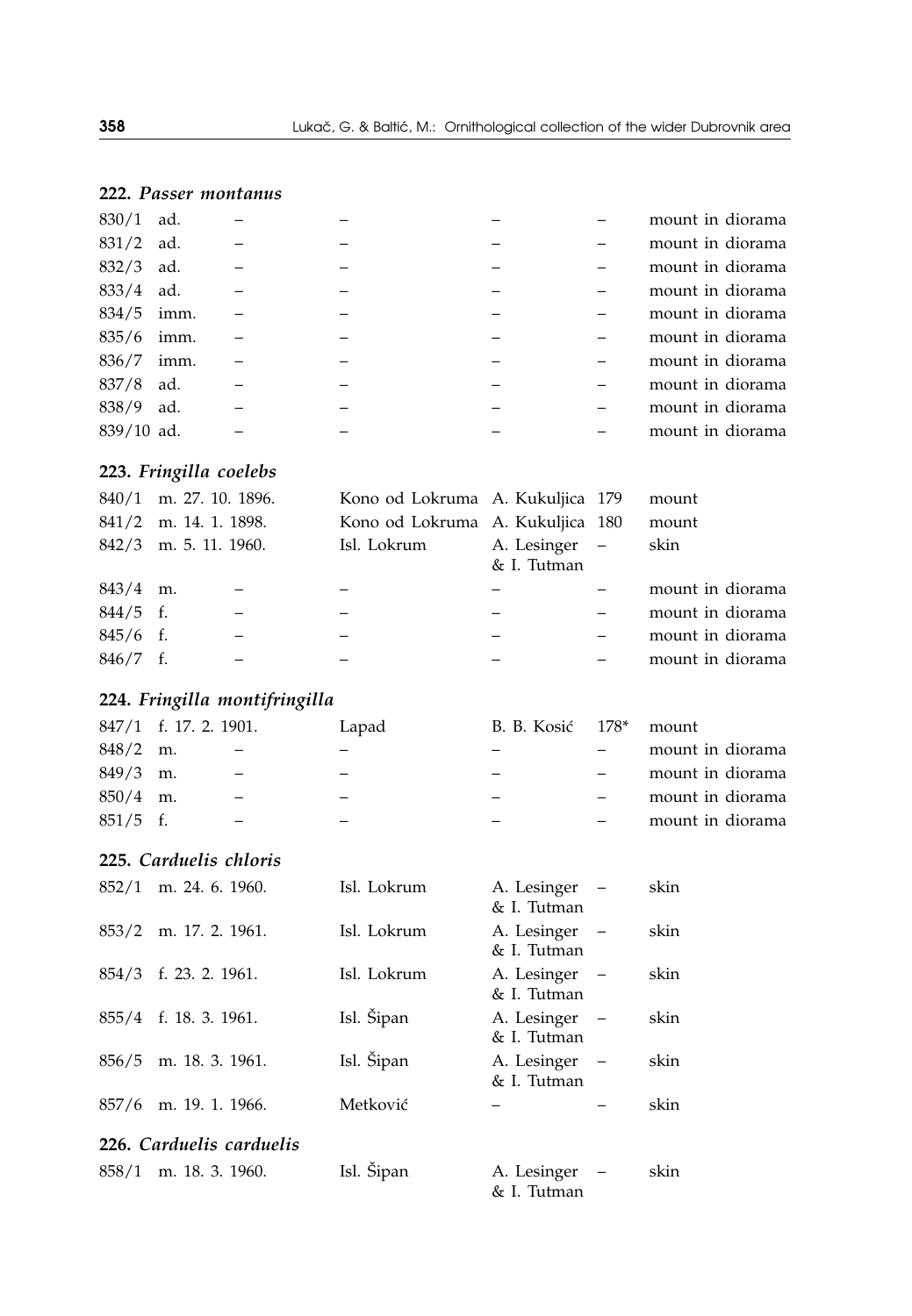|            | $859/2$ m. 3. 6. 1960. | Slano       | A. Lesinger –<br>& I. Tutman | skin             |
|------------|------------------------|-------------|------------------------------|------------------|
|            | 860/3 m. 27. 10. 1960. | Metković    | A. Lesinger –<br>& I. Tutman | skin             |
|            | 861/4 m. 17. 11. 1960. | Isl. Lokrum | A. Lesinger –<br>& I. Tutman | skin             |
|            | $862/5$ m. 5. 3. 1962. | Isl. Lokrum | A. Lesinger –<br>& I. Tutman | skin             |
| $863/6$ m. |                        |             |                              | mount in diorama |
| 864/7      | m.                     |             |                              | mount in diorama |
| 865/8      | m.                     |             |                              | mount in diorama |
|            |                        |             |                              |                  |

# **227.** *Carduelis spinus*

|            | 866/1 f. 11. 2. 1962. | Isl. Lokrum | A. Lesinger – | skin             |
|------------|-----------------------|-------------|---------------|------------------|
| $867/2$ m. |                       |             |               | mount in diorama |
| $868/3$ m. |                       |             |               | mount in diorama |
| $869/4$ m. |                       |             |               | mount in diorama |
| $870/5$ f. |                       |             |               | mount in diorama |
| $871/6$ f. |                       |             |               | mount in diorama |
| $872/7$ f. |                       |             |               | mount in diorama |
| $873/8$ f. |                       |             |               | mount in diorama |

## **228.** *Carduelis cannabina*

| $874/1$ m. 15. 3. 1962.  | Isl. Lokrum | $-$           | $\sim$     | skin  |
|--------------------------|-------------|---------------|------------|-------|
| $875/2$ m. 11, 1, 1968.  | Metković    | $ -$          | $\sim$ $-$ | skin  |
| $876/3$ m. 27, 10, 1960. | Metković    | A. Lesinger – |            | mount |

## **229.** *Loxia curvirostra*

| 877/1 m. |                        |          |                            | skin             |
|----------|------------------------|----------|----------------------------|------------------|
| 878/2 m. |                        |          |                            | skin             |
|          | 879/3 m. 20. 12. 1902. | Zagospom | B. B. Kosić $173***$ mount |                  |
|          | 880/4 m. 20. 12. 1902. | Zagospom | B. B. Kosić 173*** mount   |                  |
| 881/5 m. |                        |          |                            | mount in diorama |
| 882/6 m. |                        |          |                            | mount in diorama |
| 883/7 f. |                        |          |                            | mount in diorama |

# **230.** *Pyrrhula pyrrhula*

|            | $884/1$ m. 3. 2. 1893. | Dubrovnik | B. B. Kosić 171  | mount            |  |
|------------|------------------------|-----------|------------------|------------------|--|
|            | 885/2 f. 8. 2. 1893.   | Lapad     | A. Kukuljica 172 | mount            |  |
|            | 886/3 f. 6. 11. 1966.  | Bosanka   |                  | skin             |  |
| $887/4$ m. |                        |           |                  | mount in diorama |  |
| $888/5$ m. |                        |           |                  | mount in diorama |  |
| 889/6 m.   |                        |           |                  | mount in diorama |  |
|            | $890/7$ m. imm. -      |           |                  | mount in diorama |  |
| $891/8$ f. |                        |           |                  | mount in diorama |  |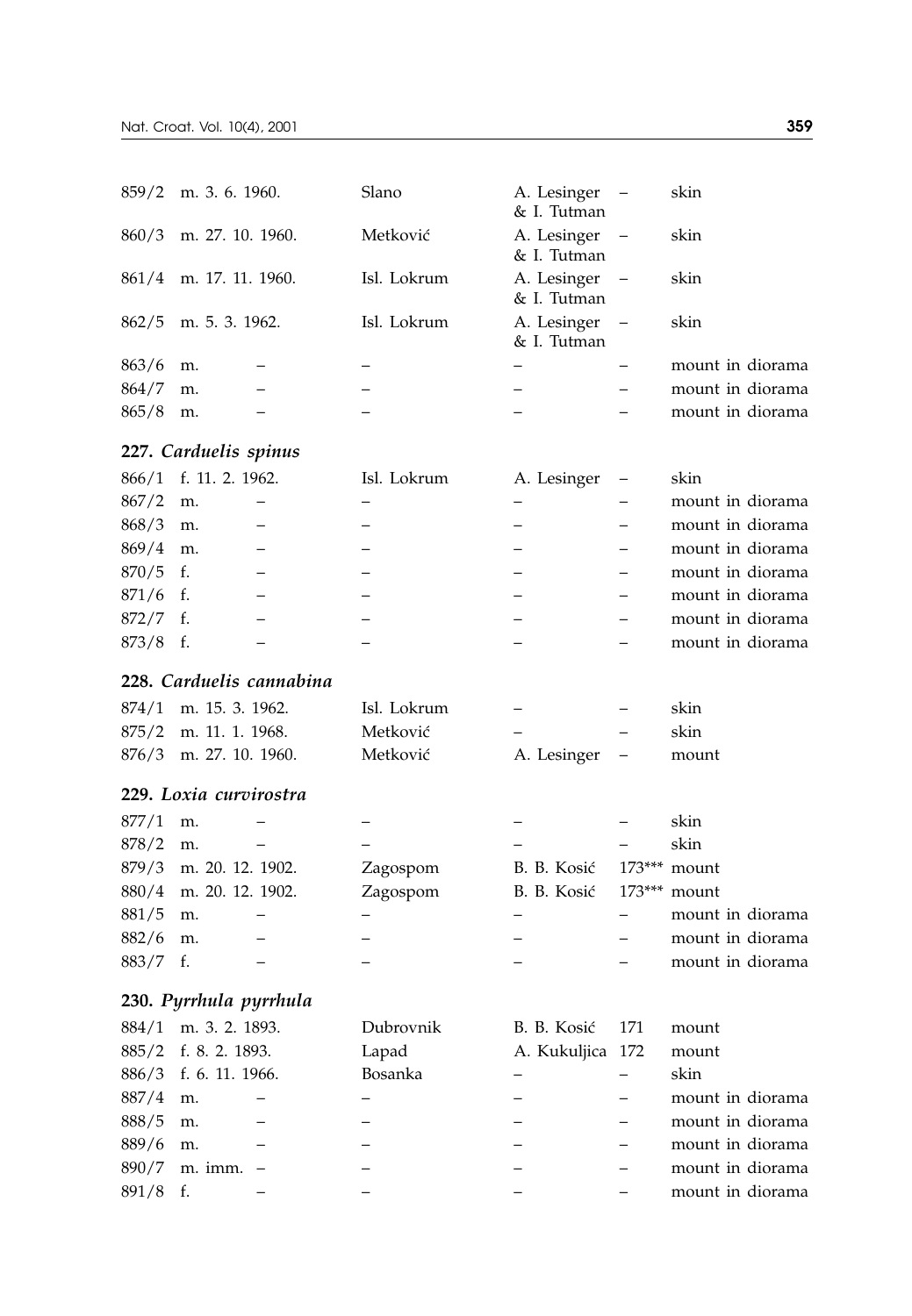| $892/9$ f.    |                          |                                    |                          |                            |                          | mount in diorama |
|---------------|--------------------------|------------------------------------|--------------------------|----------------------------|--------------------------|------------------|
| 893/10 f.     |                          |                                    |                          |                            |                          | mount in diorama |
|               |                          | 231. Coccothraustes coccothraustes |                          |                            |                          |                  |
| 894/1         | f.                       |                                    |                          |                            |                          | skin             |
| 895/2         | f.                       |                                    |                          |                            |                          | skin             |
| 896/3         | m.                       | 1867.                              | Lapad                    | B. B. Kosić                | 173                      | mount            |
| 897/4         | f. 1. 8. 1961.           |                                    | Trsteno                  | A. Lesinger<br>& I. Tutman | $\overline{\phantom{0}}$ | skin             |
| 898/5         | m. 15. 3. 1962.          |                                    | Isl. Lokrum              | $\overline{\phantom{0}}$   |                          | skin             |
| 899/6         | m. 18. 3. 1962.          |                                    | Lapad                    | $\overline{a}$             | —                        | skin             |
|               | 900/7 f. 21. 2. 1963.    |                                    | Isl. Lokrum              | A. Lesinger                | $\qquad \qquad -$        | skin             |
|               | 901/8 m. 19. 12. 1961.   |                                    | Metković                 | $\overline{\phantom{0}}$   |                          | mount in diorama |
| $902/9$ f.    |                          | $\qquad \qquad -$                  | $\overline{\phantom{0}}$ |                            |                          | mount in diorama |
| $903/10$ juv. |                          |                                    |                          |                            |                          | mount in diorama |
| $904/11$ juv. |                          | $\overline{\phantom{0}}$           |                          |                            |                          | mount in diorama |
| $905/12$ juv. |                          | $\overline{\phantom{0}}$           |                          |                            |                          | mount in diorama |
|               | 232. Emberiza citrinella |                                    |                          |                            |                          |                  |
| 906/1         | f. 18. 3. 1962.          |                                    | Isl. Lokrum              | A. Lesinger                |                          | mount            |
| 907/2         | ad.                      |                                    |                          |                            |                          | mount in diorama |
| 908/3         | ad.                      |                                    |                          |                            |                          | mount in diorama |
| 909/4         | ad.                      |                                    |                          |                            |                          | mount in diorama |
|               | 233. Emberiza cirlus     |                                    |                          |                            |                          |                  |
| 910/1         | m. 5. 5. 1960.           |                                    | Majkovi                  | A. Lesinger                | $\overline{\phantom{0}}$ | skin             |
|               |                          |                                    |                          | & I. Tutman                |                          |                  |
| 911/2         | m. 12. 5. 1960.          |                                    | Isl. Lokrum              | A. Lesinger                | 211                      | mount            |
| 912/3         |                          | m.(imm.) 29. 9. 1960.              | Grbavac                  | A. Lesinger<br>& I. Tutman | $\qquad \qquad -$        | skin             |
| 913/4         | m. 29. 9. 1961.          |                                    | Grbavac                  | A. Lesinger<br>& I. Tutman |                          | skin             |
| 914/5         | m. 9. 11. 1960.          |                                    | Isl. Lokrum              | A. Lesinger<br>& I. Tutman |                          | skin             |
| 915/6         | m. 9. 11. 1960.          |                                    | Isl. Lokrum              | A. Lesinger<br>& I. Tutman |                          | skin             |
| 916/7         | m. 30. -1961.            |                                    | Isl. Lokrum              | A. Lesinger<br>& I. Tutman |                          | skin             |
|               | 917/8 f. 26. 1. 1961.    |                                    | Isl. Lokrum              | A. Lesinger<br>& I. Tutman |                          | skin             |
|               | 918/9 m. 5. 2. 1961.     |                                    | Isl. Lokrum              | A. Lesinger<br>& I. Tutman | $\overline{\phantom{0}}$ | skin             |
|               | 919/10 f. 5. 3. 1961.    |                                    | Isl. Lokrum              | A. Lesinger<br>& I. Tutman |                          | skin             |
|               | $920/11$ m. 17. 3. 1961. |                                    | Isl. Šipan               | A. Lesinger<br>& I. Tutman |                          | skin             |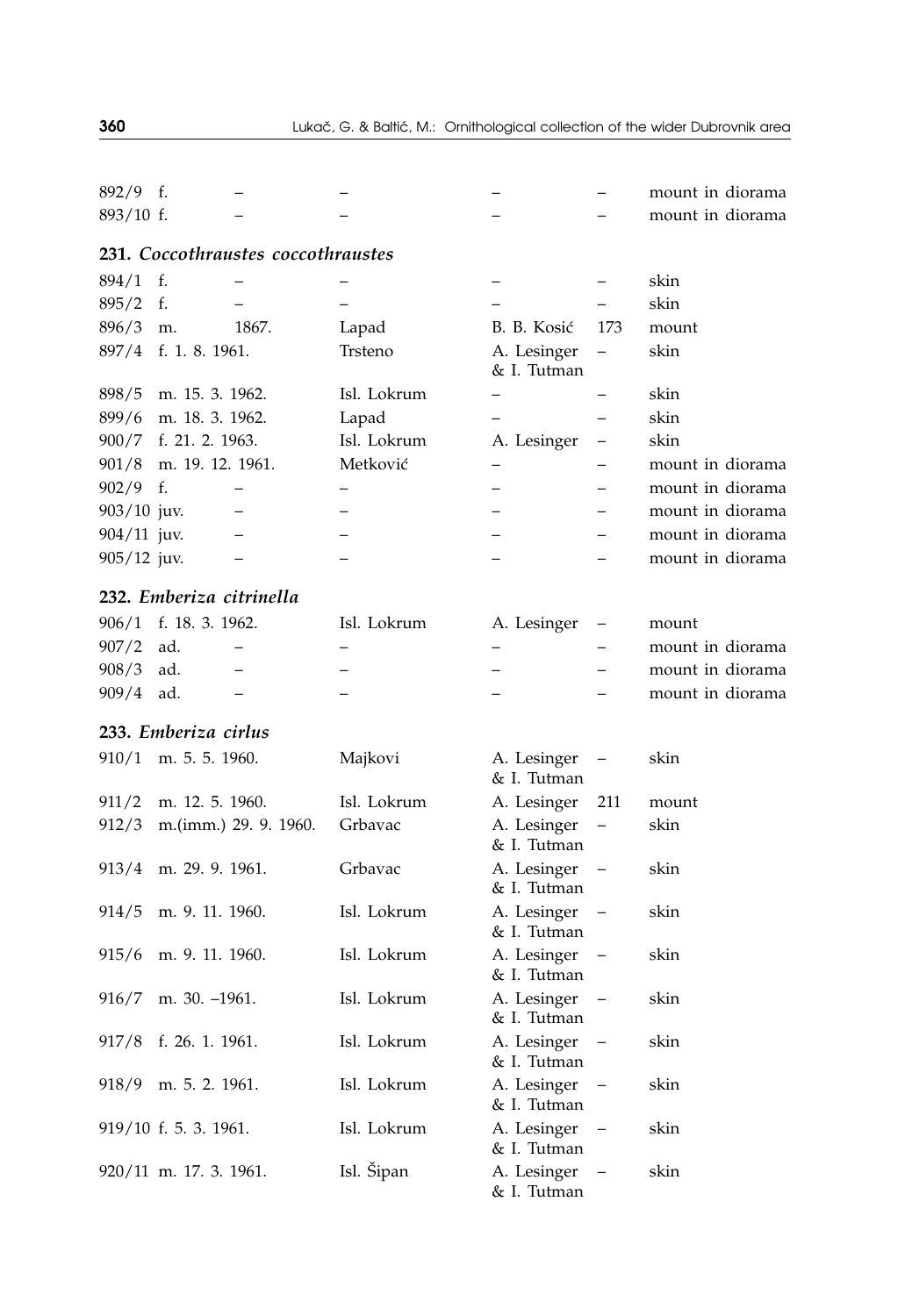| 921/12 f. 27. 10. 1967. |                              | Isl. Lokrum |  | skin             |
|-------------------------|------------------------------|-------------|--|------------------|
|                         | 922/13 m. 28. 2 or 11. 1968. | Isl. Lokrum |  | skin             |
| $923/14$ m.             |                              |             |  | mount in diorama |
| $924/15$ m.             |                              |             |  | mount in diorama |
| $925/16$ m.             |                              |             |  | mount in diorama |
| $926/17$ m.             |                              |             |  | mount in diorama |

### **234.** *Emberiza cia*

|            | 927/1 f. 17. 1. 1897.  | Kono od Lokruma C. Damiani 164 |                              | mount            |
|------------|------------------------|--------------------------------|------------------------------|------------------|
|            | 928/2 f. 28. 2. 1961.  | Lapad                          | A. Lesinger –<br>& I. Tutman | skin             |
|            | 929/3 f. 28. 2. 1961.  | Lapad                          | A. Lesinger –<br>& I. Tutman | skin             |
|            | $930/4$ m. 3. 3. 1962. | Isl. Lokrum                    | A. Lesinger –                | skin             |
| $931/5$ m. |                        |                                |                              | mount in diorama |
| $932/6$ m. |                        |                                |                              | mount in diorama |
| 933/7      | m.                     |                                |                              | mount in diorama |
|            |                        |                                |                              |                  |

### **235.** *Emberiza hortulana*

| 934/1 f. 4. 4. 1897. | Isl. Daksa | L. Bogdan 163 mount |  |
|----------------------|------------|---------------------|--|
|                      |            |                     |  |

### **236.** *Emberiza schoeniclus*

|          | 935/1 m. 15. 3. 1966.  | Gabela   |                              | skin  |
|----------|------------------------|----------|------------------------------|-------|
|          | 936/2 m. 21. 10. 1961. | Metković | A. Lesinger –<br>& I. Tutman | skin  |
|          | 937/3 m. 23. 5. 1963.  | Metković | A. Lesinger –                | skin  |
|          | 938/4 m. 9. 3. 1962.   | Konavle  | A. Lesinger –                | mount |
| 939/5 m. |                        |          |                              | mount |

### **237.** *Emberiza melanocephala*

| 940/1 m. 22. 5. 1897.        | Lapad       | B. B. Kosić                  | 168  | mount |
|------------------------------|-------------|------------------------------|------|-------|
| $941/2$ m. 4. 6. 1960.       | Majkovi     | A. Lesinger<br>& I. Tutman   |      | skin  |
| 942/3 m. 5.6.1960.           | Majkovi     | A. Lesinger<br>& I. Tutman   |      | skin  |
| 943/4 m. 8. 4. (or 9.) 1962. | Isl. Lokrum |                              | skin |       |
| 238. Miliaria calandra       |             |                              |      |       |
| 944/1 f. 22. 12. 1891.       | Lapad       | A. Kukuljica 169             |      | mount |
| 945/2 m. 29. 3. 1961.        | Majkovi     | A. Lesinger –<br>& I. Tutman |      | skin  |
| 946/3 m. 23. 4. 1963.        | Metković    | A. Lesinger                  |      | skin  |

ADDITION – The list of preparations registered in the internal museum's list without material evidence (here only the species that were present in the collection with preparations,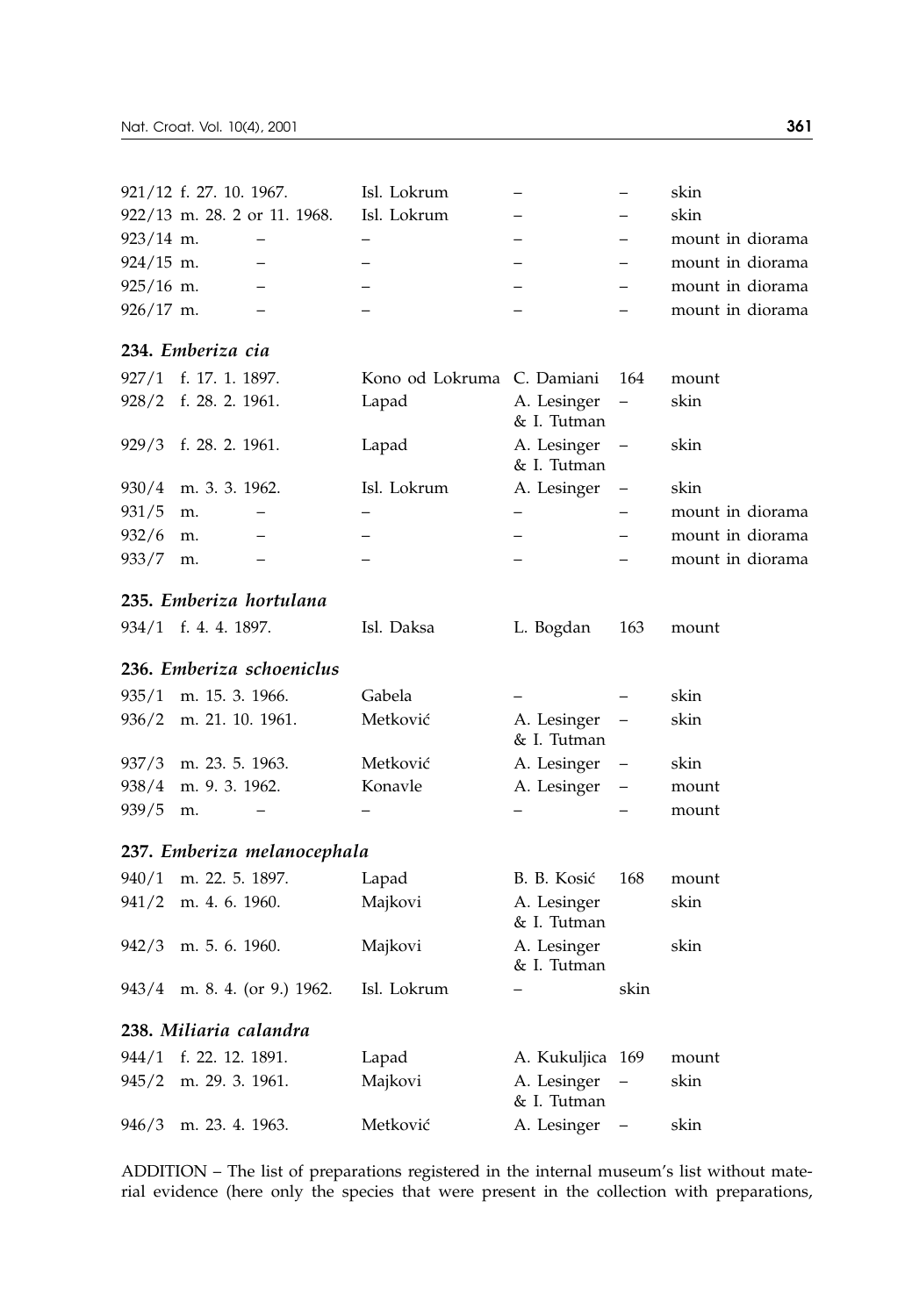while today there is not a single specimen to prove this. This makes the complete list of the preparations of the Dubrovnik collection richer by another 10 species.)

| 1.  | Falco columbarius          |    | 21, 12, 1888. | Gorica      |                                                                         |
|-----|----------------------------|----|---------------|-------------|-------------------------------------------------------------------------|
| 2.  | Falco biarmicus            | f. |               |             |                                                                         |
| 3.  | Tetrao tetrix              | m. | 24. 05. 1897. | Lienz       | According to this<br>ortography »Lienz« is<br>a town in Tyrol, Austria. |
| 4.  | Porzana pusilla            | f. | 30. 08. 1896. | Ravnice     |                                                                         |
| 5.  | Charadrius morinellus      | m. | 09. 11. 1891. | Orašac      |                                                                         |
| 6.  | Calidris alpina            | m. | 08. 05. 1905. | Gruž        | F. Oberster                                                             |
| 7.  | Numenius arquata           |    | 18. 11. 1888. | Konavli     |                                                                         |
| 8.  | Troglodytes troglodytes m. |    | 4. 11. 1960.  | Isl. Lokrum | A. Lesinger                                                             |
| 9.  | Sylvia nisoria             |    | 22. 09. 1887. | Kanal       |                                                                         |
| 10. | Plectrophenax nivalis      | m. | 01. 01. 1891. | Ston        |                                                                         |

## DISCUSSION AND CONCLUSION

According to the number of species and number of preparations (Tab. 4) Dubrovnik's ornithological collection is the fourth largest in Croatia.

Birds for the collection of the museum of Dubrovnik were collected in 57 localities. Some of them are not in Croatia, e.g. Grude, Čapljina and Popovo polje in Herzegovina, Titograd and Virpazar in Montenegro and toponym »Lienz« is a town in Tyrol in Austria. Some localities in Croatia like Ston, Sv. Andrija, Metković and Knin are distant from Dubrovnik. For the wider Dubrovnik area TUTMAN (1980) counted 308 bird species during 100 years of research. For the total number of bird species recently known for Croatia (LUKAČ, 1998) 60% are represented in Dubrovnik's ornithological collection. Comparing the internal lists of the »Inventory book of different incoming items since 1882 in Dubrovnik Museum« and the »Skin collection of the Biological Institute in Dubrovnik« the ornithological collec-

**Tab. 4.** The number of species and number of preparations in Croatian ornithological collections.

| ORNITHOLOGICAL COLLECTION IN:      | No of species | No of preparations |
|------------------------------------|---------------|--------------------|
| Croatian Natural History Museum    | cca 300       | 6500               |
| Institute of Ornithology, CASA     | 319           | 6700               |
| Natural History Museum in Split    | 320           | 1161               |
| Dubrovnik Museum                   | 238           | 946                |
| Ornithological Collection Metković | 218           | 340                |
| Hunting Museum in Bale             | 121           | 156                |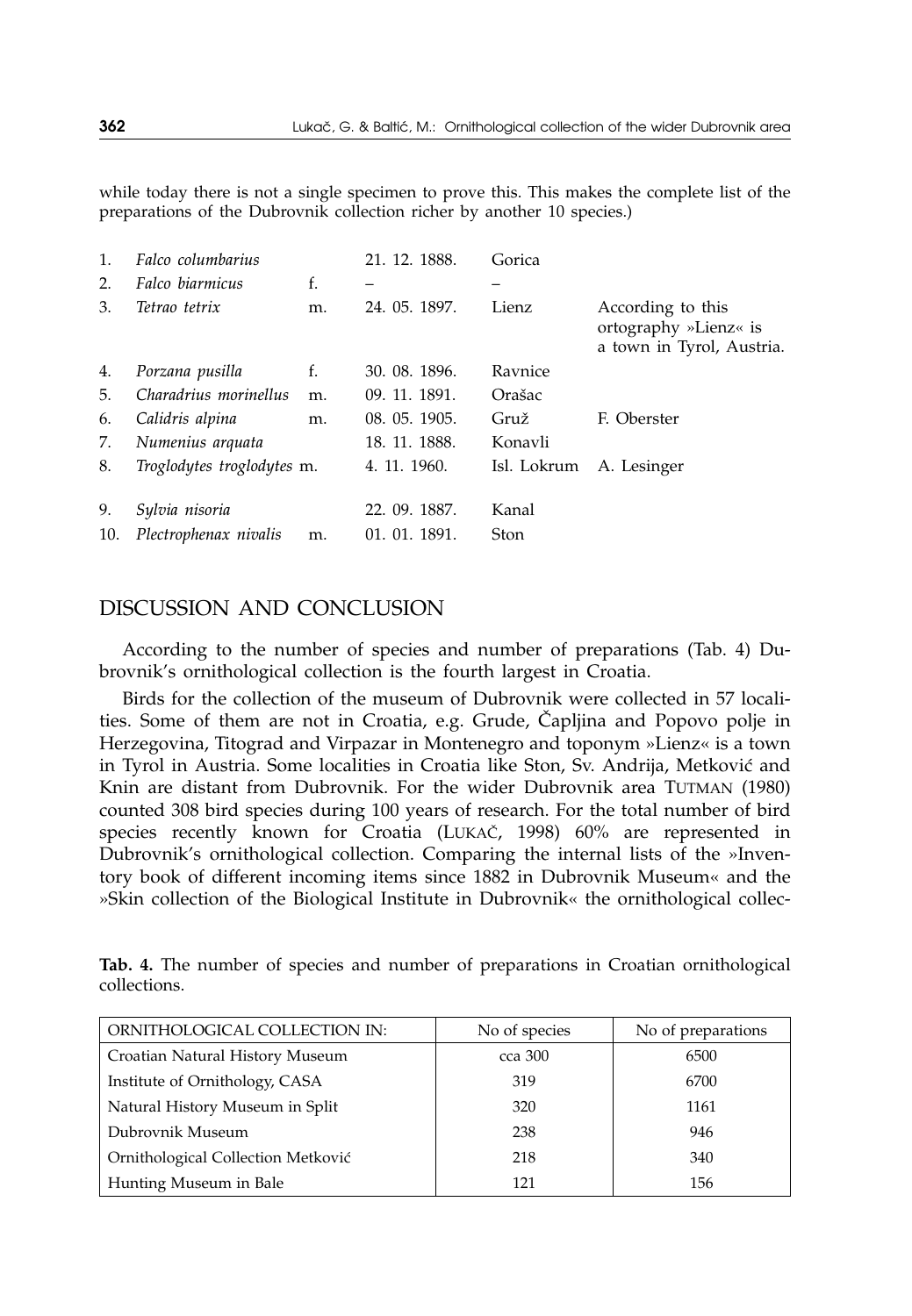tion used to contain preparations of *Falco columbarius, F. biarmicus, Charadrius morinellus, Sylvia nisoria, Plectrophenax nivalis* etc. which have been destroyed in the meantime, so the original number of species and preparations was slightly higher.

The city of Dubrovnik with its wider surroundings, including the estuary of the river Neretva, Bay of Boka Kotorska, its coast and surrounding islands are significant for spring and autumn migrations as well as wintering birds. In the collection there is a mount of a Great Northern Diver (*Gavia immer*), which is the fourth record of the species for the Croatian ornithofauna (HIRTZ, 1936; 1938). In the collection there is also the mount of a White Pelican (*Pelecanus onocrotalus*), unfortunately without a label. From the spring and autumn migration there are data and preparations of Black Stork (*Ciconia nigra*) and Glossy Ibis (*Plegadis falcinellus*). A Red-breasted Goose (*Branta ruficollis*) originates from Grude in Herzegovina.

Birds of prey are represented in the collection by 21 species. Interesting findings concern *Neophron percnopterus* and *Gyps fulvus*, nesting birds of mountainous parts of the Dubrovnik area and neighbouring Herzegovina, from the end of the 19<sup>th</sup> and the first half of the 20th century. Specimens of *Aquila clanga, A. heliaca, Falco naumanni* and *Circus macrourus* were apparently collected during migration.

Specimens of *Bonasa bonasia* and *Tetrao urogallus* in the collection do not originate from the Dubrovnik area. Preparations of the Great (*Otis tarda*) and Little Bustard (*Tetrax tetrax*) date from the last century and concern wintering birds. *Himantopus himantopus, Pluvialis apricaria* and *Tringa stagnatilis* were collected in Dubrovnik area during the spring and autumn migration. The mount of *Larus genei* may be the first specimen for Croatia, but unfortunately precise data are lacking (TUTMAN, 1980), so it is not acceptable as a first record for Croatia. The same refers to the specimen of the Semi-collared Flycatcher (*Ficedula semitorquata*), which was first identified as *F. albicollis* (LUKA $\check{c}$  *et al.,* 1993). In the middle of 20<sup>th</sup> century *F. semitorquata* was observed several times in Dubrovnik area (TUTMAN, 1980).

During spring migration in the Dubrovnik area **71** species were collected including many endangered species like *Plegadis falcinellus, Aythya nyroca, Circus macrourus, Falco naumanni, Crex crex, Himantopus himantopus, Tringa stagnatilis, Asio flammeus, Coracias garrulus, Ficedula semitorquata, Emberiza cia* and *E. hortulana.*

During autumn migration **83** species were collected in the area; of special importance are findings of *Phalacrocorax pygmaeus*, which probably originate from lake Skadar or Hutovo blato, as well as *Otis tarda, Tetrax tetrax, Burhinus oedicnemus, Pluvialis apricaria, Larus melanocephalus, Rissa tridactyla, Asio flammeus, Aegolius funereus, Apus pallidus, Coracias garrulus, Anthus cervinus, Bombycilla garrulus, Certhia familiaris, Tichodroma muraria, Nucifraga caryocatactes* and *Corvus frugilegus.*

For the Dubrovnik area 54 wintering species are represented in the collection e.g. 10 specimens of *Alca torda*, and one specimen of *Fratercula arctica*. Of interest are specimens giving further proof for the wintering of *Lymnocryptes minimus, Scolopax rusticola, Rissa tridactyla, Sterna sandvicensis, Loxia curvirostra, Turdus torquatus* and *Prunella collaris* in Dalmatia (LUKA^ & KARAD@I], 1993).

Furthermore, there are important specimens of Rose-coloured Starlings (*Sturnus roseus*) in the collection, which were probably collected as sporadic breeders in the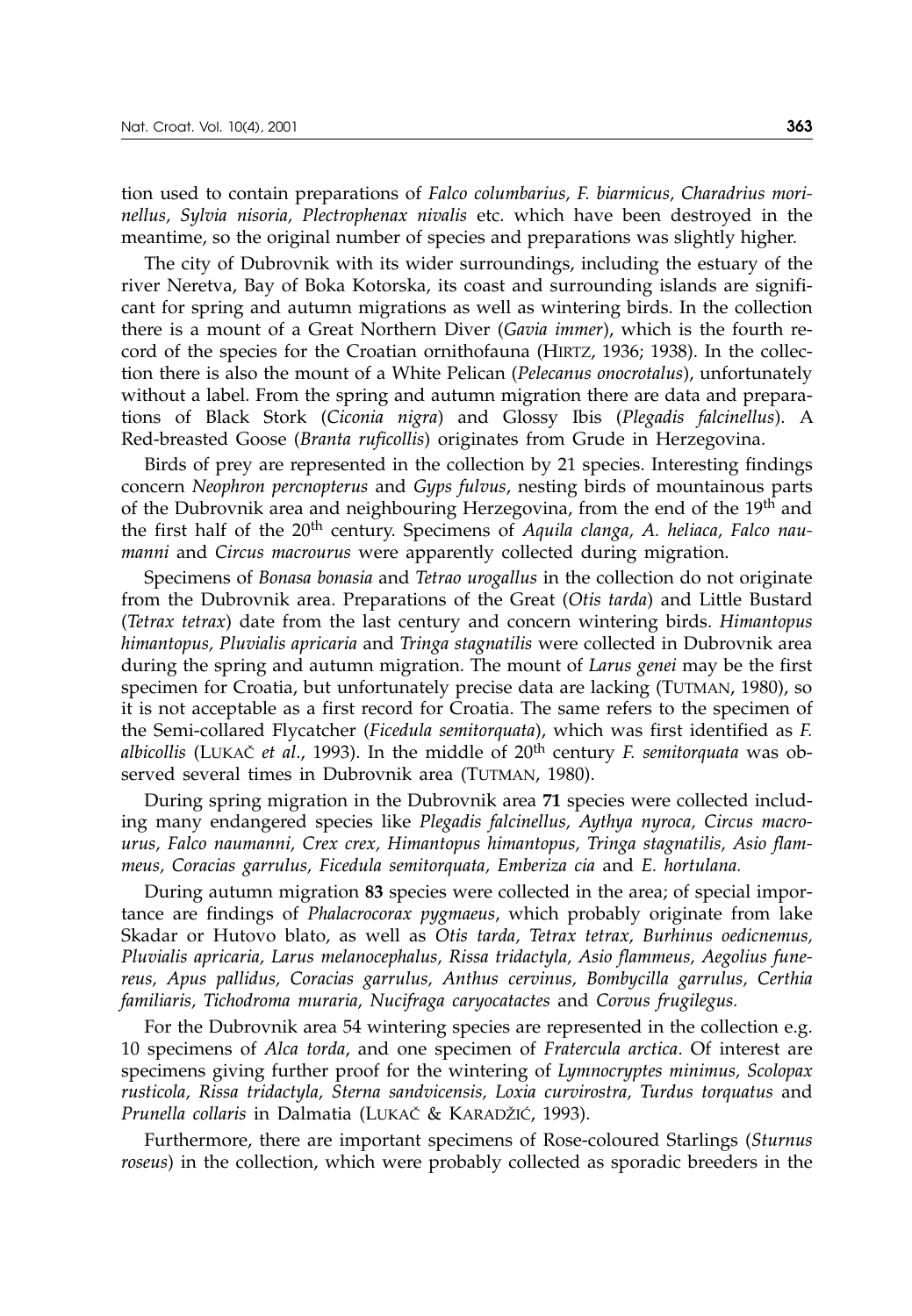area during invasion. Also the Levant Sparrowhawk (*Accipiter brevipes*) may probably nest sporadically in this part of Dalmatia (TUTMAN, 1980; LUKAČ, 1998).

Characteristic Mediterranean breeding birds in the collection from the area are *Hippolais pallida, H. olivetorum, Emberiza melanocephala, Sitta neumayer* and *Parus lugubris*. A skin of the Spanish Sparrow (*Passer hispaniolensis*) originates from Virpazar in Montenegro; at present this species has become a common nesting bird in the Dubrovnik area (TUTMAN, 1980; LUKA^, 1988). Of all Croatian breeding bird species represented in the collection, **51** species breed in the Dubrovnik area.

### ACKNOWLEDGEMENTS

We wish to thank to Dr. Nikola Tvrtković and Mladen Kučinić, M. Sc. for enabling the revision of the collection and also to colleague Mila Lasić for her help.

It must not be forgotten that the ornithological collection was saved and transferred from Dubrovnik to Zagreb by brave colleagues of the Croatian Natural History Museum during brutal Montenegro-Serbian devastation of Dubrovnik city at the end of 1991.

*Received June 5, 2001*

#### **REFERENCES**

- BAUER, K. M. & U. N. GLUTZ VON BLOTZHEIM, 1987: Handbuch der Vögel Mitteleuropas 1. II Auflage, Aula Verlag Wiesbaden.
- 1990: Handbuch derVögel Mitteleuropas 2. II Auflage, Aula Verlag Wiesbaden.
- 1992: Handbuch derVögel Mitteleuropas 3. II Auflage, Aula Verlag Wiesbaden.
- BRITISH BIRDS (1984): The »British Birds« List of Birds of the Western Palearctic. British Birds Newnorth Burt. Kempston, Bedford.
- CRAMP, S. & PERRINS, C. M. (eds), 1979: Bird of Europe, the Middle East and North Africa. 1 Oxford University Press, Oxford.
- 1993: Bird of Europe, the Middle East and North Africa 7 Oxford University Press, Oxford.
- CRNKOVIĆ, R., D. RADOVIĆ & G. SUŠIĆ, 1992/93: Oološka zbirka Zavoda za ornitologiju u Zagrebu. – Larus 44–45, 65–74.
- GENSBOL, B., 1986: Greifvögel. Verlagsgesellschaft München, Wien, Zürich.
- GJETVAJ, B., 1988: Zbirka ptica lovačkog društva »Jarebica« Bale (Istra). Larus 38–39, 165–177.
- 1988a: Doprinos Hrvatskog narodnog zoološkog muzeja ornitologiji u Hrvatskoj. In: Ornitologija u Hrvatskoj, 265–287, Zagreb.
- GLUTZ VON BLOTZHEIM, U. N., K. M. BAUER & E. BEZZEL, 1989: Handbuch der Vögel Mitteleuropas 4. – II Auflage, Aula Verlag Wiesbaden.
- 1973: Handbuch derVögel Mitteleuropas 5. Aula Verlag Wiesbaden.
- 1984: Handbuch derVögel Mitteleuropas 6. II Auflage, Aula Verlag Wiesbaden.
- 1985: Handbuch der Vögel Mitteleuropas 7. II Auflage, Aula Verlag Wiesbaden.